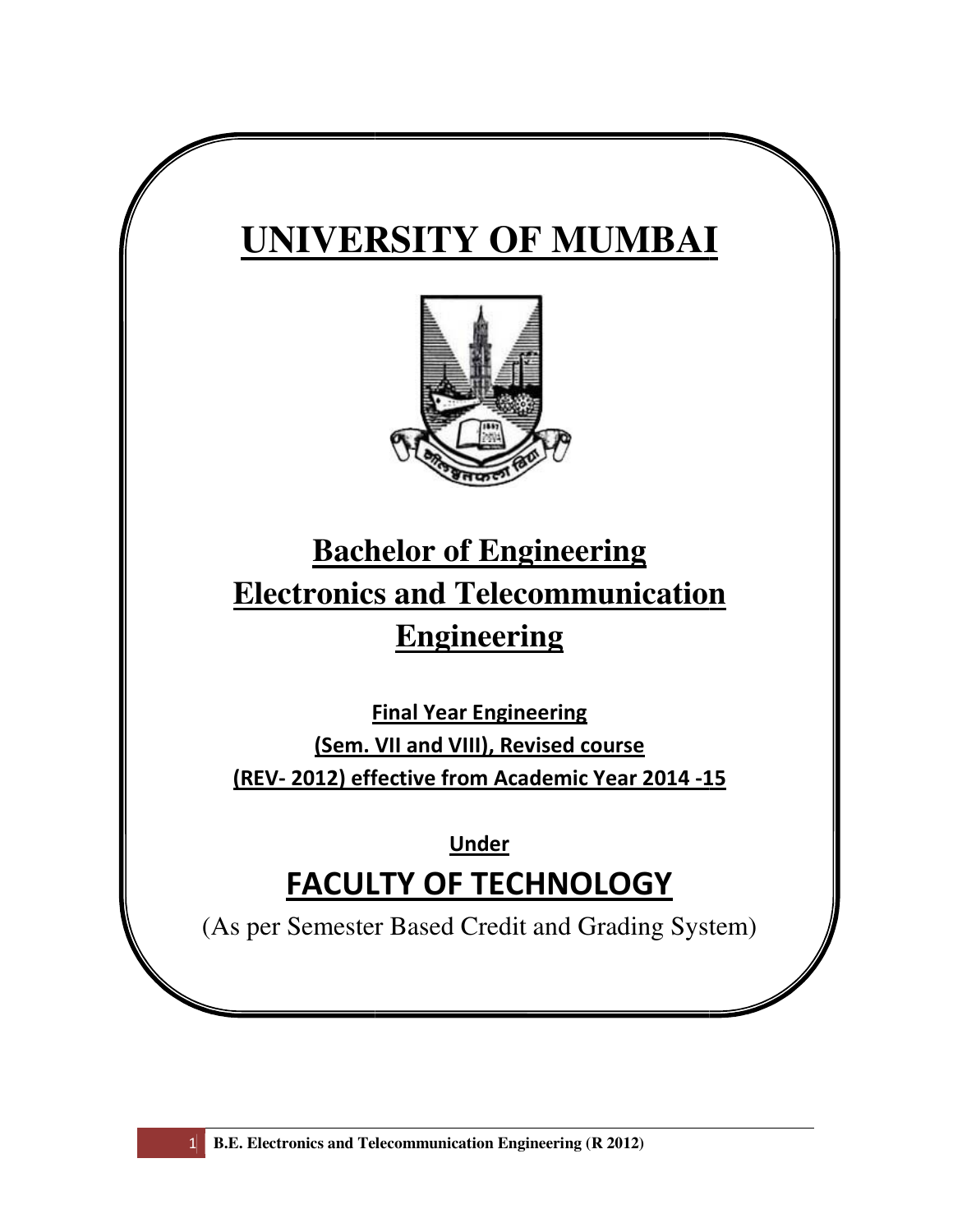# **From Dean's Desk:**

To meet the challenge of ensuring excellence in engineering education, the issue of quality needs to be addressed, debated and taken forward in a systematic manner. Accreditation is the principal means of quality assurance in higher education. The major emphasis of accreditation process is to measure the outcomes of the program that is being accredited. In line with this Faculty of Technology of University of Mumbai has taken a lead in incorporating philosophy of outcome based education in the process of curriculum development.

Faculty of Technology, University of Mumbai, in one of its meeting unanimously resolved that, each Board of Studies shall prepare some Program Educational Objectives (PEO's) and give freedom to affiliated Institutes to add few (PEO's) and course objectives and course outcomes to be clearly defined for each course, so that all faculty members in affiliated institutes understand the depth and approach of course to be taught, which will enhance learner's learning process. It was also resolved that, maximum senior faculty from colleges and experts from industry to be involved while revising the curriculum. I am happy to state that, each Board of studies has adhered to the resolutions passed by Faculty of Technology, and developed curriculum accordingly. In addition to outcome based education, semester based credit and grading system is also introduced to ensure quality of engineering education. Semester based Credit and grading system enables a much-required shift in focus from teacher-centric to learner-centric education since the workload estimated is based on the investment of time in learning and not in teaching. It also focuses on continuous evaluation which will enhance the quality of education. University of Mumbai has taken a lead in implementing the system through its affiliated Institutes and Faculty of Technology has devised a transparent credit assignment policy and adopted ten points scale to grade learner's performance. Credit assignment for courses is based on 15 weeks teaching learning process, however content of courses is to be taught in 12-13 weeks and remaining 3-2 weeks to be utilized for revision, guest lectures, coverage of content beyond syllabus etc.

Credit and grading based system was implemented for First Year of Engineering from the academic year 2012-2013. Subsequently this system will be carried forward for Second Year Engineering in the academic year 2013-2014, for Third Year and Final Year Engineering in the academic years 2014-2015 and 2015-2016 respectively.

**Dr. S. K. Ukarande Dean, Faculty of Technology, Member - Management Council, Senate, Academic Council University of Mumbai, Mumbai**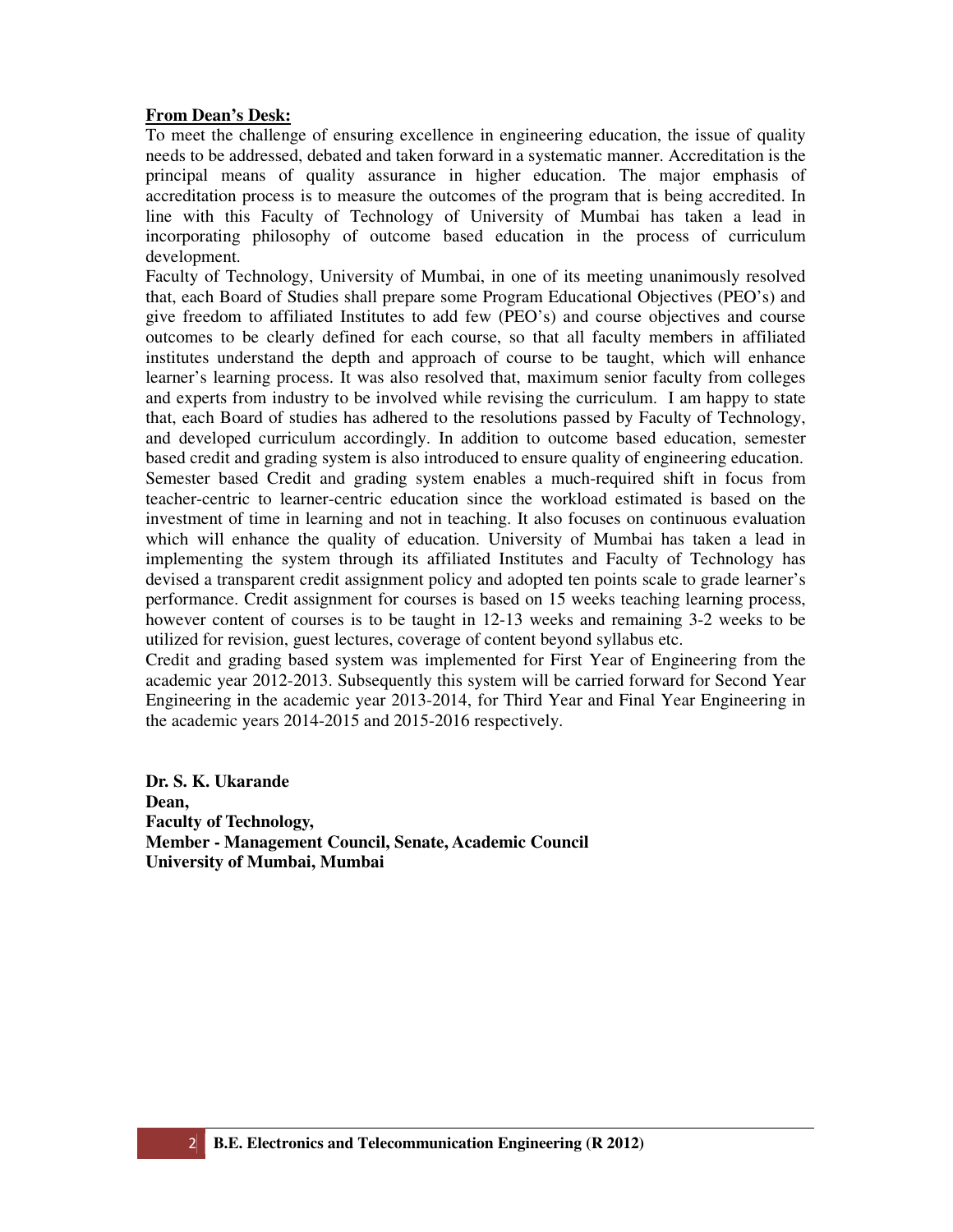# **Preamble:**

In the process of change in the curriculum there is a limited scope to have major changes in the fundamental subjects which are mainly part of second year of engineering. The exposure to the latest technology and tools used all over the world is given by properly selecting subjects and their hierarchy in pre-final and final year. Thus this syllabus is made to groom the undergraduate students best suited and competent in all respect with best possible efforts put in by the experts in framing detail contents of individual subjects.

The engineering education in India is expanding in manifolds and the main challenge is the quality education. All the stakeholders are very much concerned about it.

The institution or program of study is committed and open to external review to meet certain minimum specified standards. The major emphasis of this process is to measure the outcomes of the program. Program outcomes are essentially a range of skills and knowledge that a student will have at the time of graduation.

So the curriculum must be constantly refined and updated to ensure that the defined objectives and outcomes are achieved. Students must be encouraged to comment on the objectives and outcomes and the role played by the individual courses in achieving them. In line with this Faculty of Technology of University of Mumbai has taken a lead in incorporating philosophy of outcome based education in the process of curriculum development.

I, as Chairman, Board of Studies in Electronics and Telecommunication Engineering University of Mumbai, happy to state here that, heads of the department and senior faculty from various institute took timely and valuable initiative to frame Program Educational Objectives as listed below.

- 1. To provide students with a strong foundation in the mathematical, scientific and engineering fundamentals necessary to formulate, solve and analyze engineering problems and to prepare them for graduate studies.
- 2. To prepare students to demonstrate an ability to identify, formulate and solve electronics and telecommunication engineering problems.
- 3. To prepare students to demonstrate ability to design electrical and electronics systems and conduct experiments, analyze and interpret data.
- 4. To prepare students to demonstrate for successful career in industry to meet needs of Indian and multi-national companies.
- 5. To develop the ability among students to synthesize data and technical concepts from applications to product design.
- 6. To provide opportunity for students to work as part of teams on multidisciplinary projects.
- 7. To promote awareness among students for the life-long learning and to introduce them to professional ethics and codes of professional practice.

These are the suggested and expected main objectives and individual affiliated institute may add further in the list. In addition to Program Educational Objectives, for each course of undergraduate program, objectives and expected outcomes from learner's point of view are also included in the curriculum to support the philosophy of outcome based education. I believe strongly that small step taken in right direction will definitely help in providing quality education to the stake holders.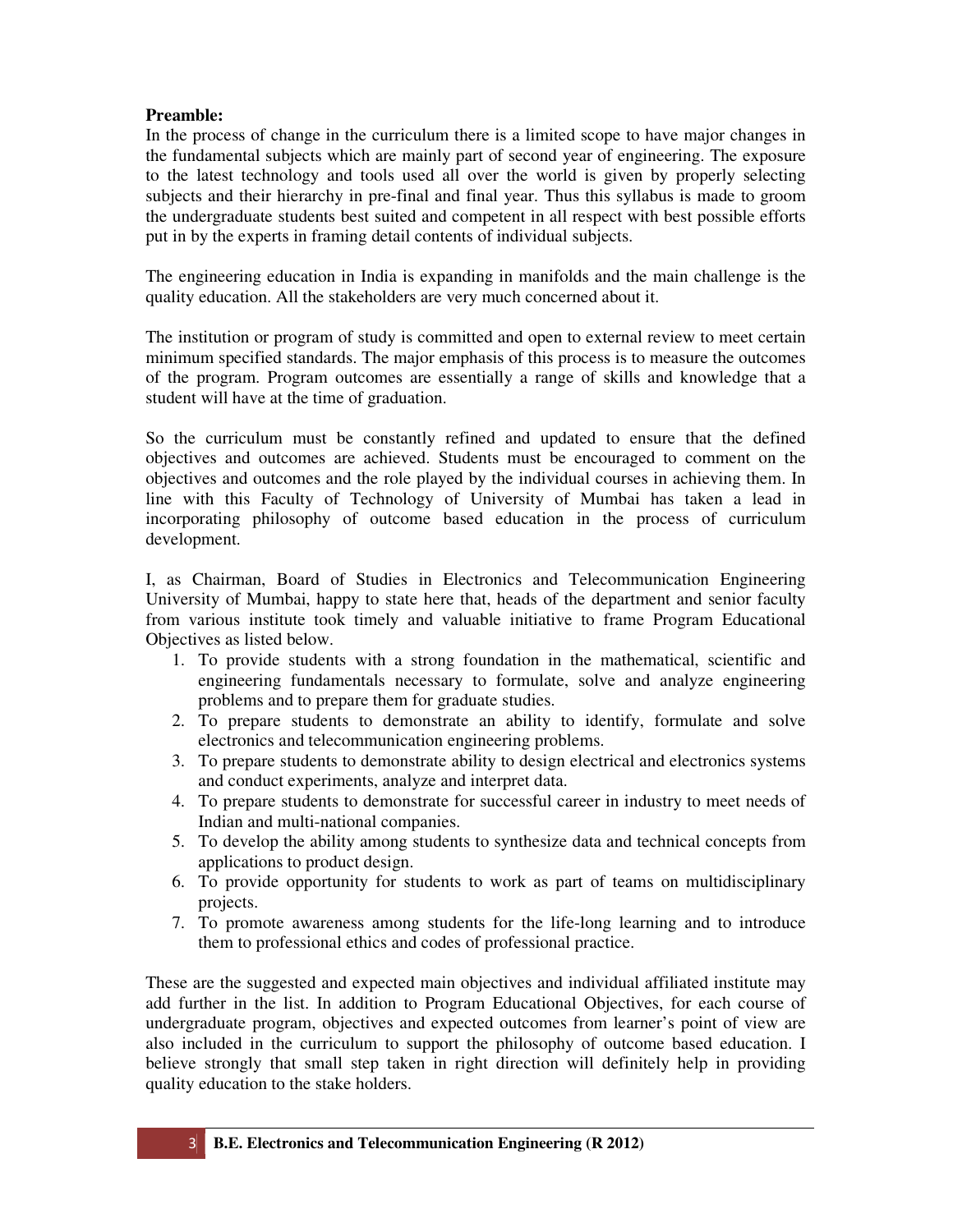The subjects offered to undergraduate students in final year are at par to the requirement of industry. The students are also made competent to appear for various competitive examination conducted in India and abroad. The subjects offered are at enough level to prepare a base of the students to understand and learn latest state of technology. The students are trained in such a way that they become versatile in hardware and software simulation. Some subjects offered upgrades them in the field of information and technology which is a need of today's' era.

At the end I must outset extend my gratitude to all experts who contributed to make curriculum competent at par with latest technological development in the field of electronics and telecommunication engineering.

**Dr. Udhav Bhosle Chairman, Board of Studies in Electronics and Telecommunication Engineering**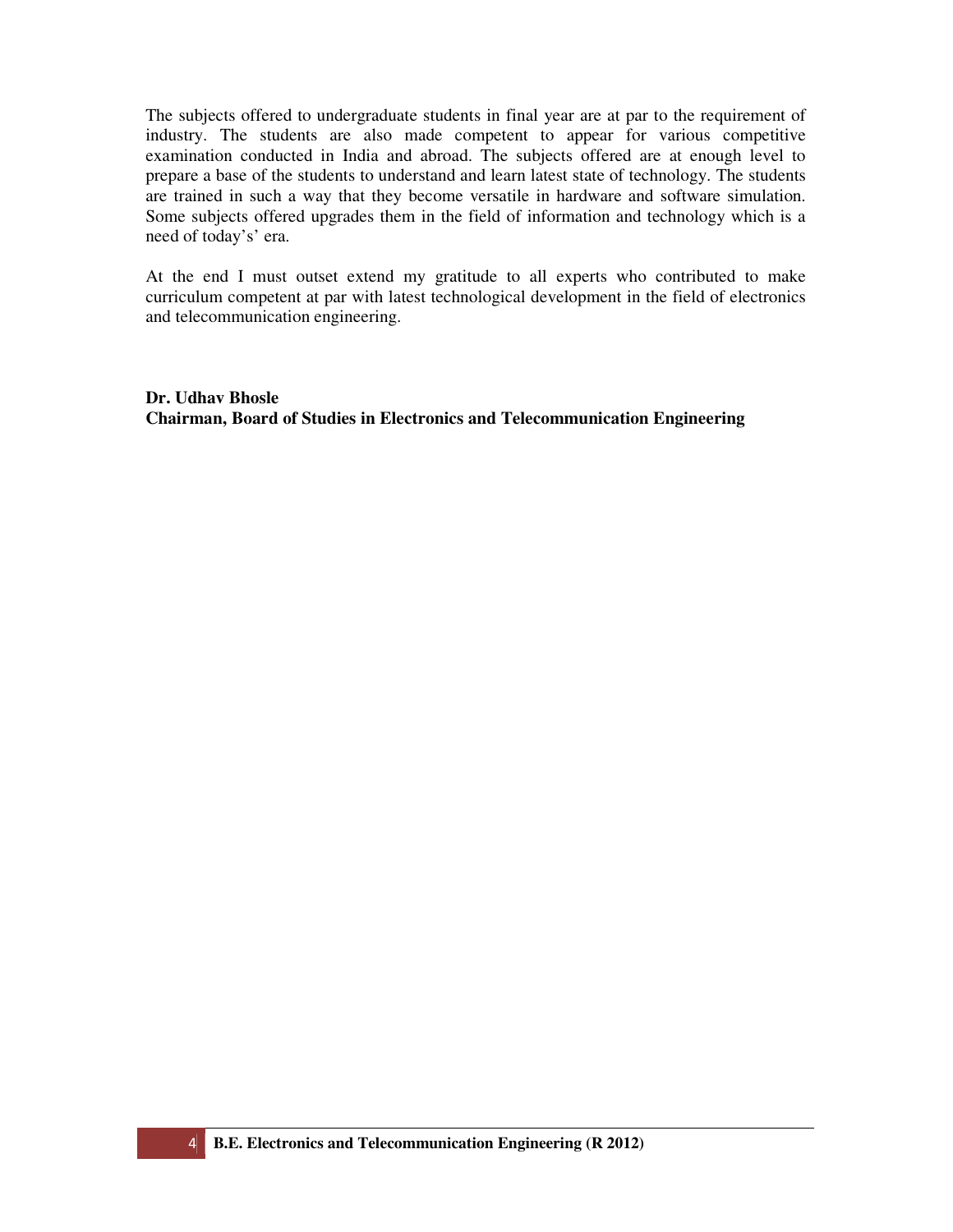| <b>Semester VII</b> |  |
|---------------------|--|
|---------------------|--|

| <b>Course</b> | <b>Course Name</b> |               | <b>Teaching Scheme (Hrs.)</b> |                          |               | <b>Credits Assigned</b> |                 |              |
|---------------|--------------------|---------------|-------------------------------|--------------------------|---------------|-------------------------|-----------------|--------------|
| Code          |                    | <b>Theory</b> | <b>Practical</b>              | <b>Tutorial</b>          | <b>Theory</b> | <b>Practical</b>        | <b>Tutorial</b> | <b>Total</b> |
| <b>ETC701</b> | Image and Video    | 04            | $-$                           |                          | 04            | $-$                     |                 | 04           |
|               | Processing         |               |                               |                          |               |                         |                 |              |
| <b>ETC702</b> | Mobile             | 04            | $-$                           | $-$                      | 04            | $- -$                   | $-$             | 04           |
|               | Communication      |               |                               |                          |               |                         |                 |              |
| <b>ETC703</b> | Optical            | 04            | $-$                           | $\overline{\phantom{0}}$ | 04            | $-\,-$                  | $\blacksquare$  | 04           |
|               | Communication and  |               |                               |                          |               |                         |                 |              |
|               | Networks           |               |                               |                          |               |                         |                 |              |
| <b>ETC704</b> | Microwave and      | 04            | $-$                           | $-$                      | 04            | $-$                     | $-$             | 04           |
|               | Radar Engineering  |               |                               |                          |               |                         |                 |              |
| ETE70X        | Elective           | 04            | --                            |                          | 04            | --                      |                 | 04           |
|               |                    |               |                               |                          |               |                         |                 |              |
| <b>ETL701</b> | Image and Video    |               | 02                            |                          |               | 01                      |                 | 01           |
|               | Processing         |               |                               |                          |               |                         |                 |              |
|               | Laboratory         |               |                               |                          |               |                         |                 |              |
| <b>ETL702</b> | Advanced           |               | 02                            |                          |               | 01                      |                 | 01           |
|               | communication      |               |                               |                          |               |                         |                 |              |
|               | Engineering.       |               |                               |                          |               |                         |                 |              |
|               | Laboratory I       |               |                               |                          |               |                         |                 |              |
| <b>ETL703</b> | Advanced           |               | 02                            |                          |               | 01                      |                 | 01           |
|               | communication      |               |                               |                          |               |                         |                 |              |
|               | Engineering.       |               |                               |                          |               |                         |                 |              |
|               | Laboratory II      |               |                               |                          |               |                         |                 |              |
| ETEL70X       | Elective           | $-$           | 02                            | $-$                      |               | 01                      | $-$             | 01           |
| <b>ETP701</b> | Project (Stage I)  | $-$           | $\ast$                        | $-$                      |               | 03                      | --              | 03           |
| <b>Total</b>  |                    | 20            | 08                            | --                       | 20            | 07                      | --              | 27           |

| <b>Course Code (ETE70X)</b> | <b>Sem. VII Elective</b>             |
|-----------------------------|--------------------------------------|
| ETE 701                     | Data Compression and Encryption      |
| ETE 702                     | <b>Statistical Signal Processing</b> |
| ETE 703                     | Neural Network and Fuzzy Logic       |
| <b>ETE 704</b>              | Analog and Mixed Signal VLSI         |

• **Work load of learner in Semester VII is equivalent to 6 hours /week**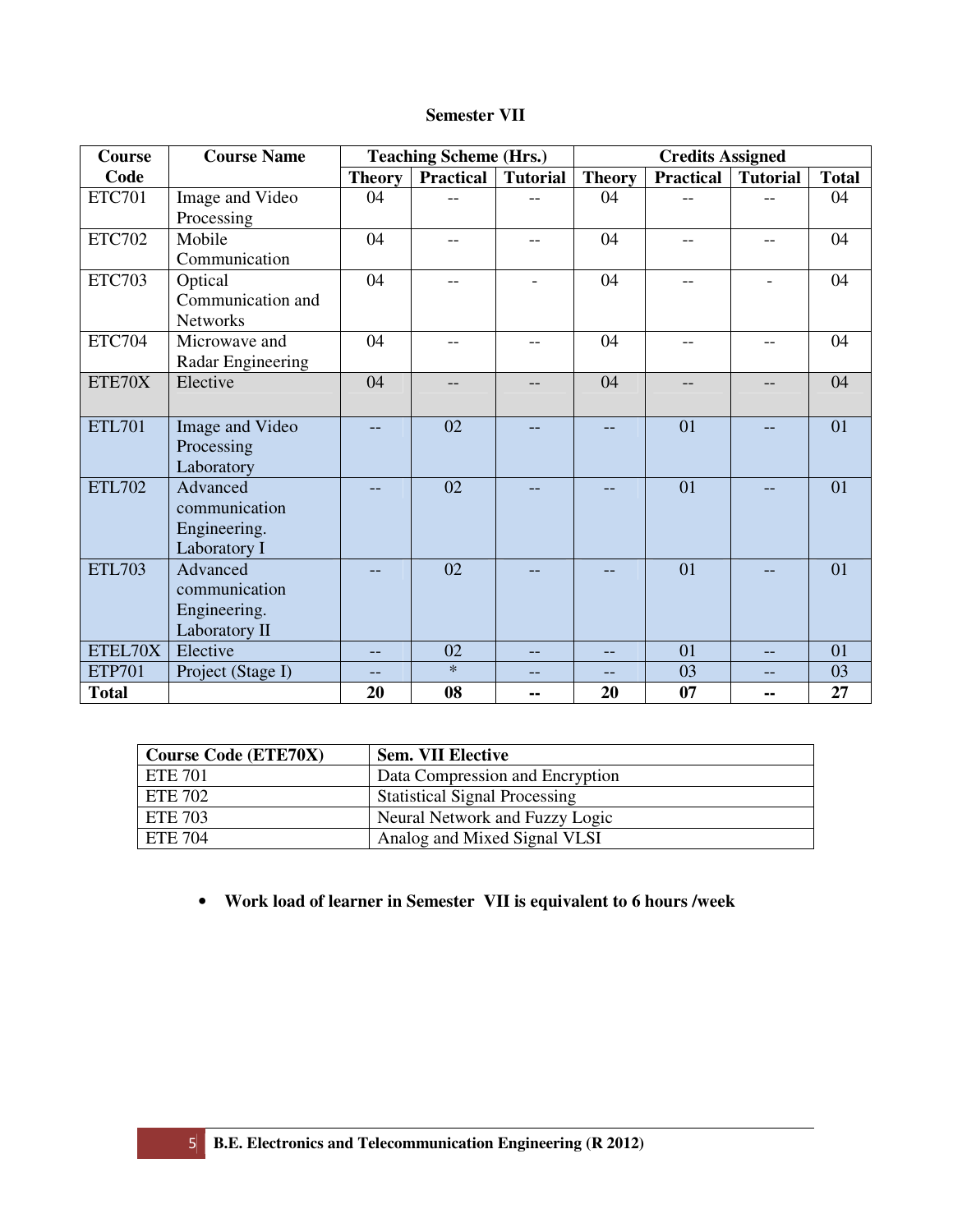| <b>Semester VII</b> |  |
|---------------------|--|
|---------------------|--|

| <b>Course</b> | <b>Course Name</b>    | <b>Examination Scheme</b> |                |                            |             |             |                  |              |  |
|---------------|-----------------------|---------------------------|----------------|----------------------------|-------------|-------------|------------------|--------------|--|
| Code          |                       |                           |                | <b>Theory Marks</b>        |             | <b>Term</b> | <b>Practical</b> | <b>Total</b> |  |
|               |                       |                           |                | <b>Internal assessment</b> | End         | Work        | and Oral         |              |  |
|               |                       | <b>Test</b>               | <b>Test</b>    | Ave. of                    | Sem.        |             |                  |              |  |
|               |                       | 1                         | $\overline{2}$ | Test 1 &                   | <b>Exam</b> |             |                  |              |  |
|               |                       |                           |                | Test 2                     |             |             |                  |              |  |
| <b>ETC701</b> | Image and Video       | 20                        | 20             | 20                         | 80          |             |                  | 100          |  |
|               | Processing            |                           |                |                            |             |             |                  |              |  |
| <b>ETC702</b> | Mobile                | 20                        | 20             | 20                         | 80          | $-$         |                  | 100          |  |
|               | Communication         |                           |                |                            |             |             |                  |              |  |
| <b>ETC703</b> | Optical               | 20                        | 20             | 20                         | 80          |             |                  | 100          |  |
|               | Communication and     |                           |                |                            |             |             |                  |              |  |
|               | <b>Networks</b>       |                           |                |                            |             |             |                  |              |  |
| <b>ETC704</b> | Microwave and Radar   | 20                        | 20             | 20                         | 80          | $-$         | --               | 100          |  |
|               | Engineering           |                           |                |                            |             |             |                  |              |  |
| ETE70X        | Elective              | 20                        | 20             | 20                         | 80          |             |                  | 100          |  |
|               |                       |                           |                |                            |             |             |                  |              |  |
| <b>ETL701</b> | Image and Video       | $-$                       |                | --                         | --          | 25          | 25               | 50           |  |
|               | Processing Laboratory |                           |                |                            |             |             |                  |              |  |
| <b>ETL702</b> | Advanced              | --                        | --             | --                         |             | 25          | 25               | 50           |  |
|               | communication         |                           |                |                            |             |             |                  |              |  |
|               | Engineering.          |                           |                |                            |             |             |                  |              |  |
|               | Laboratory I          |                           |                |                            |             |             |                  |              |  |
| <b>ETL703</b> | Advanced              |                           |                |                            |             | 25          | 25               | 50           |  |
|               | Communication         |                           |                |                            |             |             |                  |              |  |
|               | Engineering.          |                           |                |                            |             |             |                  |              |  |
|               | Laboratory II         |                           |                |                            |             |             |                  |              |  |
| ETEL70X       | Elective              | $-$                       |                | $-$                        | $-$         | 25          | 25               | 50           |  |
| <b>ETP701</b> | Project (Stage I)     |                           |                |                            |             | 25          | 25               | 50           |  |
| <b>Total</b>  |                       | 100                       | 100            | 100                        | 400         | 125         | 125              | 750          |  |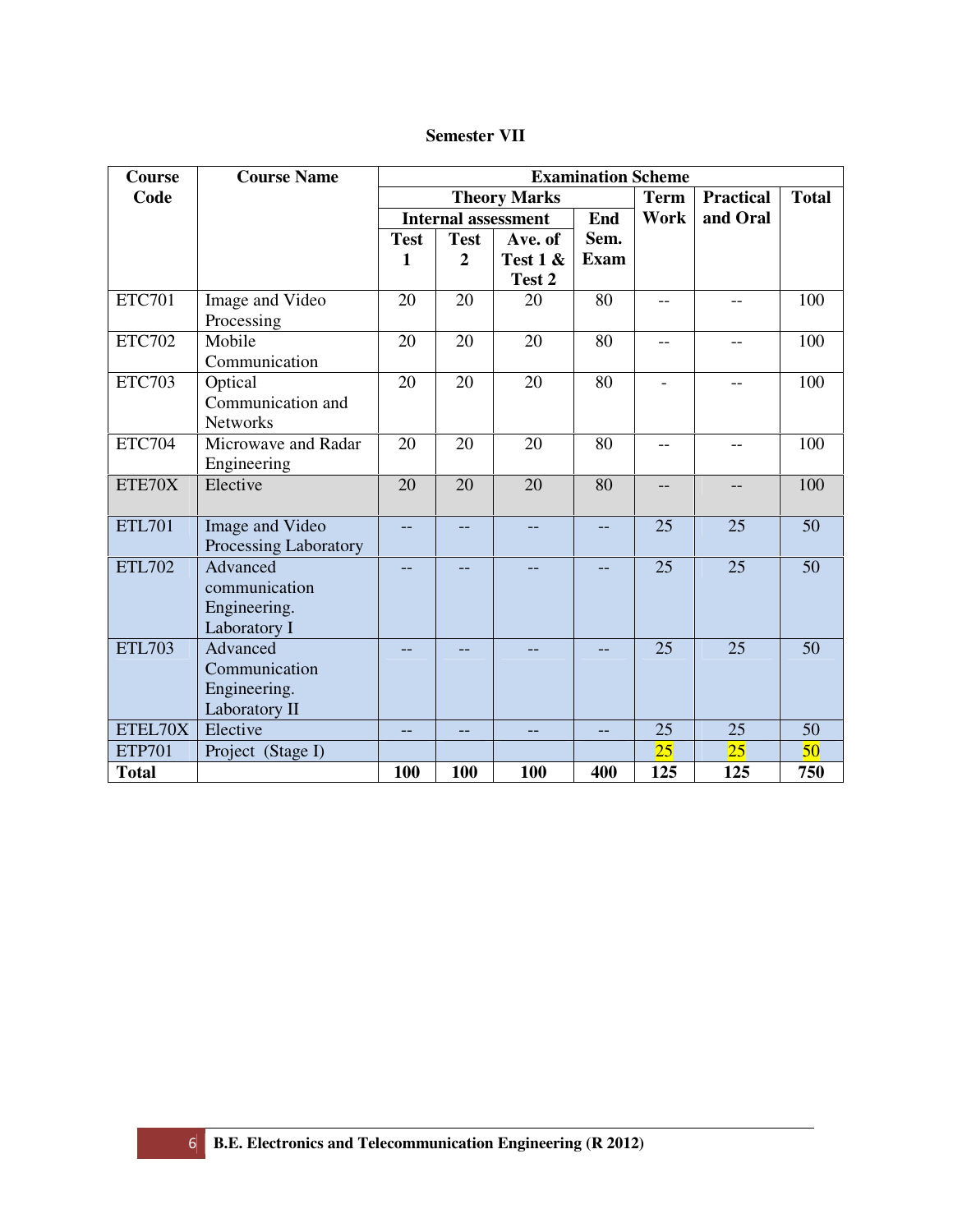# **Semester VIII**

| Course        | <b>Course Name</b>         |               | <b>Teaching Scheme (Hrs.)</b> |                 |               | <b>Credits Assigned</b> |                 |              |
|---------------|----------------------------|---------------|-------------------------------|-----------------|---------------|-------------------------|-----------------|--------------|
| Code          |                            | <b>Theory</b> | <b>Practical</b>              | <b>Tutorial</b> | <b>Theory</b> | <b>Practical</b>        | <b>Tutorial</b> | <b>Total</b> |
| <b>ETC801</b> | Wireless Networks          | 04            |                               |                 | 04            |                         |                 | 04           |
| <b>ETC802</b> | Satellite                  | 04            |                               |                 | 04            |                         |                 | 04           |
|               | communication and          |               |                               |                 |               |                         |                 |              |
|               | <b>Networks</b>            |               |                               |                 |               |                         |                 |              |
| <b>ETC803</b> | <b>Internet and Voice</b>  | 04            |                               |                 | 04            |                         |                 | 04           |
|               | Communication              |               |                               |                 |               |                         |                 |              |
| ETE80X        | Elective                   | 04            |                               |                 | 04            |                         |                 | 04           |
| <b>ETL801</b> | <b>Wireless Networks</b>   |               | 02                            |                 |               | 01                      |                 | 01           |
|               | Laboratory                 |               |                               |                 |               |                         |                 |              |
| <b>ETL802</b> | Satellite                  |               | 02                            |                 |               | 01                      |                 | 01           |
|               | communication and          |               |                               |                 |               |                         |                 |              |
|               | <b>Networks</b>            |               |                               |                 |               |                         |                 |              |
|               | Laboratory                 |               |                               |                 |               |                         |                 |              |
| <b>ETL803</b> | <b>Internet and Voice</b>  |               | 02                            |                 |               | 01                      |                 | 01           |
|               | Communication              |               |                               |                 |               |                         |                 |              |
|               | Laboratory                 |               |                               |                 |               |                         |                 |              |
| ETEL80X       | <b>Elective Laboratory</b> |               | 02                            |                 |               | 01                      |                 | 01           |
| <b>ETP801</b> | Project (Stage II)         |               | $**$                          |                 |               | 06                      |                 | 06           |
| <b>Total</b>  |                            | 16            | 08                            |                 | 16            | 10                      |                 | 26           |

| <b>Course Code (ETE 80X)</b> | <b>Sem. VIII Elective</b>         |
|------------------------------|-----------------------------------|
| ETE 801                      | Speech Processing                 |
| ETE 802                      | <b>Telecom Network Management</b> |
| <b>ETE 803</b>               | Microwave Integrated Circuits     |
| ETE 804                      | Ultra Wideband Communication      |

# **\*\* Work load of learner in Semester VIII is equivalent to 12 hours /week.**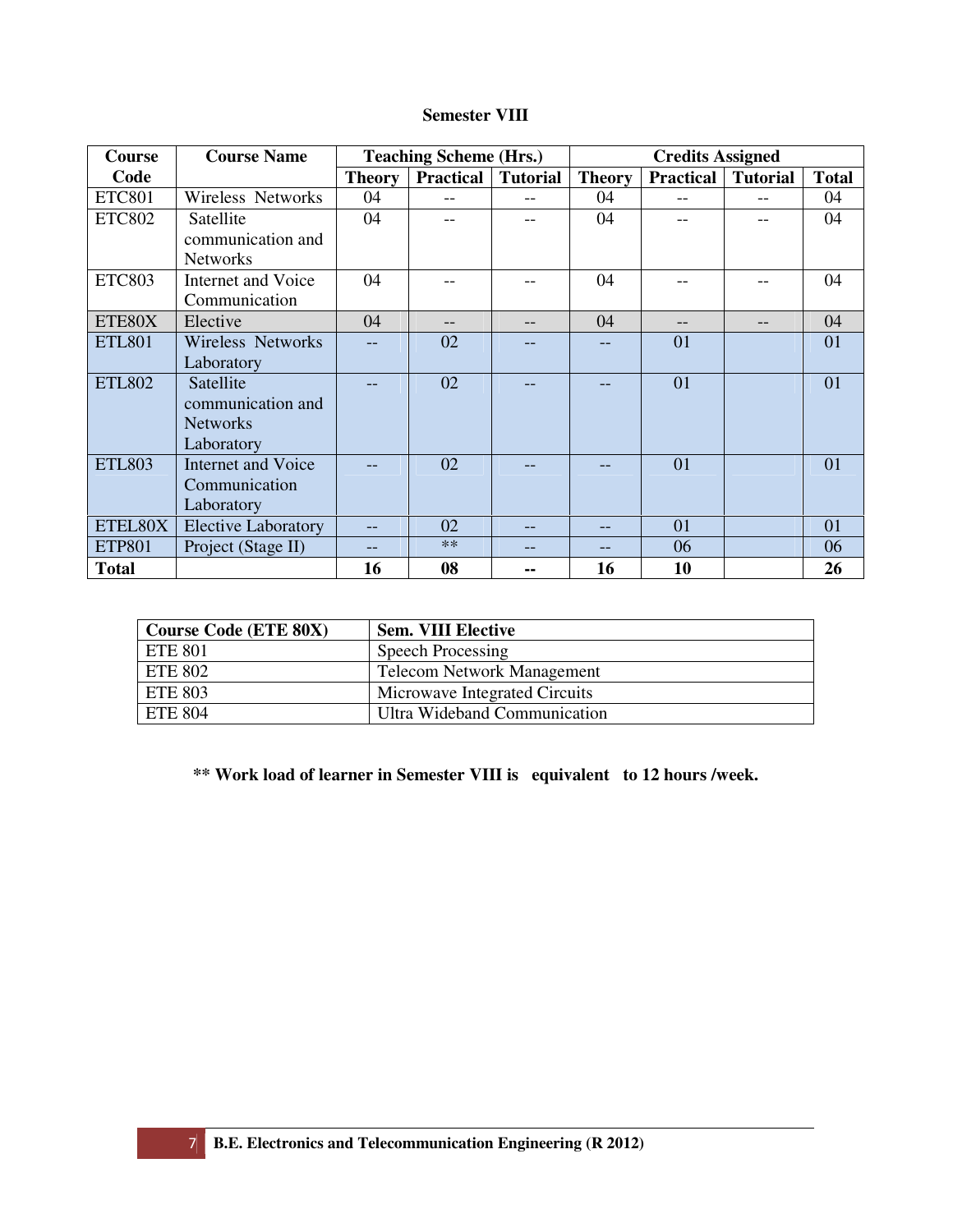# **Semester VIII**

| <b>Course</b> | <b>Course Name</b>                                           |        |                            |                                                 |                     | <b>Examination Scheme</b> |                  |                   |              |
|---------------|--------------------------------------------------------------|--------|----------------------------|-------------------------------------------------|---------------------|---------------------------|------------------|-------------------|--------------|
| Code          |                                                              |        |                            | <b>Theory Marks</b>                             |                     | <b>Term</b>               | <b>Practical</b> | Oral              | <b>Total</b> |
|               |                                                              |        | <b>Internal assessment</b> |                                                 | End                 | Work                      | and Oral         |                   |              |
|               |                                                              | Test 1 | <b>Test</b><br>2           | Ave. of<br>Test 1<br>& Test<br>$\boldsymbol{2}$ | Sem.<br><b>Exam</b> |                           |                  |                   |              |
| <b>ETC801</b> | Wireless Networks                                            | 20     | 20                         | 20                                              | 80                  | $-$                       |                  | $\qquad \qquad -$ | 100          |
| <b>ETC802</b> | Satellite<br>communication and<br><b>Networks</b>            | 20     | 20                         | 20                                              | 80                  |                           |                  | --                | 100          |
| <b>ETC803</b> | <b>Internet and Voice</b><br>Communication                   | 20     | 20                         | 20                                              | 80                  | $-$                       |                  | $\qquad \qquad -$ | 100          |
| ETE80X        | Elective                                                     | 20     | 20                         | 20                                              | 80                  | $\qquad \qquad -$         |                  | $- -$             | 100          |
| <b>ETL801</b> | Wireless Networks<br>Laboratory                              | $-$    | --                         | $- -$                                           | $-$                 | 25                        |                  | 25                | 50           |
| <b>ETL802</b> | Satellite<br>communication and<br><b>Networks Laboratory</b> |        |                            |                                                 | $- -$               | 25                        |                  | 25                | 50           |
| <b>ETL803</b> | <b>Internet and Voice</b><br>Communication<br>Laboratory     |        |                            |                                                 |                     | 25                        |                  | 25                | 50           |
| ETEL80X       | <b>Elective Laboratory</b>                                   |        | --                         |                                                 | --                  | 25                        | --               | 25                | 50           |
| <b>ETP801</b> | Project (Stage II)                                           | --     |                            |                                                 |                     | 50                        | H                | 50 <sup>°</sup>   | 100          |
| <b>Total</b>  |                                                              | 80     | 80                         | 80                                              | 320                 | 150                       |                  | 150               | 700          |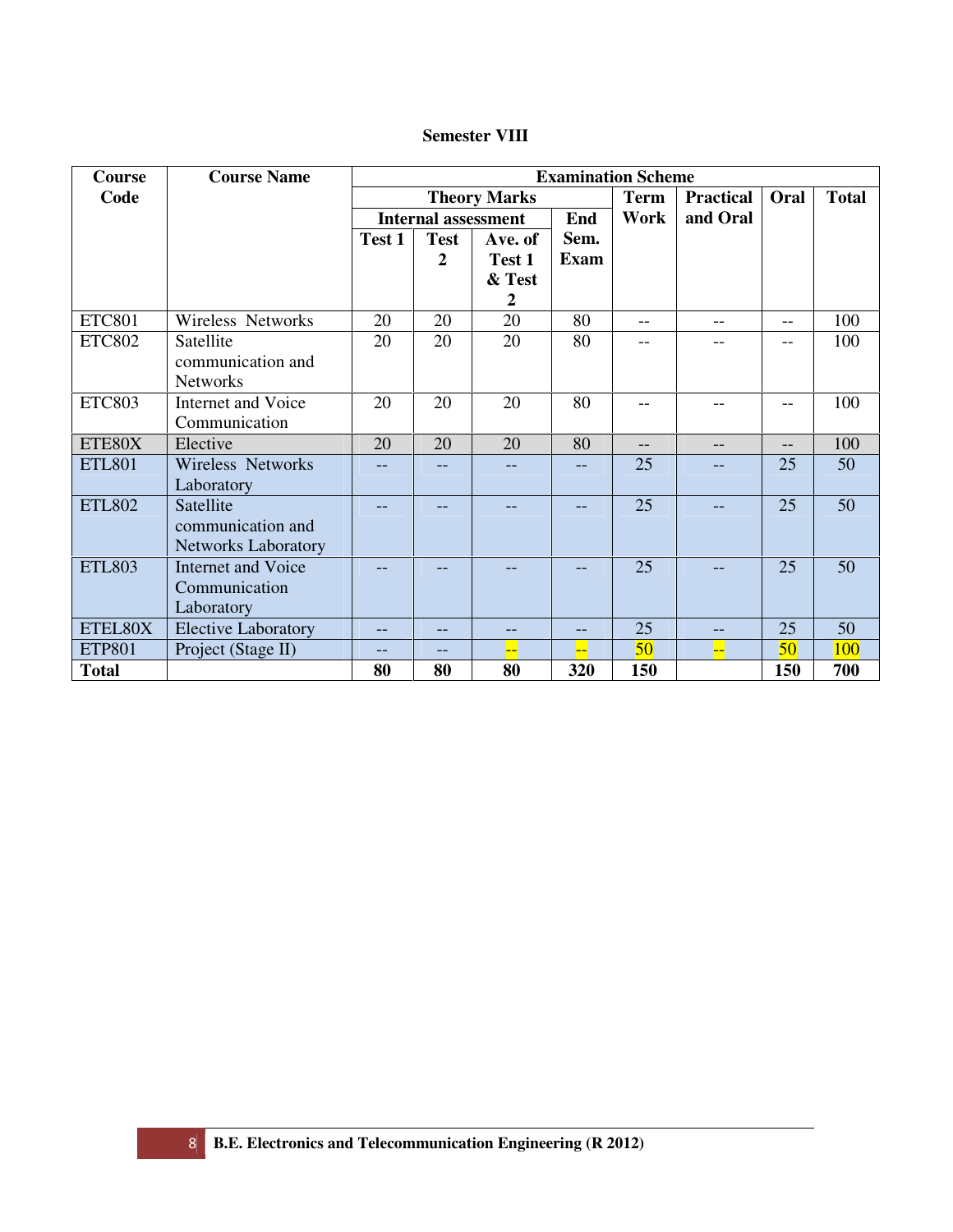| Course<br>Code | <b>Course Name</b>                             |               | <b>Teaching Scheme</b><br><b>Credits Assigned</b><br><b>Theory</b><br><b>Tutorial</b><br><b>Tutorial</b><br><b>Practical</b><br><b>Practical</b><br>04<br>$-$<br>$- -$<br>$- -$<br>$- -$ |  |  |  |  |              |
|----------------|------------------------------------------------|---------------|------------------------------------------------------------------------------------------------------------------------------------------------------------------------------------------|--|--|--|--|--------------|
|                |                                                | <b>Theory</b> |                                                                                                                                                                                          |  |  |  |  | <b>Total</b> |
| <b>ETC701</b>  | <b>Image and</b><br>Video<br><b>Processing</b> | 04            |                                                                                                                                                                                          |  |  |  |  | 04           |

| Course        | Course            |        | <b>Examination Scheme</b>              |                     |             |             |                  |      |              |
|---------------|-------------------|--------|----------------------------------------|---------------------|-------------|-------------|------------------|------|--------------|
| Code          | <b>Name</b>       |        |                                        | <b>Theory Marks</b> |             | <b>Term</b> | <b>Practical</b> | Oral | <b>Total</b> |
|               |                   |        | End Sem.<br><b>Internal assessment</b> |                     |             | Work        |                  |      |              |
|               |                   | Test 1 | Test 2                                 | Ave. Of             | <b>Exam</b> |             |                  |      |              |
|               |                   |        |                                        | <b>Test 1 and</b>   |             |             |                  |      |              |
|               |                   |        |                                        | Test 2              |             |             |                  |      |              |
| <b>ETC701</b> | <b>Image and</b>  | 20     | <b>20</b>                              | 20                  | 80          |             | $\blacksquare$   |      | 100          |
|               | <b>Video</b>      |        |                                        |                     |             |             |                  |      |              |
|               | <b>Processing</b> |        |                                        |                     |             |             |                  |      |              |

# **Course pre-requisite:**

- ETC 405: Signals and Systems
- ETC 602: Discrete Time Signal Processing

# **Course Objectives:**

- To cover the fundamentals and mathematical models in digital image and video processing.
- To develop time and frequency domain techniques for image enhancement.
- To expose the students to current technologies and issues in image and video processing.
- To develop image and video processing applications in practice.

# **Course outcomes: Students will be able to**

- Understand theory and models in Image and Video Processing.
- Interpret and analyze 2D signals in frequency domain through image transforms.
- Apply quantitative models of image and video processing for various engineering applications.
- Develop innovative design for practical applications in various fields.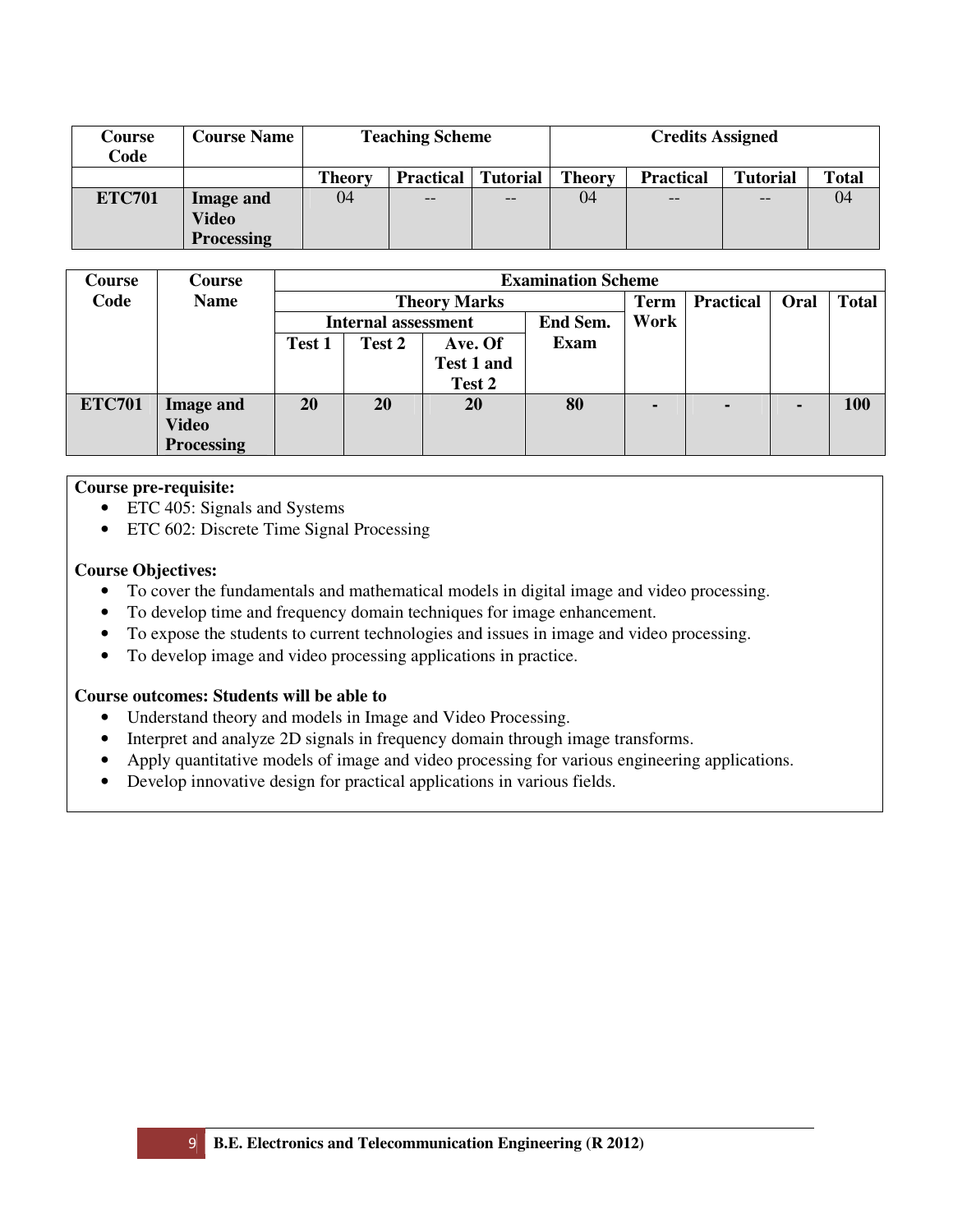| <b>Module</b><br>No.    |     | <b>Topics</b>                                                                                                                    | Hrs. |
|-------------------------|-----|----------------------------------------------------------------------------------------------------------------------------------|------|
| 1                       |     | <b>Image Fundamentals</b>                                                                                                        | 04   |
|                         | 1.1 | Image acquisition, sampling and quantization, image resolution, basic                                                            |      |
|                         |     | relationship between pixels, color images, RGB, HSI and other models                                                             |      |
| $\boldsymbol{2}$        |     | <b>Two Dimensional Transforms</b>                                                                                                | 06   |
|                         | 2.1 | Discrete Fourier Transform, Discrete Cosine Transform, KL Transform, and                                                         |      |
|                         |     | Discrete Wavelet Transform                                                                                                       |      |
| $\mathbf{3}$            |     | <b>Image Enhancement</b>                                                                                                         |      |
|                         | 3.1 | <b>Spatial Domain</b><br>Point Processing: Digital Negative, contrast stretching, thresholding, gray                             | 08   |
|                         |     | level slicing, bit plane slicing, log transform and power law transform.                                                         |      |
|                         |     | Neighborhood Processing: Averaging filters, order statistics filters, high pass                                                  |      |
|                         |     | filters and high boost filters                                                                                                   |      |
|                         | 3.2 | Frequency Domain: DFT for filtering, Ideal, Gaussian and Butterworth filters                                                     |      |
|                         |     | for smoothening and sharpening, and Homomorphic filters                                                                          |      |
|                         | 3.3 | Histogram Modeling: Histogram equalization and histogram specification                                                           |      |
| $\overline{\mathbf{4}}$ |     | <b>Image Segmentation and Morphology</b>                                                                                         | 07   |
|                         | 4.1 | Point, line and edge detection, edge linking using Hough transform and graph                                                     |      |
|                         |     | theoretic approach, thresholding, and region based segmentation.                                                                 |      |
|                         | 4.2 | Dilation, erosion, opening, closing, hit or miss transform, thinning and                                                         |      |
|                         |     | thickening, and boundary extraction on binary images                                                                             |      |
| 5                       |     | <b>Image Restoration:</b>                                                                                                        | 07   |
|                         | 5.1 | Degradation model, noise models, estimation of degradation function by                                                           |      |
|                         |     | modeling, restoration using Weiner filters and Inverse filters                                                                   | 08   |
| 6                       | 6.1 | <b>Video Formation, Perception and Representation</b><br>Digital Video Sampling, Video Frame classifications, I, P and B frames, |      |
|                         |     | Notation, ITU-RBT 601Digital Video formats, Digital video quality measure.                                                       |      |
|                         | 6.2 | Video Capture and display: Principle of colour video camera, video camera,                                                       |      |
|                         |     | digital video                                                                                                                    |      |
|                         | 6.3 | Sampling of video Signals: Required sampling rates, sampling in two                                                              |      |
|                         |     | dimensions and three dimensions, progressive virus interlaced scans                                                              |      |
| $\overline{7}$          |     | <b>Two Dimensional Motion Estimation</b>                                                                                         | 12   |
|                         | 7.1 | <b>Optical Flow:</b> 2-D motion Vs optical flow, optical flow equations, motion                                                  |      |
|                         |     | representation, motion estimation criteria, optimization method.                                                                 |      |
|                         | 7.2 | Pixel based motion estimation: Regularization using motion smoothing                                                             |      |
|                         |     | constraints, using multipoint neighborhood.                                                                                      |      |
|                         | 7.3 | <b>Block Matching Algorithms:</b> Exhaustive block matching algorithms, phase                                                    |      |
|                         |     | correlation method, Binary feature matching.                                                                                     |      |
|                         | 7.4 | Multi resolution Motion Estimation: General formulation, Hierarchical<br>blocks matching Algorithms.                             |      |
|                         |     | <b>Total</b>                                                                                                                     | 52   |
|                         |     |                                                                                                                                  |      |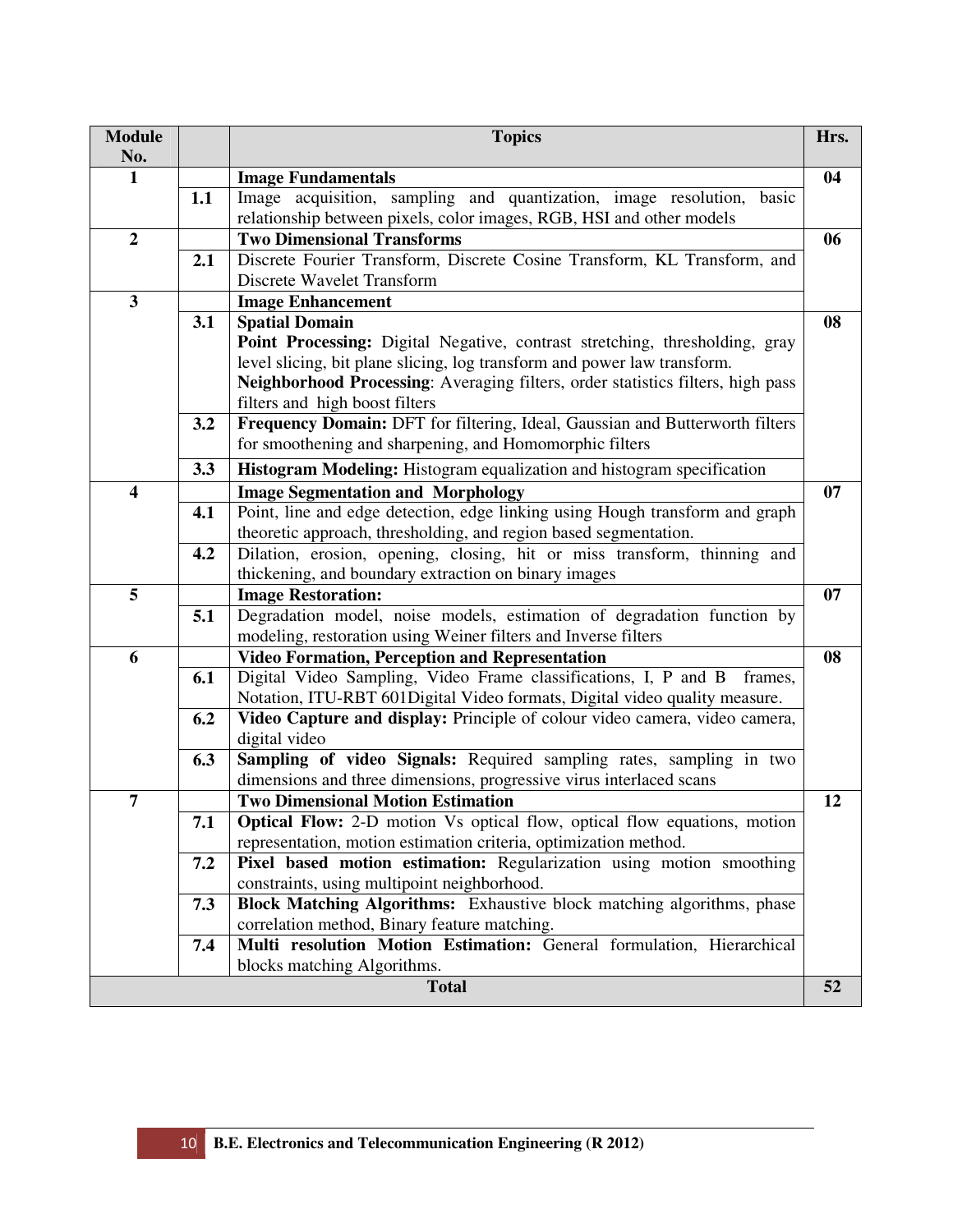- 1. Gonzales and Woods, "*Digital Image Processing*", Pearson Education, India, Third Edition,
- 2. Anil K.Jain, "*Fundamentals of Image Processing*", Prentice Hall of India, First Edition, 1989.
- 3. Murat Tekalp, "*Digital Video Processing*", Pearson, 2010.
- 4. John W. Woods, "*Multidimensional Signal, Image and Video Processing*", Academic Press 2012
- 5. J.R.Ohm , "*Multimedia Communication Technology*", Springer Publication.
- 6. A.I.Bovik, "*Handbook on Image and Video Processing*", Academic Press.

# **Internal Assessment (IA):**

Two tests must be conducted which should cover at least 80% of syllabus. The average marks of both the test will be considered for final internal assessment.

- 1. Question paper will comprise of 6 questions, each of 20 marks.
- 2. Total 4 questions need to be solved.
- 3. Question No.1 will be compulsory and based on entire syllabus wherein sub questions of 2 to 5 marks will be asked.
- 4. Remaining question will be selected from all the modules.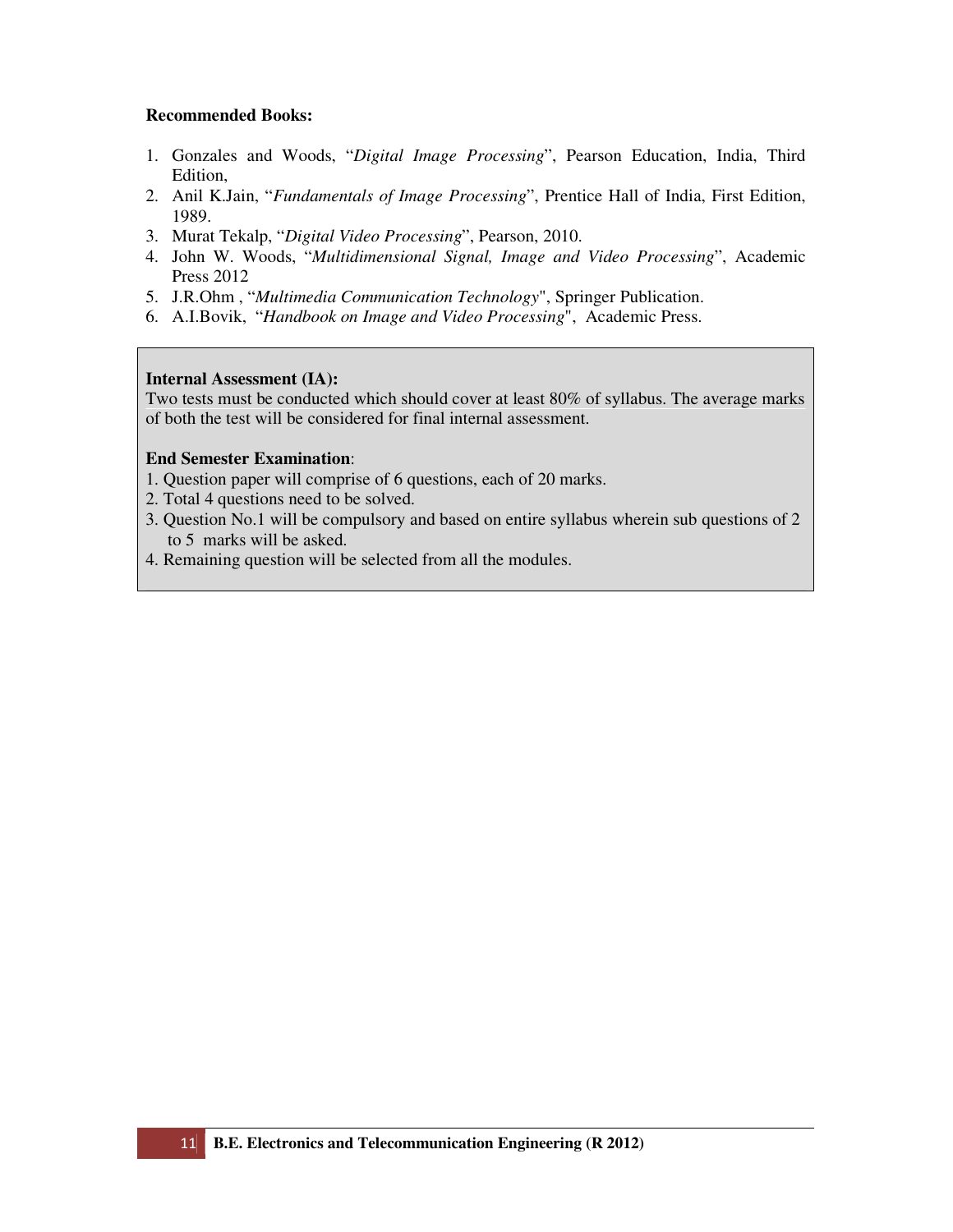| <b>Course Code</b> | <b>Course Name</b> | <b>Teaching Scheme</b> |                           |     |               | <b>Credits Assigned</b> |                 |              |
|--------------------|--------------------|------------------------|---------------------------|-----|---------------|-------------------------|-----------------|--------------|
|                    |                    | <b>Theory</b>          | <b>Practical</b> Tutorial |     | <b>Theory</b> | <b>Practical</b>        | <b>Tutorial</b> | <b>Total</b> |
| <b>ETC702</b>      | <b>Mobile</b>      | 04                     | $- -$                     | $-$ | 04            | $-$                     | $- -$           | 04           |
|                    | communication      |                        |                           |     |               |                         |                 |              |

| Course        | <b>Course Name</b> |                            | <b>Examination Scheme</b> |            |          |      |                  |      |              |  |
|---------------|--------------------|----------------------------|---------------------------|------------|----------|------|------------------|------|--------------|--|
| Code          |                    |                            | <b>Theory Marks</b>       |            |          |      | <b>Practical</b> | Oral | <b>Total</b> |  |
|               |                    | <b>Internal assessment</b> |                           |            | End Sem. | Work |                  |      |              |  |
|               |                    | <b>Test</b>                | <b>Test</b>               | Ave. Of    | Exam     |      |                  |      |              |  |
|               |                    |                            |                           | Test 1 and |          |      |                  |      |              |  |
|               |                    |                            |                           | Test 2     |          |      |                  |      |              |  |
| <b>ETC702</b> | <b>Mobile</b>      | 20                         | 20                        | 20         | 80       |      |                  |      | 100          |  |
|               | communication      |                            |                           |            |          |      |                  |      |              |  |

# **Prerequisites**:

- ETC 601 Digital Communication
- ETC 603 Computer Communication and Networks

# **Course Objective:**

- To study the concept of Mobile radio propagation, cellular system design.
- To understand mobile technologies like GSM and CDMA.
- To know the mobile communication evolution of 2G, 3G and 3 GPP in detail.
- To have overview of immerging technologies for 4 G standards.

**Course Outcomes:** Students will be able to:

- Understand GSM, CDMA concepts and architecture, frame structure, system capacity, services provided.
- Study of evolution of mobile communication generations 2G, 2.5G, 3G with their characteristics and limitations.
- Understand emerging technologies required for fourth generation mobile systems such as SDR, MIMO etc.
- Understand different indoor and outdoor propagation models related to losses and different types of fading.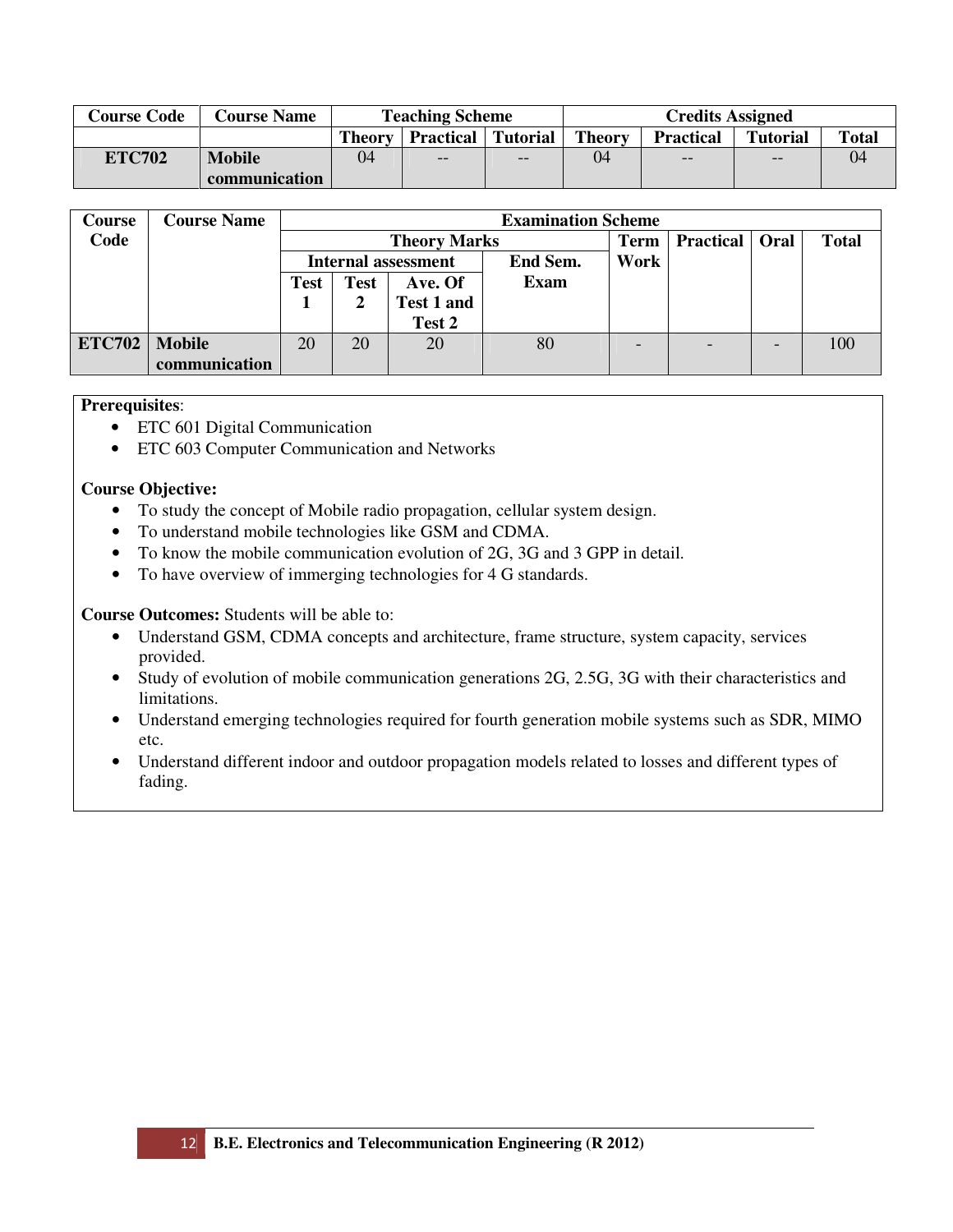| <b>Module</b><br>No. |     | <b>Topics</b>                                                                                                                                                                                                                              | Hrs. |
|----------------------|-----|--------------------------------------------------------------------------------------------------------------------------------------------------------------------------------------------------------------------------------------------|------|
| 1.0                  |     | <b>Fundamentals of Mobile Communication</b>                                                                                                                                                                                                | 10   |
|                      | 1.1 | Introduction to wire1ess communication                                                                                                                                                                                                     |      |
|                      | 1.2 | Frequency Division Multiple access, Time Division Multiple access, Spread<br>Spectrum Multiple access, Space Division Multiple access, and OFDM                                                                                            |      |
|                      | 1.3 | Frequency reuse, channel assignment strategies, handoff strategies,                                                                                                                                                                        |      |
|                      |     | interference and system capacity, trunking and grade of service, improving the<br>capacity of cellular systems. and related design problems                                                                                                |      |
| 2.0                  |     | <b>2G Technologies</b>                                                                                                                                                                                                                     | 13   |
|                      | 2.1 | GSM Network architecture, signaling protocol architecture, identifiers,<br>channels, introduction frame<br>structure, speech coder<br>RPE-LTP,<br>authentication and security, call procedure, handoff procedure, services and<br>features |      |
|                      | 2.2 | GSM evolution in GPRS and EDGE: Architecture and services offered                                                                                                                                                                          |      |
|                      | 2.3 | IS-95 A& B(CDMA-1): Frequency and channel specifications of forward and<br>reverse CDMA channel, packet and frame formats, mobility and radio<br>resource management                                                                       |      |
| 3.0                  |     | <b>3G Technology</b>                                                                                                                                                                                                                       | 09   |
|                      | 3.1 | IMT-2000/UMTS: Network architecture, air Interface specification, forward<br>and reverse channels in W-CDMA and CDMA 2000, spreading and<br>modulation.                                                                                    |      |
|                      | 3.2 | Cell search and synchronization, establishing a connection, hand off and<br>power control in 3G system                                                                                                                                     |      |
| 4.0                  |     | <b>3GPP LTE</b>                                                                                                                                                                                                                            | 08   |
|                      | 4.1 | Introduction and system overview                                                                                                                                                                                                           |      |
|                      | 4.2 | Frequency bands and spectrum , network structure, and protocol structure                                                                                                                                                                   |      |
|                      | 4.3 | Frame slots and symbols, modulation, coding, multiple antenna techniques                                                                                                                                                                   |      |
|                      | 4.4 | Logical and Physical Channels: Mapping of data on to logical sub-channels<br>physical layer procedures, establishing a connection, retransmission and<br>reliability, power control.                                                       |      |
| 5.0                  |     | <b>Emerging Technologies for 4G</b>                                                                                                                                                                                                        | 06   |
|                      | 5.1 | 4G Introduction and vision                                                                                                                                                                                                                 |      |
|                      | 5.2 | Multi antenna Technologies: MIMO; software defined radio                                                                                                                                                                                   |      |
|                      | 5.3 | Adaptive multiple antenna techniques, radio resource management, QOS<br>requirements                                                                                                                                                       |      |
|                      | 5.4 | Overview of 4G research initiatives and developments.                                                                                                                                                                                      |      |
| 6.0                  |     | <b>Mobile Radio Propagation</b>                                                                                                                                                                                                            | 06   |
|                      | 6.1 | Study of indoor and outdoor propagation models                                                                                                                                                                                             |      |
|                      | 6.2 | Small scale fading and multi-path Small-scale multi-path propagation,<br>parameter of multi-path channels, types of small scale fading, Raleigh and<br>Ricean distribution,                                                                |      |
|                      |     | <b>Total</b>                                                                                                                                                                                                                               | 52   |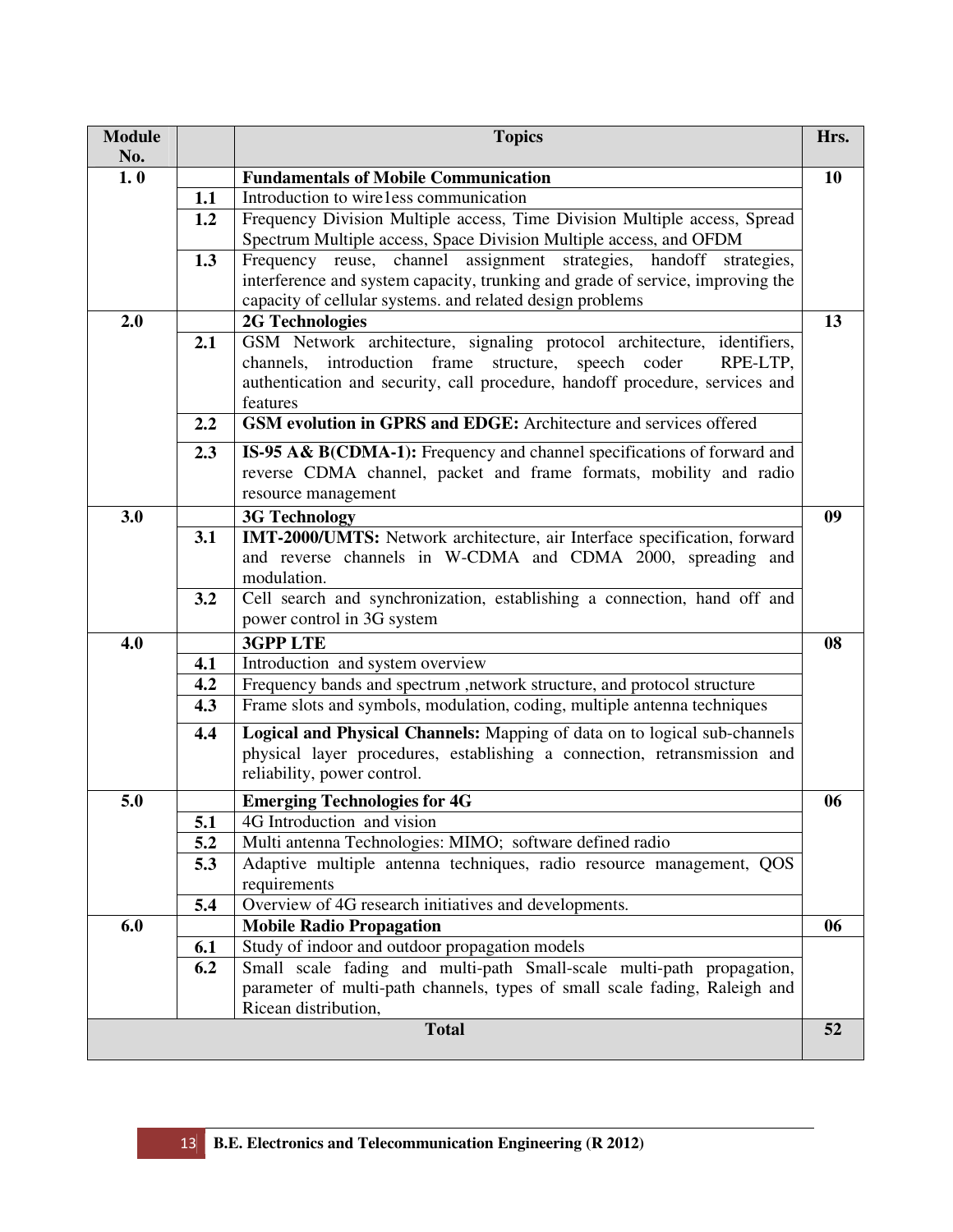- **1.** Theodore S. Rappaport , "*Wireless Communications*", Prentice Hall of India, PTR publication
- 2. Andreas Molisch , "*Wireless Communications*", Wiley, Student second Edition.
- 3. Vijay Garg , "*Wireless Network Evolution 2G-3G*", Pearson Education.
- 4. Young Kyun Kim and Ramjee Prasad, "*4 G Roadmap and Emerging Communication Technologies* ", Artech house.:
- 5. Raj Pandya , "*Mobile And Personal Communications Systems And Services*", Prentice hall.
- 6. Singhal , "*Wireless Communication*", TMH
- 7. C.Y Lee , "Mobile Communication", Wiley

# **Internal Assessment (IA):**

Two tests must be conducted which should cover at least 80% of syllabus. The average marks of both the test will be considered as final IA marks

- 1. Question paper will comprise of 6 questions, each of 20 marks.
- 2. Total 4 questions need to be solved.
- 3. Question No.1 will be compulsory and based on entire syllabus wherein sub questions of 2 to 5 marks will be asked.
- 4. Remaining question will be selected from all the modules.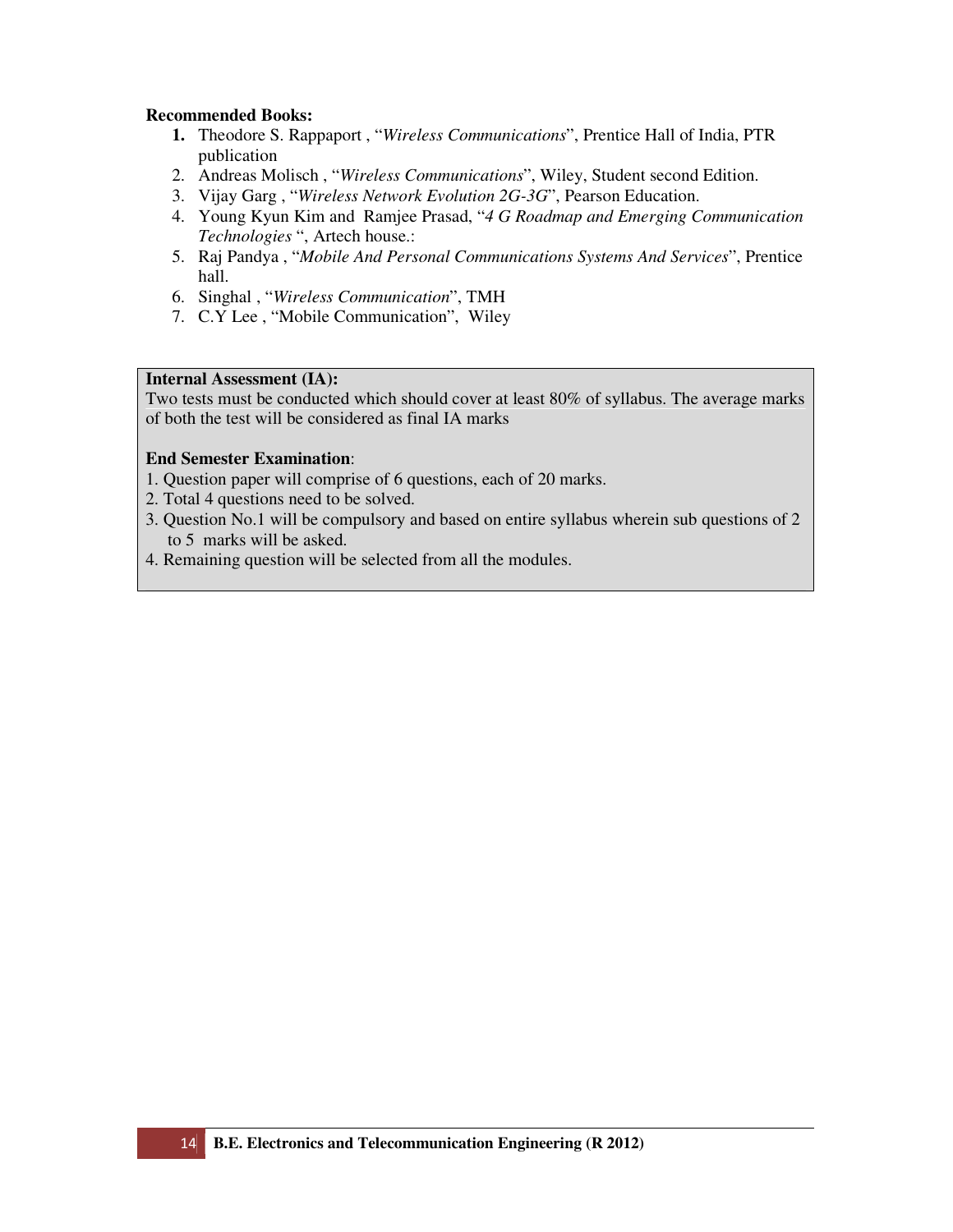| <b>Course Code</b> | <b>Course Name</b>   | <b>Teaching Scheme</b> |                  |                 | <b>Credits Assigned</b> |                   |                 |              |  |
|--------------------|----------------------|------------------------|------------------|-----------------|-------------------------|-------------------|-----------------|--------------|--|
|                    |                      | <b>Theory</b>          | <b>Practical</b> | <b>Tutorial</b> | <b>Theory</b>           | <b>Practical</b>  | <b>Tutorial</b> | <b>Total</b> |  |
| <b>ETC703</b>      | <b>Optical</b>       | 04                     |                  | --              | 04                      | $\qquad \qquad -$ | --              | 04           |  |
|                    | <b>Communication</b> |                        |                  |                 |                         |                   |                 |              |  |
|                    | and Networks         |                        |                  |                 |                         |                   |                 |              |  |

| Course        | <b>Course Name</b>   |      |                     |                            | <b>Examination Scheme</b> |      |                         |   |              |
|---------------|----------------------|------|---------------------|----------------------------|---------------------------|------|-------------------------|---|--------------|
| Code          |                      |      | <b>Theory Marks</b> |                            |                           |      | <b>Practical   Oral</b> |   | <b>Total</b> |
|               |                      |      |                     | <b>Internal assessment</b> | End Sem.                  | Work |                         |   |              |
|               |                      | Test | <b>Test</b>         | Ave. Of                    | <b>Exam</b>               |      |                         |   |              |
|               |                      |      |                     | Test 1 and                 |                           |      |                         |   |              |
|               |                      |      |                     | Test 2                     |                           |      |                         |   |              |
| <b>ETC703</b> | <b>Optical</b>       | 20   | 20                  | 20                         | 80                        |      |                         | - | 100          |
|               | <b>Communication</b> |      |                     |                            |                           |      |                         |   |              |
|               | and Networks         |      |                     |                            |                           |      |                         |   |              |

# **Pre requisites:**

- ETC404 Wave Theory and Propagation
- ETC502 Analog Communication
- ETC601 Digital Communication.

#### **Course Objective: To teach students**

- Optical fiber structures wave guide, fabrication and signal degradation in fiber.
- The characteristics of optical sources and detectors.
- Link budged and optical networks, design and management.
- Study the multiplexing schemes.

**Course Outcome:** This course enables the students to:

- Apply the fundamental principles of optics and light wave to design optical fiber communication systems.
- Identify structures, functions, materials, and working principle of optical fibers, light sources, couplers, detectors, and multiplexers.
- Design optical fiber communication links using appropriate optical fibers, light sources, couplers, detectors, and multiplexers.
- Explore concepts of designing and operating principles of modern optical communication systems and networks.
- Apply the knowledge developed in-class to contemporary optical fiber communication research and industrial areas.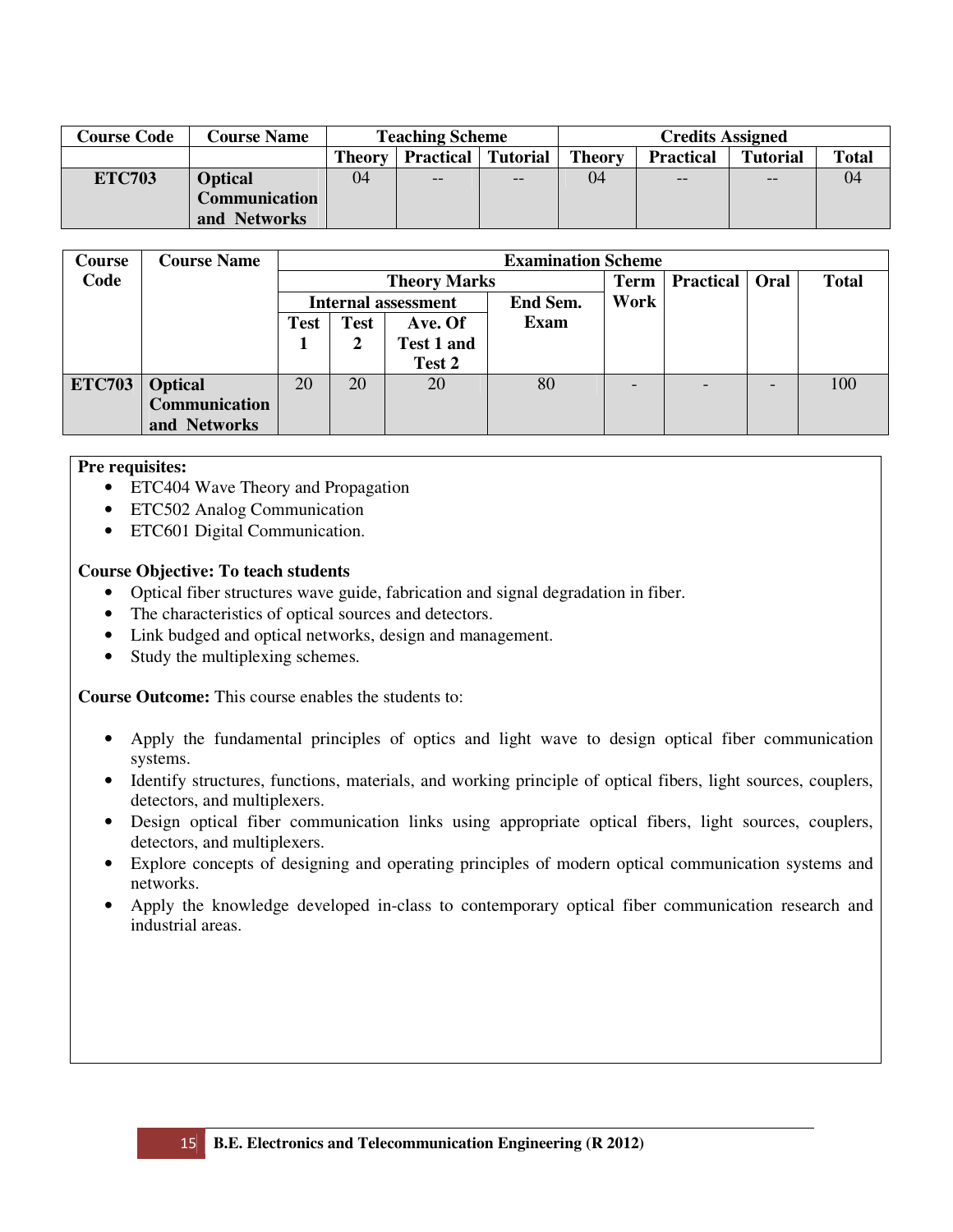| <b>Module</b><br>No.    |     | <b>Topics</b>                                                                                | Hrs.      |
|-------------------------|-----|----------------------------------------------------------------------------------------------|-----------|
| 1.                      |     | <b>Optical Fiber Communication Technology</b>                                                | <b>10</b> |
|                         | 1.1 | Block diagram, advantages, loss and bandwidth window, ray theory transmission,               |           |
|                         |     | total internal reflection, acceptance angle, numerical aperture, and skew rays               |           |
|                         | 1.2 | EM waves, modes in planer guide, phase and group velocities, types of fibers                 |           |
|                         |     | according to refractive index profile and mode transmission.                                 |           |
|                         | 1.3 | Fiber material, fiber cables and fiber fabrication, fiber joints, fiber connectors,          |           |
|                         |     | splices.                                                                                     |           |
| $\boldsymbol{2}$        |     | <b>Transmission Characteristic of Optical Fiber</b>                                          | 08        |
|                         | 2.1 | Attenuation, absorption, linear and nonlinear scattering losses, bending losses, modal       |           |
|                         |     | dispersion, waveguide dispersion, dispersion and pulse broadening, dispersion shifted        |           |
|                         |     | and dispersion flattened fibers, and non linear effects                                      |           |
|                         | 2.2 | Measurements of attenuation, dispersion and OTDR                                             |           |
| $\overline{\mathbf{3}}$ |     | <b>Optical Communication Systems</b>                                                         | 08        |
|                         | 3.1 | Working principle and characteristics of sources (LED, LASER), and optical                   |           |
|                         |     | amplifiers                                                                                   |           |
|                         | 3.2 | Working principle and characteristics of detectors (PIN, APD), noise analysis in             |           |
|                         |     | detectors, coherent and non-coherent detection, receiver structure, bit error rate of        |           |
|                         |     | optical receivers, and receiver performance.                                                 |           |
|                         | 3.3 | Point to point links system considerations, link power budget, and rise time budget          |           |
| $\overline{\mathbf{4}}$ |     | <b>Optical Network System Components and Optical Networks</b>                                | 10        |
|                         | 4.1 | Couplers, isolators, circulators, multiplexers, filters, fiber gratings, Fabry Perot         |           |
|                         |     | filters, arrayed waveguide grating, switches and wavelength converters                       |           |
|                         | 4.2 | SONET and SDH standards, architecture of optical transport networks (OTNs),                  |           |
|                         |     | network topologies, protection schemes in SONET/SDH, and wavelength routed<br>architectures. |           |
|                         | 4.3 | Operational principle of WDM, WDM network elements and Architectures,                        |           |
|                         |     | Introduction to DWDM, Solitons.                                                              |           |
| 5                       |     | <b>Packet Switching and Access Networks</b>                                                  | 08        |
|                         | 5.1 | OTDM, multiplexing and de-multiplexing, synchronization and broadcast OTDM                   |           |
|                         |     | networks.                                                                                    |           |
|                         | 5.2 | Network architecture overview, OTDN networks, optical access networks, and future            |           |
|                         |     | access networks.                                                                             |           |
| 6                       |     | <b>Network Design and Management</b>                                                         | 08        |
|                         | 6.1 | Transmission system model, power penalty-transmitter, receiver optical amplifiers,           |           |
|                         |     | crosstalk, dispersion, wavelength stabilization.                                             |           |
|                         | 6.2 | configuration<br>Network<br>management<br>functions,<br>performance<br>management,           |           |
|                         |     | management, fault management, optical safety, and service interface                          |           |
|                         |     | <b>Total</b>                                                                                 | 52        |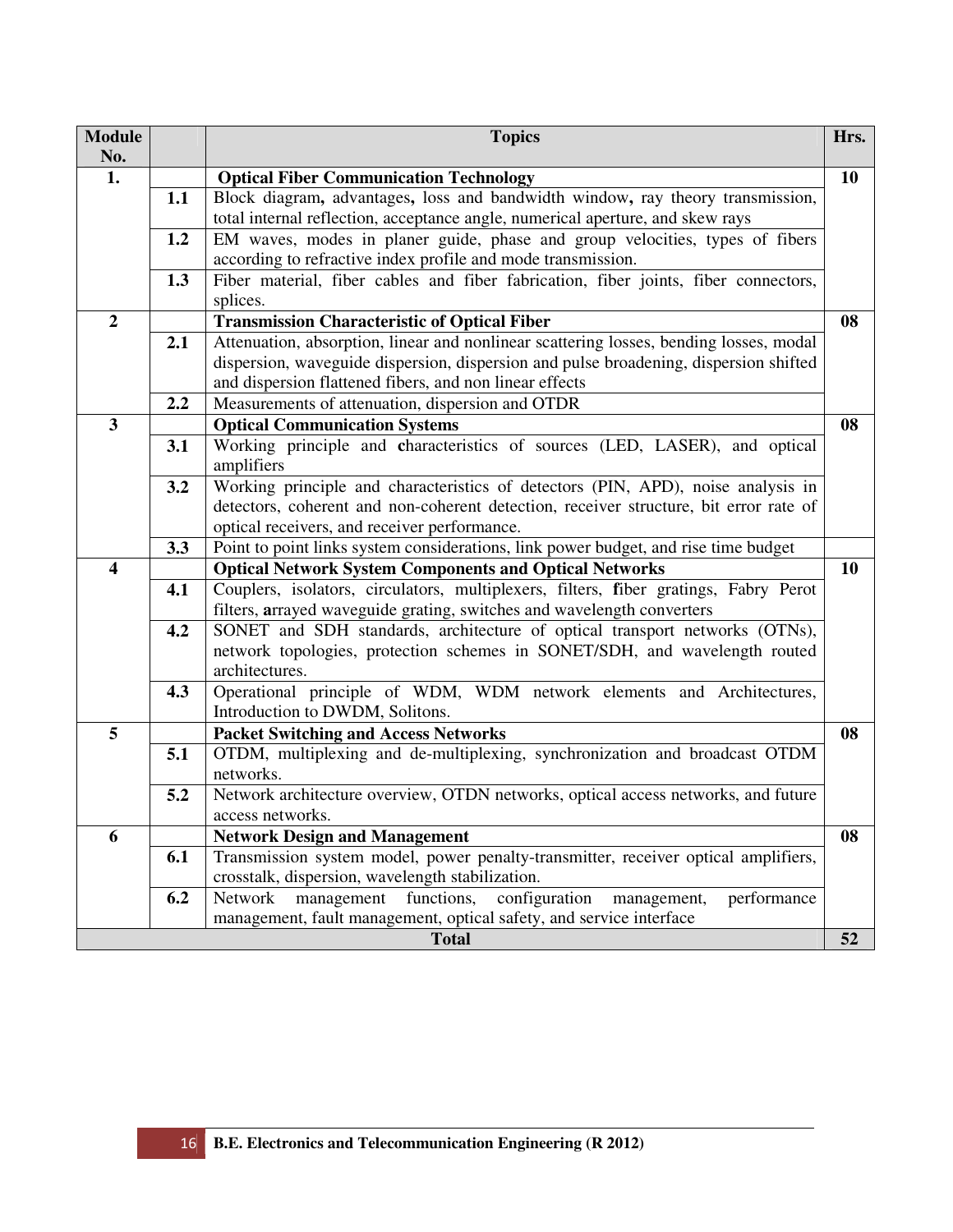- 1. John M. Senior, "*Optical Fiber Communication*", Prentice Hall of India Publication, Chicago,  $3<sup>rd</sup>$  Edition, 2013
- 2. Gred Keiser, "*Optical Fiber Communication*", Mc-Graw Hill Publication , Singapore, 4 th Edition, 2012
- 3. G Agrwal, "*Fiber optic communication Systems*", John Wiley and Sons, 3rd Edition, New York 2014
- 4. Rajiv Ramaswami and Kumar N. Sivarajan, "*Optical Networks: A Practical Perespective*", Elsevier Publication Elsevier India Pvt.ltd, 3<sup>rd</sup> Edition, 2010
- 5. P.E.Green, "*Optical Networks*", Prentice Hall,1994
- 6. Biswanath Mukherjee, "*Optical Communication Networks*", McGraw-Hill, 1997.
- 7. Le Nguyen Binh, "*Optical Fiber Communication System: Theory and Practice with MATLAB and Simulink*", CRC Press, 2010

#### **Internal Assessment (IA):**

Two tests must be conducted which should cover at least 80% of syllabus. The average marks of both the test will be considered as final IA marks

- 1. Question paper will comprise of 6 questions, each of 20 marks.
- 2. Total 4 questions need to be solved.
- 3. Question No.1 will be compulsory and based on entire syllabus wherein sub questions of 2 to 5 marks will be asked.
- 4. Remaining questions will be selected from all the modules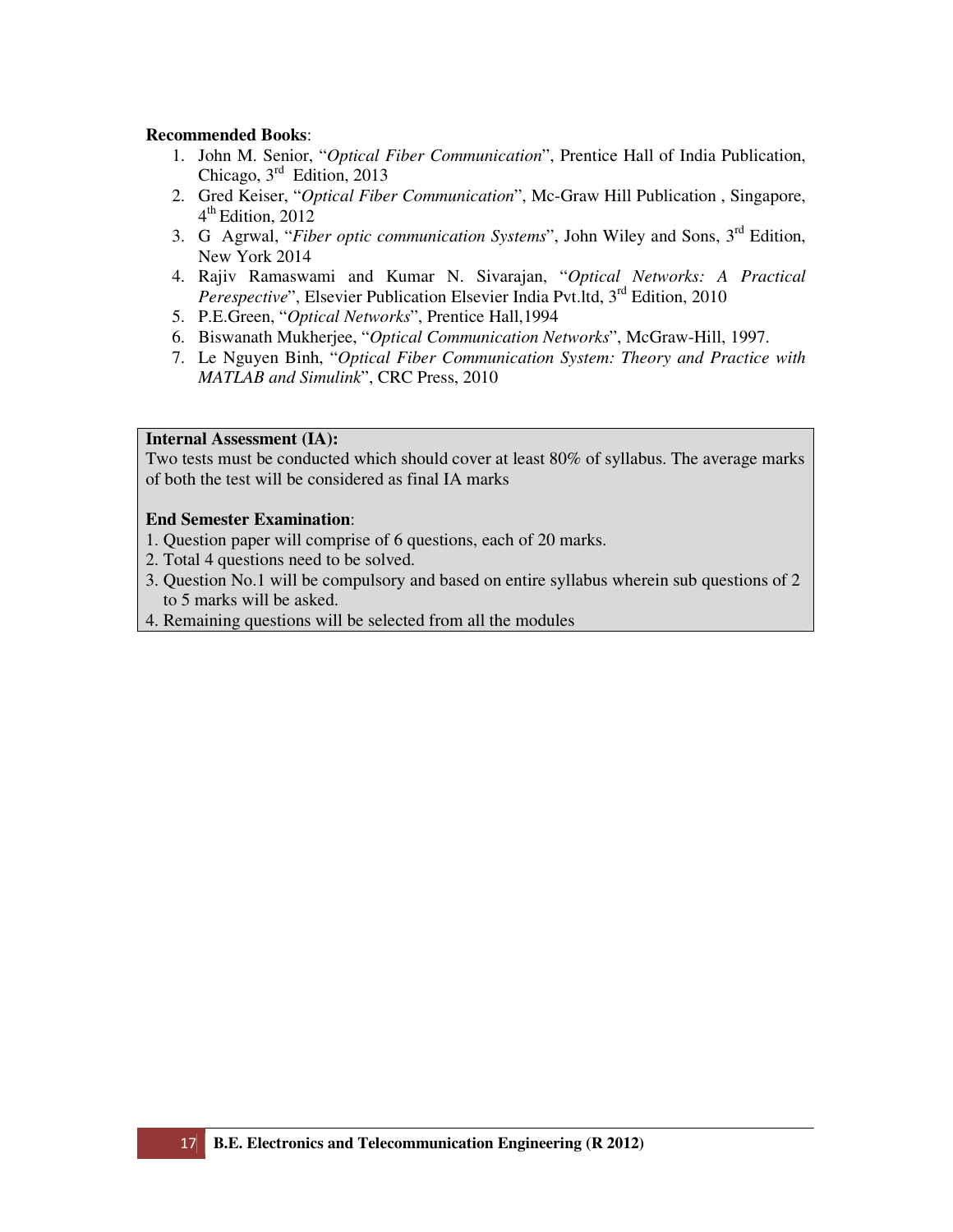| <b>Course Code</b> | Course<br>Name     | <b>Teaching Scheme</b> |                  |          | <b>Credits Assigned</b> |                   |                 |              |  |
|--------------------|--------------------|------------------------|------------------|----------|-------------------------|-------------------|-----------------|--------------|--|
|                    |                    | <b>Theory</b>          | <b>Practical</b> | Tutorial | <b>Theory</b>           | <b>Practical</b>  | <b>Tutorial</b> | <b>Total</b> |  |
| <b>ETC704</b>      | <b>Microwave</b>   | 04                     | $ -$             | $-$      | 04                      | $\qquad \qquad -$ | $-$             | 04           |  |
|                    | and Radar          |                        |                  |          |                         |                   |                 |              |  |
|                    | <b>Engineering</b> |                        |                  |          |                         |                   |                 |              |  |

| <b>Course</b> | <b>Course Name</b> |             |                     |                            | <b>Examination Scheme</b> |                          |                  |      |              |
|---------------|--------------------|-------------|---------------------|----------------------------|---------------------------|--------------------------|------------------|------|--------------|
| Code          |                    |             | <b>Theory Marks</b> |                            |                           |                          | <b>Practical</b> | Oral | <b>Total</b> |
|               |                    |             |                     | <b>Internal assessment</b> | End Sem.                  | Work                     |                  |      |              |
|               |                    | <b>Test</b> | <b>Test</b>         | Ave. Of                    | <b>Exam</b>               |                          |                  |      |              |
|               |                    |             | 2                   | <b>Test 1 and</b>          |                           |                          |                  |      |              |
|               |                    |             |                     | Test 2                     |                           |                          |                  |      |              |
| <b>ETC704</b> | <b>Microwave</b>   | 20          | 20                  | 20                         | 80                        | $\overline{\phantom{0}}$ |                  | ۰    | 100          |
|               | and Radar          |             |                     |                            |                           |                          |                  |      |              |
|               | <b>Engineering</b> |             |                     |                            |                           |                          |                  |      |              |

# **Pre requisite** :

- ETC 404 Wave Theory and Propagation
- ETC 504 RF Modeling and Antenna

**Course Objective:** To teach the students

- Radio-frequency spectrum space, microwave communication.
- Microwave principles, working of microwave devices.
- RADAR and their applications.

**Course Outcome**: After Completing this course student will be able to

- Analyze the microwave passive circuit components and design the tunning and matching networks.
- Identify the state of art in microwave tubes and semiconductors and their uses in real life.
- Apply the microwave devices and RADAR for industrial and scientific purposes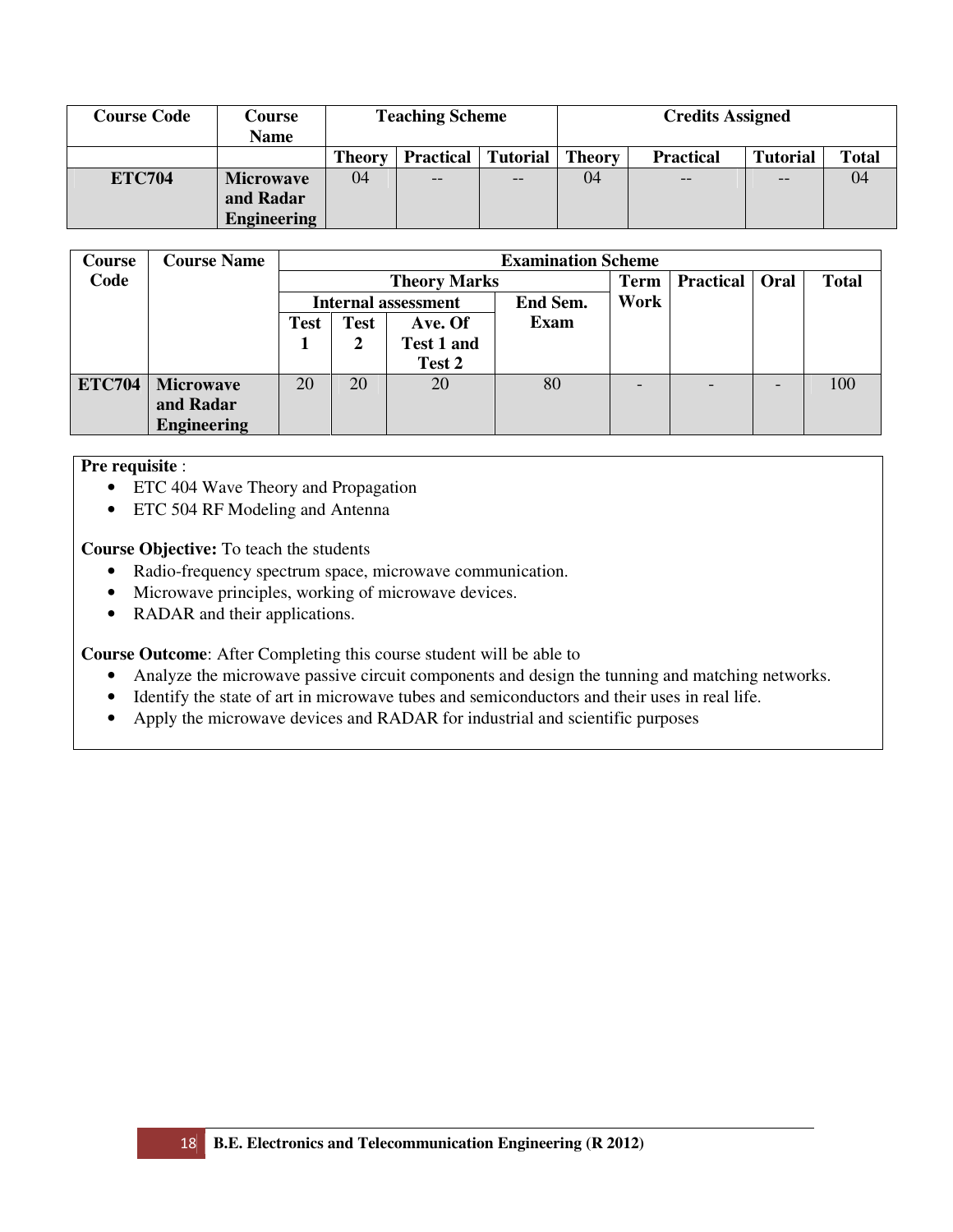| <b>Module</b><br>No.    |     | <b>Topics</b>                                                                   | Hrs. |
|-------------------------|-----|---------------------------------------------------------------------------------|------|
| 1.                      |     | <b>Waveguides and Microwave Components</b>                                      | 10   |
|                         | 1.1 | Frequency bands and characteristics of microwaves                               |      |
|                         | 1.2 | Rectangular and circular waveguides, mode analysis                              |      |
|                         | 1.3 | Resonators, reentrant cavities, scattering parameters, tees, hybrid ring,       |      |
|                         |     | directional couplers, phase shifters, terminations attenuators, ferrite devices |      |
|                         |     | such as isolators, gyrators, and circulators.                                   |      |
| $\overline{2}$          |     | <b>Impedance Matching and Tuning</b>                                            | 08   |
|                         | 2.1 | Lumped element matching                                                         |      |
|                         | 2.2 | Single stub tuning, double stub tuning, triple stub tuning                      |      |
|                         | 2.3 | Quarter wave transformer                                                        |      |
| $\overline{\mathbf{3}}$ |     | <b>Generation and Amplification of Microwaves</b>                               | 10   |
|                         | 3.1 | Two Cavity Klystron and Reflex Klystron                                         |      |
|                         | 3.2 | Helix Travelling Wave Tube and Backward Wave Oscillator                         |      |
|                         | 3.3 | Cross Field Amplifier, Cylindrical Magnetron, and Gyrotrons                     |      |
| $\overline{\mathbf{4}}$ |     | Semiconductor Microwave Devices (construction, working, equivalent circuit      | 10   |
|                         |     | and performance characteristics)                                                |      |
|                         | 4.1 | Varactor, PIN, Tunnel, Point Contact, Schottky Barrier, Gunn, IMPATT,           |      |
|                         |     | TRAPATT, and BARITT.                                                            |      |
|                         | 4.2 | BJT, Hetro junction BJT, MESFET, and HEMT                                       |      |
|                         | 4.3 | <b>Parametric Amplifiers</b>                                                    |      |
| 5                       |     | <b>RADAR</b>                                                                    | 08   |
|                         | 5.1 | Basics of RADAR and RADAR range equation                                        |      |
|                         | 5.2 | Types of RADAR: Pulsed, Continuous wave and FMCW, Doppler, MTI, and             |      |
|                         |     | <b>Phased Array</b>                                                             |      |
|                         | 5.3 | Types of displays and Clutter                                                   |      |
|                         | 5.4 | <b>Tracking RADAR:</b> Monopulse, Conical, Sequentiallobing                     |      |
| 6                       |     | <b>Microwave Applications</b>                                                   | 06   |
|                         | 6.1 | Microwave heating and bio-medical applications                                  |      |
|                         | 6.2 | Remote sensing RADAR, MSTRADAR, radiometer, instrumentation landing             |      |
|                         |     | system, and RADAR based navigation                                              |      |
|                         |     | <b>Total</b>                                                                    | 52   |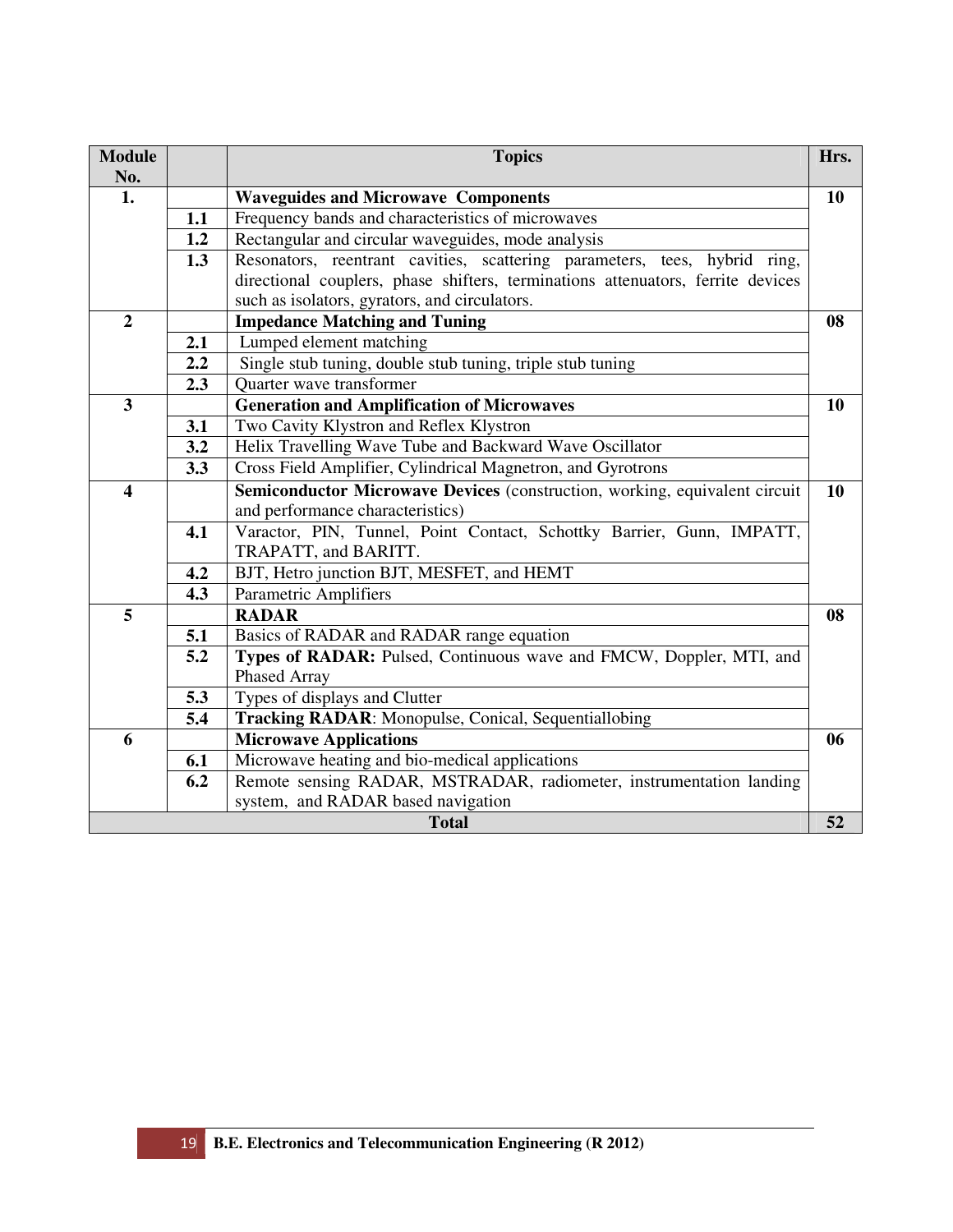- 1. David M Pozar, "*Microwave Engineering*", John Wieley & Sons,Inc. Hobokenh,New Jersey, Fourth Edition, 2012.
- 2. Samuel YLiao, "*Microwave Devices and Circuits*", Pearson Education, Third Edition
- 3. Merill Skolnik, "*Introduction to RADAR Systems*", TataMcgraw Hill , Third Edition
- 4. Annapurna Das and Sisir K Das, "*Microwave Engineering*", Tata McGraw Hill,New Delhi, Second Edition, 2009
- 5. K. T. Matthew, "*Microwave Engineering*", Wieleyindia, ,2011

# **Internal Assessment (IA):**

Two tests must be conducted which should cover at least 80% of syllabus. The average marks of both the test will be considered as final IA marks

- 1. Question paper will comprise of 6 questions, each of 20 marks.
- 2. Total 4 questions need to be solved.
- 3. Question No.1 will be compulsory and based on entire syllabus wherein sub questions of 2 to 5 marks will be asked.
- 4. Remaining questions will be selected from all the modules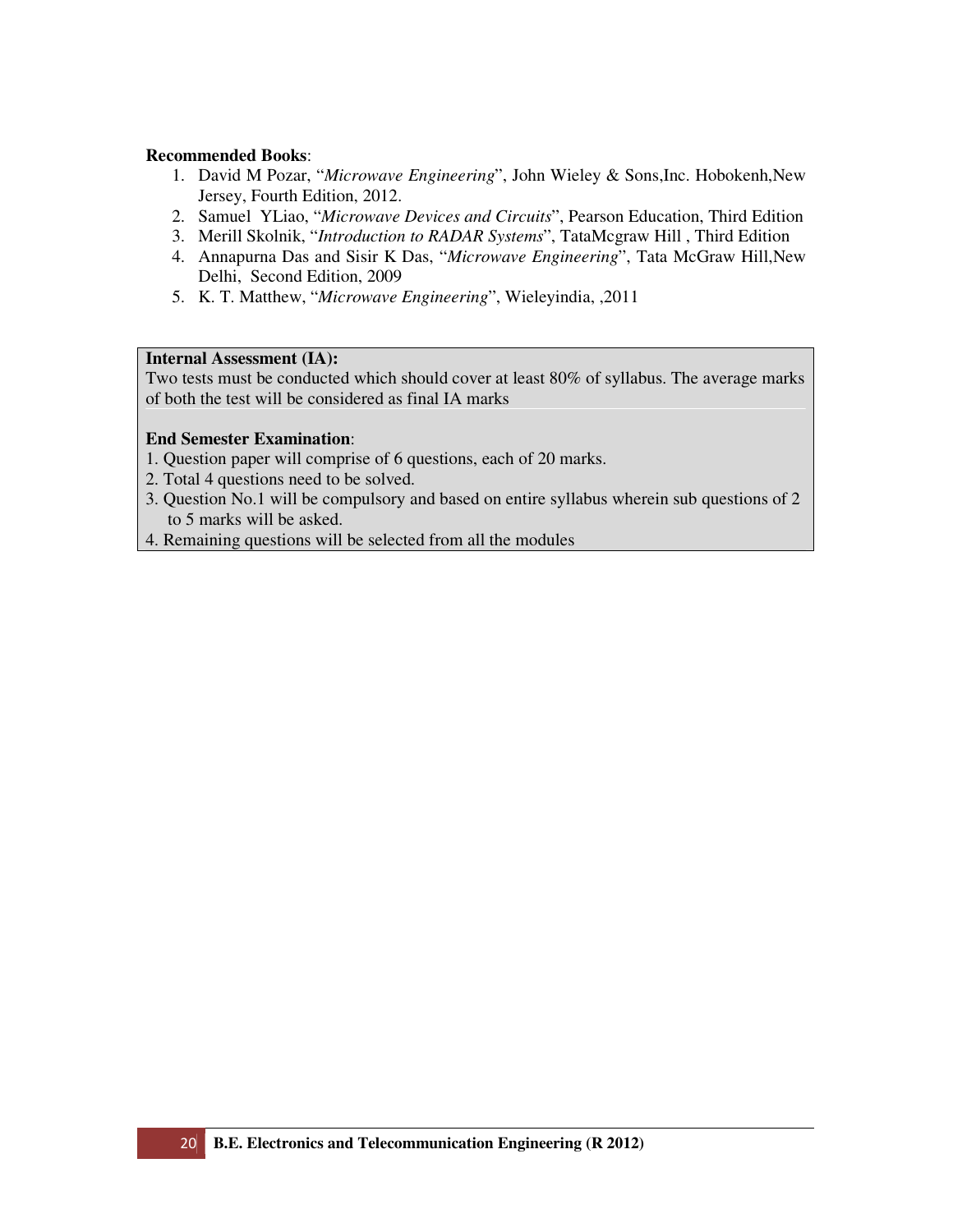| <b>Course Code</b> | Course<br><b>Name</b> |               | <b>Teaching Scheme</b> |                 | <b>Credits Assigned</b> |                 |              |    |  |
|--------------------|-----------------------|---------------|------------------------|-----------------|-------------------------|-----------------|--------------|----|--|
|                    |                       | <b>Theory</b> | <b>Practical</b>       | <b>Tutorial</b> | <b>Theory</b>           | <b>Tutorial</b> | <b>Total</b> |    |  |
| <b>ETE701</b>      | Data                  | 04            | $- -$                  | $- -$           | 04                      | $ -$            | $- -$        | 04 |  |
|                    | <b>Compression</b>    |               |                        |                 |                         |                 |              |    |  |
|                    | and                   |               |                        |                 |                         |                 |              |    |  |
|                    | <b>Encryption</b>     |               |                        |                 |                         |                 |              |    |  |

| <b>Course</b> | Course             |                            |             |          | <b>Examination Scheme</b> |             |                          |              |
|---------------|--------------------|----------------------------|-------------|----------|---------------------------|-------------|--------------------------|--------------|
| Code          | <b>Name</b>        | <b>Theory Marks</b>        |             |          |                           | <b>Term</b> | <b>Practical</b> Oral    | <b>Total</b> |
|               |                    | <b>Internal assessment</b> |             |          | End Sem.                  | Work        |                          |              |
|               |                    | <b>Test</b>                | <b>Test</b> | Ave. Of  | Exam                      |             |                          |              |
|               |                    | -1                         | 2           | Test 1   |                           |             |                          |              |
|               |                    |                            |             | and Test |                           |             |                          |              |
|               |                    |                            |             | 2        |                           |             |                          |              |
| <b>ETE701</b> | Data               | 20                         | 20          | 20       | 80                        |             | $\overline{\phantom{a}}$ | 100          |
|               | <b>Compression</b> |                            |             |          |                           |             |                          |              |
|               | and                |                            |             |          |                           |             |                          |              |
|               | <b>Encryption</b>  |                            |             |          |                           |             |                          |              |

# **Pre requisite :**

- ETC 503 Random Signal Analysis
- ETC 601 Digital Communication
- ETC 603 Computer Communication and Networks

# **Course Objective:** To teach the students

- Lossless and Lossy compression techniques for different types of data.
- Understand data encryption techniques
- Network security and ethical hacking.

# **Course Outcome : Student will able to**

- Implement text, audio and video compression techniques.
- Understand symmetric and asymmetric key cryptography schemes.
- Understand network security and ethical hacking.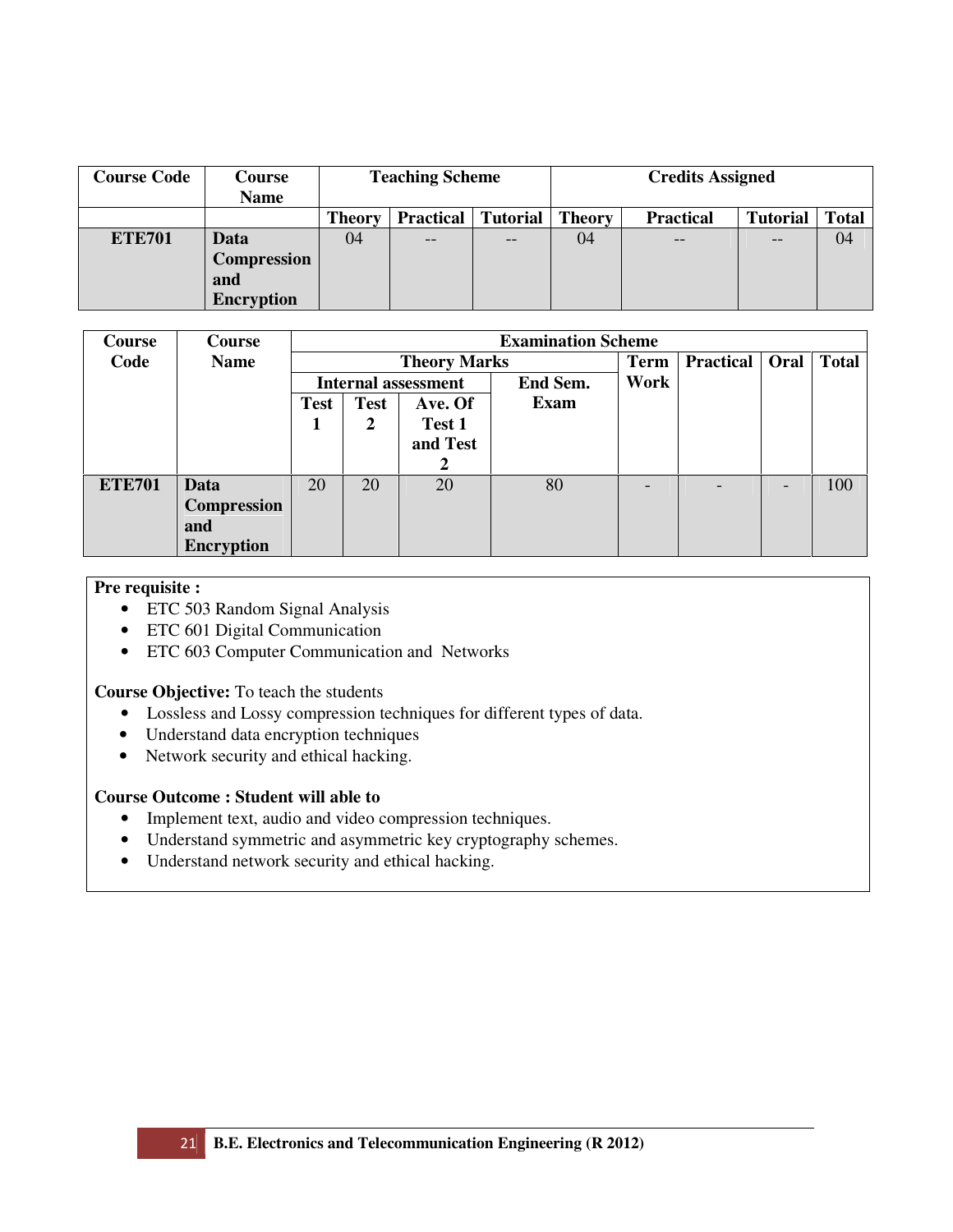| <b>Module</b><br>No.    |     | <b>Topics</b>                                                                                                                                                                  | Hrs. |
|-------------------------|-----|--------------------------------------------------------------------------------------------------------------------------------------------------------------------------------|------|
| 1.                      |     | <b>Data Compression</b>                                                                                                                                                        | 08   |
|                         | 1.1 | Compression Techniques: Loss less compression, Lossy compression, measure<br>of performance, modeling and coding, different types of models, and coding<br>techniques          |      |
|                         | 1.2 | Text Compression: Minimum variance Huffman coding, extended Huffman<br>coding, Adaptive Huffman coding. Arithmetic coding, Dictionary coding<br>techniques , LZ 77, LZ 78, LZW |      |
| $\overline{2}$          |     | <b>Audio Compression</b>                                                                                                                                                       | 04   |
|                         | 2.1 | High quality digital audio, frequency and temporal masking, lossy<br>sound<br>compression, $\mu$ -law and A-law companding, and MP3 audio standard                             |      |
| $\overline{\mathbf{3}}$ |     | <b>Image and Video Compression</b>                                                                                                                                             | 12   |
|                         | 3.1 | PCM, DPCM JPEG, JPEG -LS, and JPEG 2000 standards                                                                                                                              |      |
|                         | 3.2 | Intra frame coding, motion estimation and compensation, introduction to MPEG -<br>2 H-264 encoder and decoder                                                                  |      |
| $\overline{\mathbf{4}}$ |     | <b>Data Security</b>                                                                                                                                                           | 12   |
|                         | 4.1 | Security goals, cryptography, stenography cryptographic attacks, services and<br>mechanics.                                                                                    |      |
|                         | 4.2 | Integer arithmetic, modular arithmetic, and linear congruence                                                                                                                  |      |
|                         | 4.3 | Substitution cipher, transposition cipher, stream and block cipher, and arithmetic<br>modes for block ciphers                                                                  |      |
|                         | 4.4 | Data encryption standard, double DES, triple DES, attacks on DES, AES, key<br>distribution center.                                                                             |      |
| 5                       |     | <b>Number Theory and Asymmetric Key Cryptography</b>                                                                                                                           | 12   |
|                         | 5.1 | Primes, factorization, Fermat's little theorem, Euler's theorem, and extended<br>Euclidean algorithm                                                                           |      |
|                         | 5.2 | RSA, attacks on RSA, Diffie Hellman key exchange, key management, and<br>basics of elliptical curve cryptography                                                               |      |
|                         | 5.3 | Message integrity, message authentication, MAC, hash function, H MAC, and<br>digital signature algorithm                                                                       |      |
| 6                       |     | <b>System Security</b>                                                                                                                                                         |      |
|                         | 6.1 | Malware, Intruders, Intrusion detection system, firewall design, antivirus<br>techniques, digital Immune systems, biometric authentication, and ethical<br>hacking.            | 04   |
|                         |     | <b>Total</b>                                                                                                                                                                   | 52   |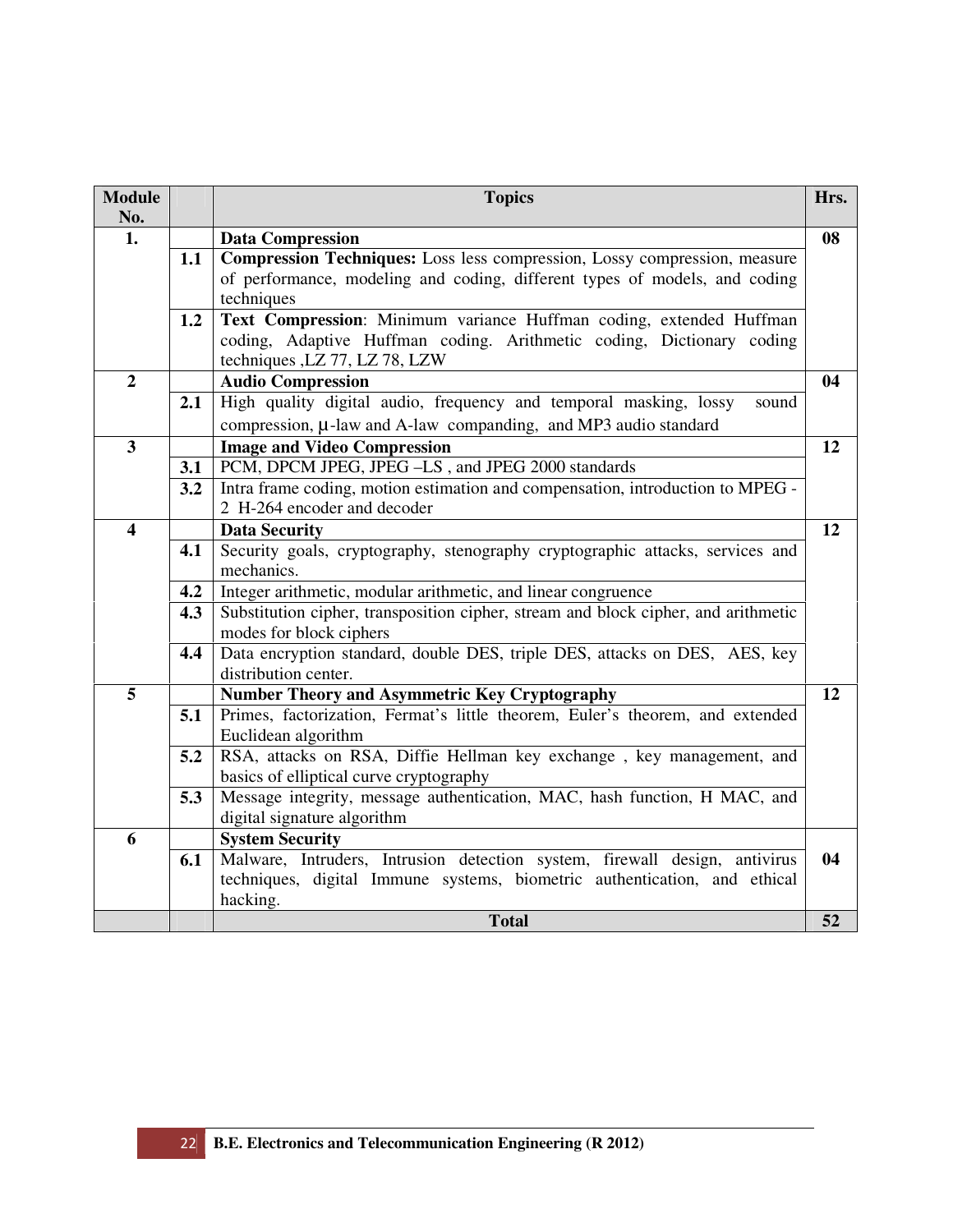- 1. Khalid Sayood, " *Introduction to Data Compression*" ,Morgan Kaufmann, 2000
- 2. David Saloman, "*Data Compression: The complete reference*" , Springer publication
- 3. Behrous Forouzen, "*Cryptography and Network Security*", Tata Mc Graw –Hill Education 2011
- 4. Berard Menezes, "*Network Security and Cryptography*", learning publication Cengage
- **5.** William Stallings, "*Cryptography and Network Security*", Pearson Education Asia Publication,  $5<sup>th</sup>$  edition

#### **Internal Assessment (IA):**

Two tests must be conducted which should cover at least 80% of syllabus. The average marks of both the test will be considered as final IA marks

- 1. Question paper will comprise of 6 questions, each of 20 marks.
- 2. Total 4 questions need to be solved.
- 3. Question No.1 will be compulsory and based on entire syllabus wherein sub questions of 2 to 5 marks will be asked.
- 4. Remaining questions will be selected from all the modules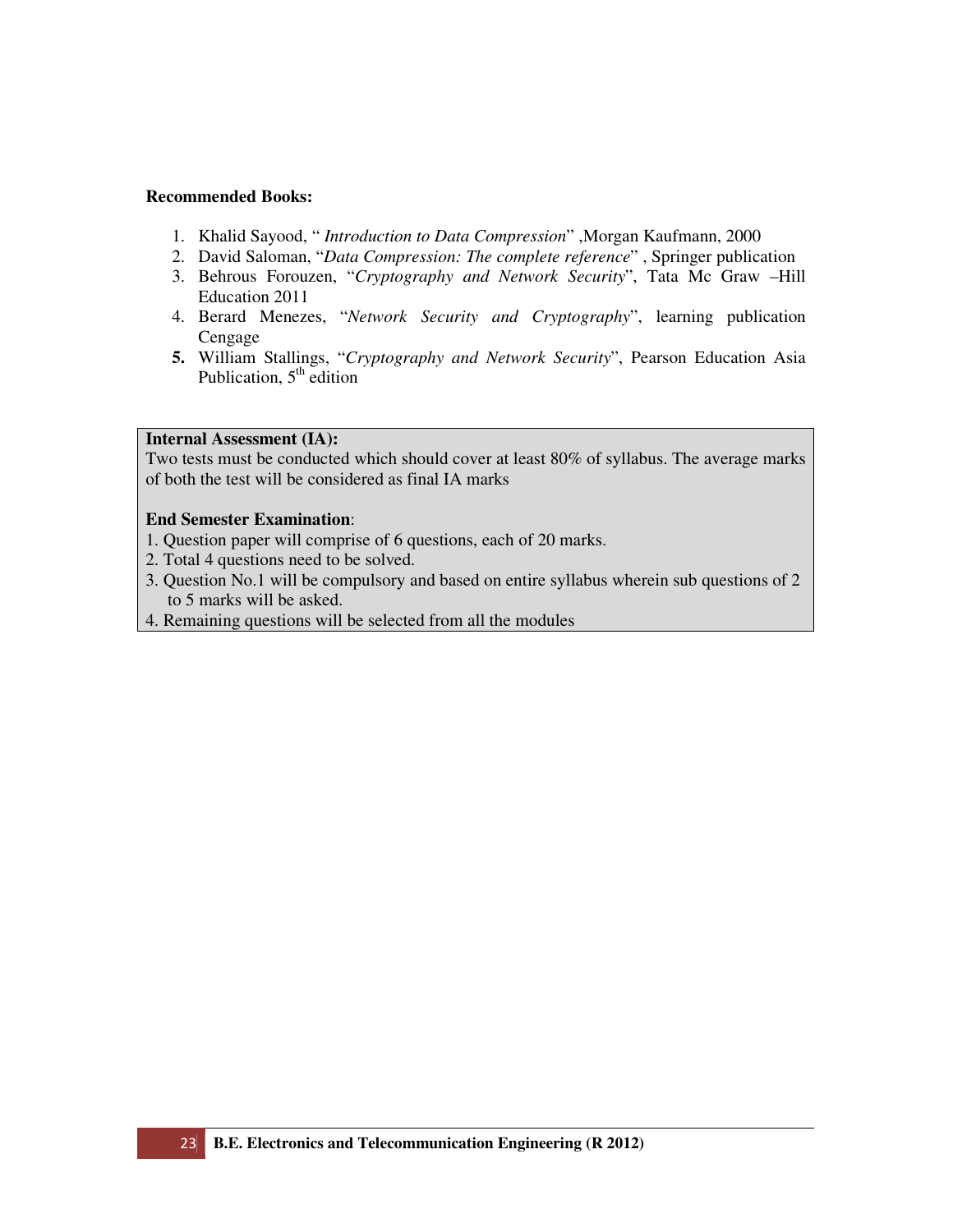| <b>Course Code</b> | Course<br><b>Name</b> |               | <b>Teaching Scheme</b> |                 | <b>Credits Assigned</b> |                  |                 |              |  |
|--------------------|-----------------------|---------------|------------------------|-----------------|-------------------------|------------------|-----------------|--------------|--|
|                    |                       | <b>Theory</b> | <b>Practical</b>       | <b>Tutorial</b> | <b>Theory</b>           | <b>Practical</b> | <b>Tutorial</b> | <b>Total</b> |  |
| <b>ETE702</b>      | <b>Statistical</b>    | 04            | $- -$                  | $- -$           | 04                      | $- -$            |                 | 04           |  |
|                    | <b>Signal</b>         |               |                        |                 |                         |                  |                 |              |  |
|                    | Processing            |               |                        |                 |                         |                  |                 |              |  |

| <b>Course</b> | Course             |      | <b>Examination Scheme</b> |                            |             |                  |                          |              |     |  |  |  |
|---------------|--------------------|------|---------------------------|----------------------------|-------------|------------------|--------------------------|--------------|-----|--|--|--|
| Code          | <b>Name</b>        |      |                           | <b>Theory Marks</b>        | <b>Term</b> | <b>Practical</b> | Oral                     | <b>Total</b> |     |  |  |  |
|               |                    |      |                           | <b>Internal assessment</b> | End Sem.    | Work             |                          |              |     |  |  |  |
|               |                    | Test | Test 2                    | Ave. Of Test               | Exam        |                  |                          |              |     |  |  |  |
|               |                    |      |                           | 1 and Test 2               |             |                  |                          |              |     |  |  |  |
| <b>ETE702</b> | <b>Statistical</b> | 20   | 20                        | 20                         | 80          |                  | $\overline{\phantom{a}}$ |              | 100 |  |  |  |
|               | <b>Signal</b>      |      |                           |                            |             |                  |                          |              |     |  |  |  |
|               | <b>Processing</b>  |      |                           |                            |             |                  |                          |              |     |  |  |  |

# **Course Prerequisite:**

- ETC 405 Signals and Systems,
- ETC503 Random Signal Analysis

# **Course Objective:**

- To enable the student to understand the basic principles of random signal processing.
- To study spectral detection and estimation methods used in communication system design and their applications.

**Course Outcome** Students will able to:

- Design System for estimation, spectral estimation
- To perform wave formation analysis of the system
- Understand role of statistical fundamentals in real world applications.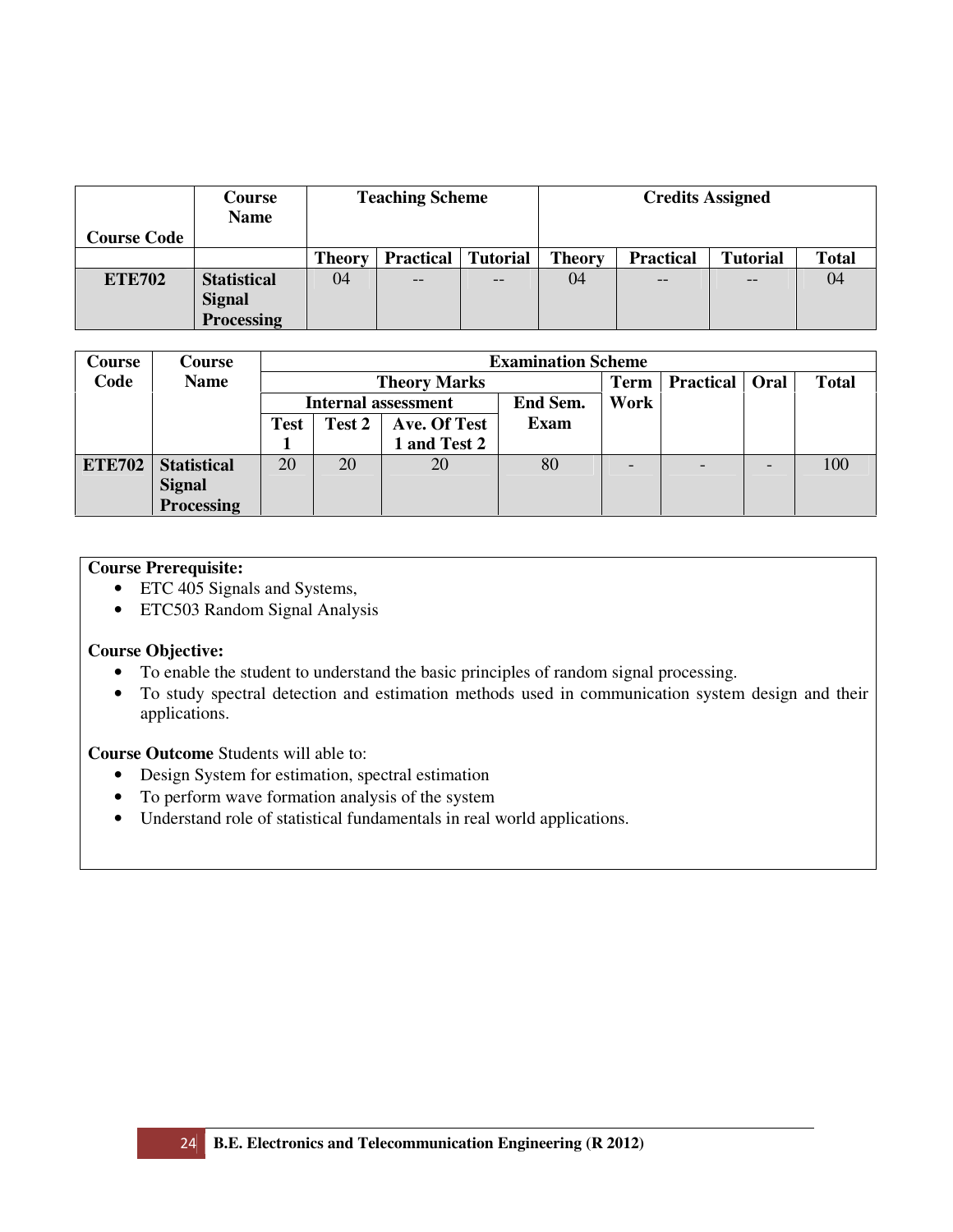| <b>Module</b><br>No. |     | <b>Topics</b>                                                                                                                            | Hrs. |  |  |  |  |  |  |  |  |
|----------------------|-----|------------------------------------------------------------------------------------------------------------------------------------------|------|--|--|--|--|--|--|--|--|
| 1.                   |     | <b>Review of Signals and Systems</b>                                                                                                     | 6    |  |  |  |  |  |  |  |  |
|                      | 1.1 | Review of stochastic Processes                                                                                                           |      |  |  |  |  |  |  |  |  |
|                      | 1.2 | Gauss-Markow<br>models,<br>representation<br>of<br>stochastic<br>process,                                                                |      |  |  |  |  |  |  |  |  |
|                      |     | likelihood and sufficiency                                                                                                               |      |  |  |  |  |  |  |  |  |
| $\overline{2}$       |     | <b>Detection Theory</b>                                                                                                                  | 8    |  |  |  |  |  |  |  |  |
|                      | 2.1 | One way, two way ANOVA table, hypothesis testing, decision criteria                                                                      |      |  |  |  |  |  |  |  |  |
|                      | 2.2 | Multiple measurements, multiple-hypothesis testing, and composite                                                                        |      |  |  |  |  |  |  |  |  |
|                      | 2.3 | Chi-square testing, asymptotic error rate of LRT for simple hypothesis<br>testing, CFAR detection, sequential detection and Wald's test. |      |  |  |  |  |  |  |  |  |
| 3                    |     | <b>Detection of Signals in Noise</b>                                                                                                     | 8    |  |  |  |  |  |  |  |  |
|                      |     | 3.1 Detection of known signals in white noise                                                                                            |      |  |  |  |  |  |  |  |  |
|                      |     | <b>3.2</b> Correlation receiver and detection of known signals in colored noise                                                          |      |  |  |  |  |  |  |  |  |
|                      |     | <b>3.3</b> Detection of known signals in noise and maximum SNR criterion                                                                 |      |  |  |  |  |  |  |  |  |
|                      | 3.4 | Solution of integral equations and detection of signals parameters                                                                       |      |  |  |  |  |  |  |  |  |
| $\overline{4}$       |     | <b>Estimation Theory</b>                                                                                                                 | 10   |  |  |  |  |  |  |  |  |
|                      |     | 4.1 Estimation of Parameters                                                                                                             |      |  |  |  |  |  |  |  |  |
|                      |     | <b>4.2</b> Bayes Estimates and estimation of nonrandom parameters                                                                        |      |  |  |  |  |  |  |  |  |
|                      | 4.3 | Properties of estimators, linear mean-square estimation,<br>and                                                                          |      |  |  |  |  |  |  |  |  |
| 5                    |     | reproducing densities<br><b>Estimation of Waveforms</b>                                                                                  | 10   |  |  |  |  |  |  |  |  |
|                      | 5.1 | <b>Linear MMSE Estimation of Waveforms</b>                                                                                               |      |  |  |  |  |  |  |  |  |
|                      |     | <b>5.2</b> The Wiener Filter for estimation of stationary processes                                                                      |      |  |  |  |  |  |  |  |  |
|                      |     | <b>5.3</b>   Kalman Filter for estimation of non-stationary processes                                                                    |      |  |  |  |  |  |  |  |  |
|                      | 5.4 | Relation between the Kalman and Wiener Filters, nonlinear estimation,                                                                    |      |  |  |  |  |  |  |  |  |
|                      |     | and nonparametric detection                                                                                                              |      |  |  |  |  |  |  |  |  |
| 6                    |     | <b>Applications</b>                                                                                                                      | 10   |  |  |  |  |  |  |  |  |
|                      | 6.1 | Spread spectrum communications                                                                                                           |      |  |  |  |  |  |  |  |  |
|                      | 6.2 | RADAR target models, and target detection                                                                                                |      |  |  |  |  |  |  |  |  |
|                      |     | <b>6.3</b> Parameter estimation in RADAR systems                                                                                         |      |  |  |  |  |  |  |  |  |
|                      | 6.4 | Dynamic Target Tracking, pattern classification and<br>system                                                                            |      |  |  |  |  |  |  |  |  |
|                      |     | identification                                                                                                                           |      |  |  |  |  |  |  |  |  |
|                      |     | <b>Total</b>                                                                                                                             | 52   |  |  |  |  |  |  |  |  |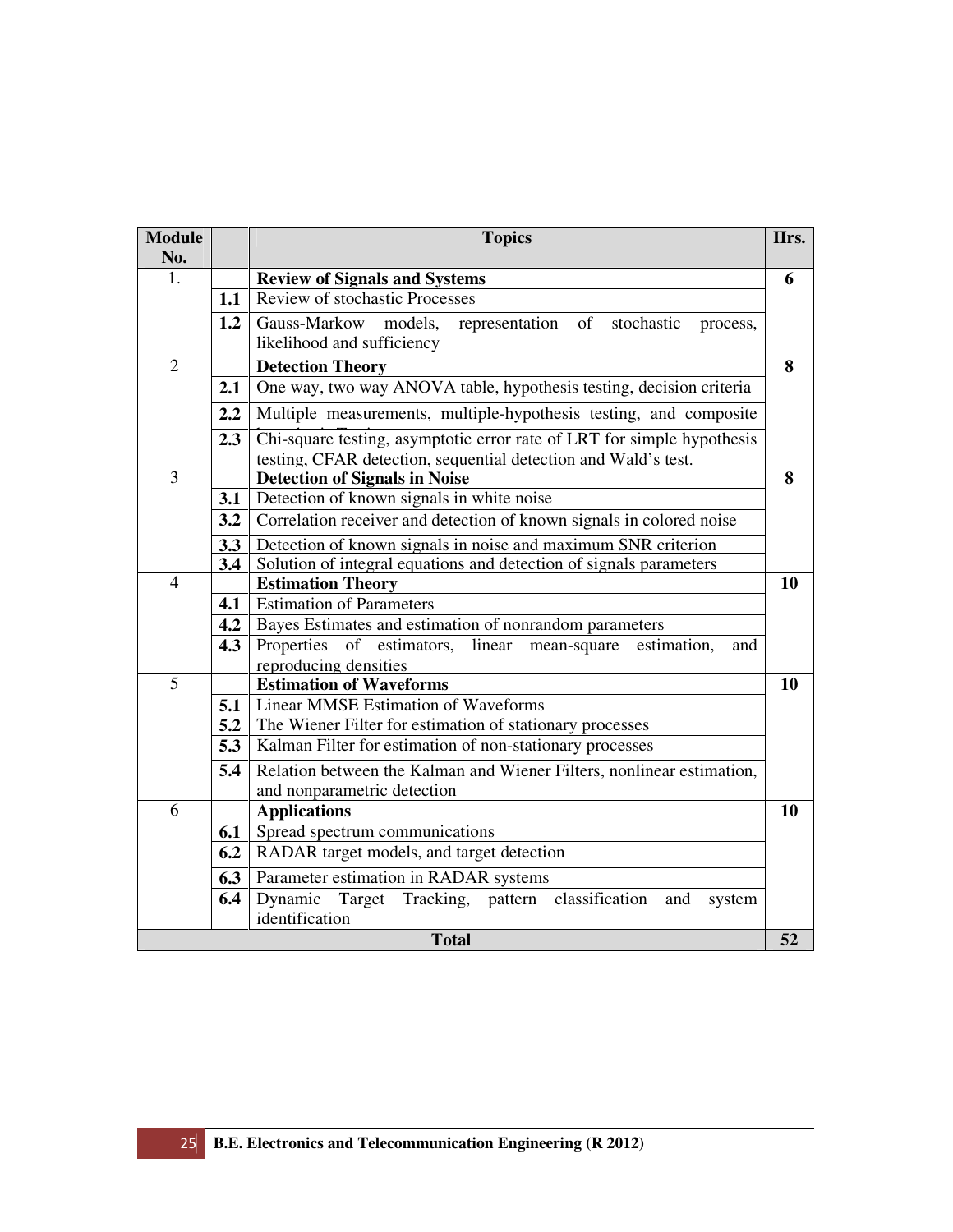- 1. M.D. Srinath, P.K. Rajasekaran, and R. Viswanathan, "*Introduction to Statistical Signal Processing with Application*", Pearson Education
- 2. Robert M. Gray and Lee D. Davisson, "*An Introduction to Statistical Signal Processing*", Pearson Education
- 3. Steven Kay, "*Fundamentals of Statistical Signal Processing Volume-I: Estimation Theory*", Prentice hall publication
- 4. Steven Kay, "*Fundamentals of Statistical Signal Processing Volume-II: Detection Theory*", Prentice hall publication
- 5. Steven Kay, "*Fundamentals of Statistical Signal Processing Volume-III: Practical Algorithm Development*", Prentice hall publication

# **Internal Assessment (IA):**

Two tests must be conducted which should cover at least 80% of syllabus. The average marks of both the test will be considered as final IA marks

- 1. Question paper will comprise of 6 questions, each of 20 marks.
- 2. Total 4 questions need to be solved.
- 3. Question No.1 will be compulsory and based on entire syllabus wherein sub questions of 2 to 5 marks will be asked.
- 4. Remaining question will be selected from all the modules.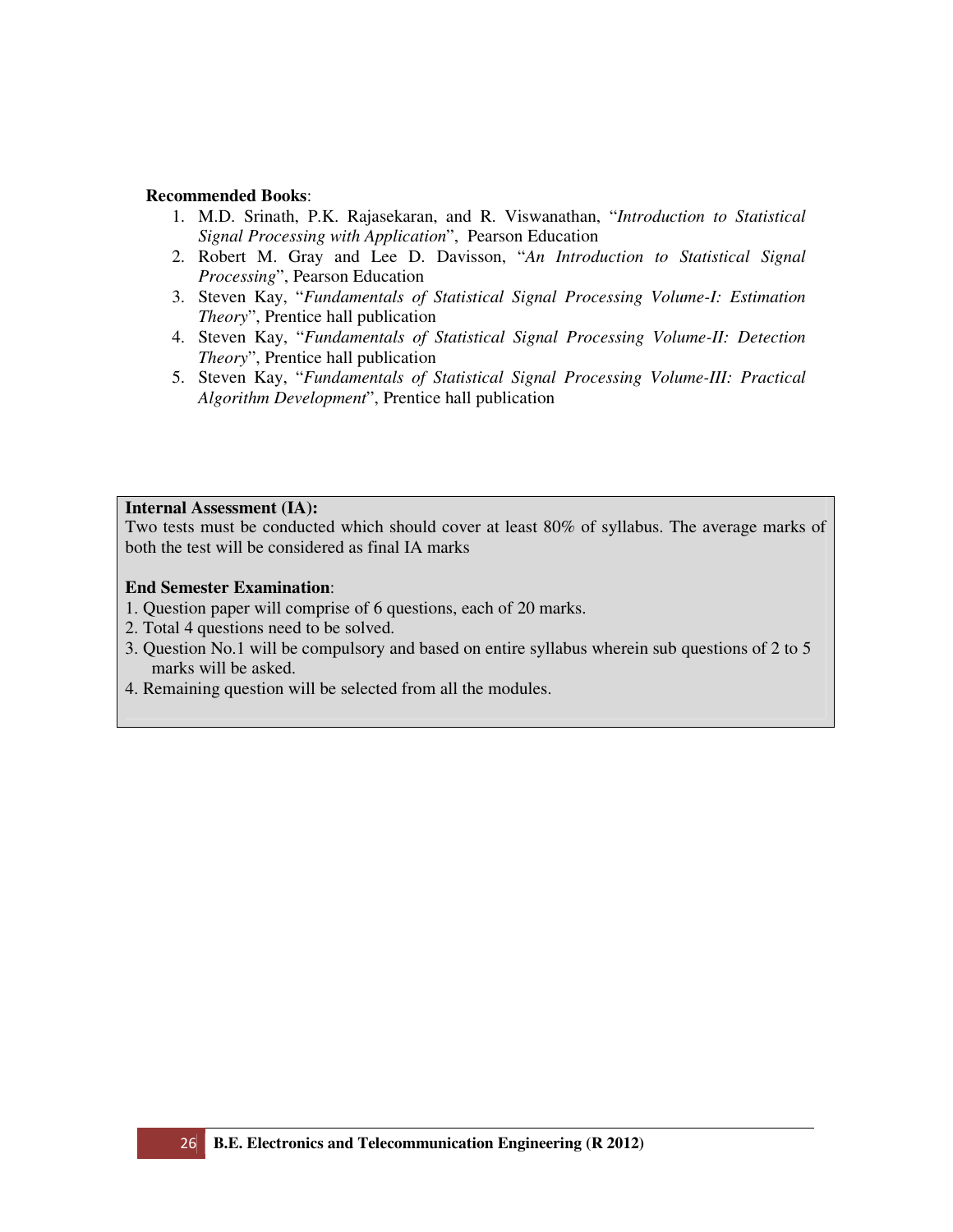|                    | Course<br><b>Name</b> |               | <b>Teaching Scheme</b> |                 | <b>Credits Assigned</b> |                  |                 |              |  |
|--------------------|-----------------------|---------------|------------------------|-----------------|-------------------------|------------------|-----------------|--------------|--|
| <b>Course Code</b> |                       |               |                        |                 |                         |                  |                 |              |  |
|                    |                       | <b>Theory</b> | <b>Practical</b>       | <b>Tutorial</b> | <b>Theory</b>           | <b>Practical</b> | <b>Tutorial</b> | <b>Total</b> |  |
| <b>ETE703</b>      | <b>Neural</b>         | 04            | $ -$                   | $- -$           | 04                      | $- -$            |                 | 04           |  |
|                    | <b>Networks</b>       |               |                        |                 |                         |                  |                 |              |  |
|                    | and Fuzzy             |               |                        |                 |                         |                  |                 |              |  |
|                    | Logic                 |               |                        |                 |                         |                  |                 |              |  |

| Course        | Course          |             |             |                            | <b>Examination Scheme</b> |             |                          |                          |              |
|---------------|-----------------|-------------|-------------|----------------------------|---------------------------|-------------|--------------------------|--------------------------|--------------|
| Code          | <b>Name</b>     |             |             | <b>Theory Marks</b>        |                           | <b>Term</b> | <b>Practical</b>         | Oral                     | <b>Total</b> |
|               |                 |             |             | <b>Internal assessment</b> | <b>End Sem.</b>           | Work        |                          |                          |              |
|               |                 | <b>Test</b> | <b>Test</b> | Ave. Of                    | Exam                      |             |                          |                          |              |
|               |                 |             | 2           | Test 1 and                 |                           |             |                          |                          |              |
|               |                 |             |             | Test 2                     |                           |             |                          |                          |              |
| <b>ETE703</b> | <b>Neural</b>   | 20          | 20          | 20                         | 80                        |             | $\overline{\phantom{0}}$ | $\overline{\phantom{0}}$ | 100          |
|               | <b>Networks</b> |             |             |                            |                           |             |                          |                          |              |
|               | and Fuzzy       |             |             |                            |                           |             |                          |                          |              |
|               | Logic           |             |             |                            |                           |             |                          |                          |              |

**Prerequisites:** FEC 101 Applied Mathematics I

**Course Objective:** To teach students

- Concepts and understanding of artificial neural networks
- Fuzzy logic basic theory and algorithm formulation
- To solve real world problems.

**Course Outcome**: Students will get:

- Knowledge about different neural networks, their architecture and training algorithm
- Concept of Fuzzy logic, Fuzzy Sets, fuzzy rules and fuzzy reasoning
- Exposure to the applicability of neural networks and fuzzy logic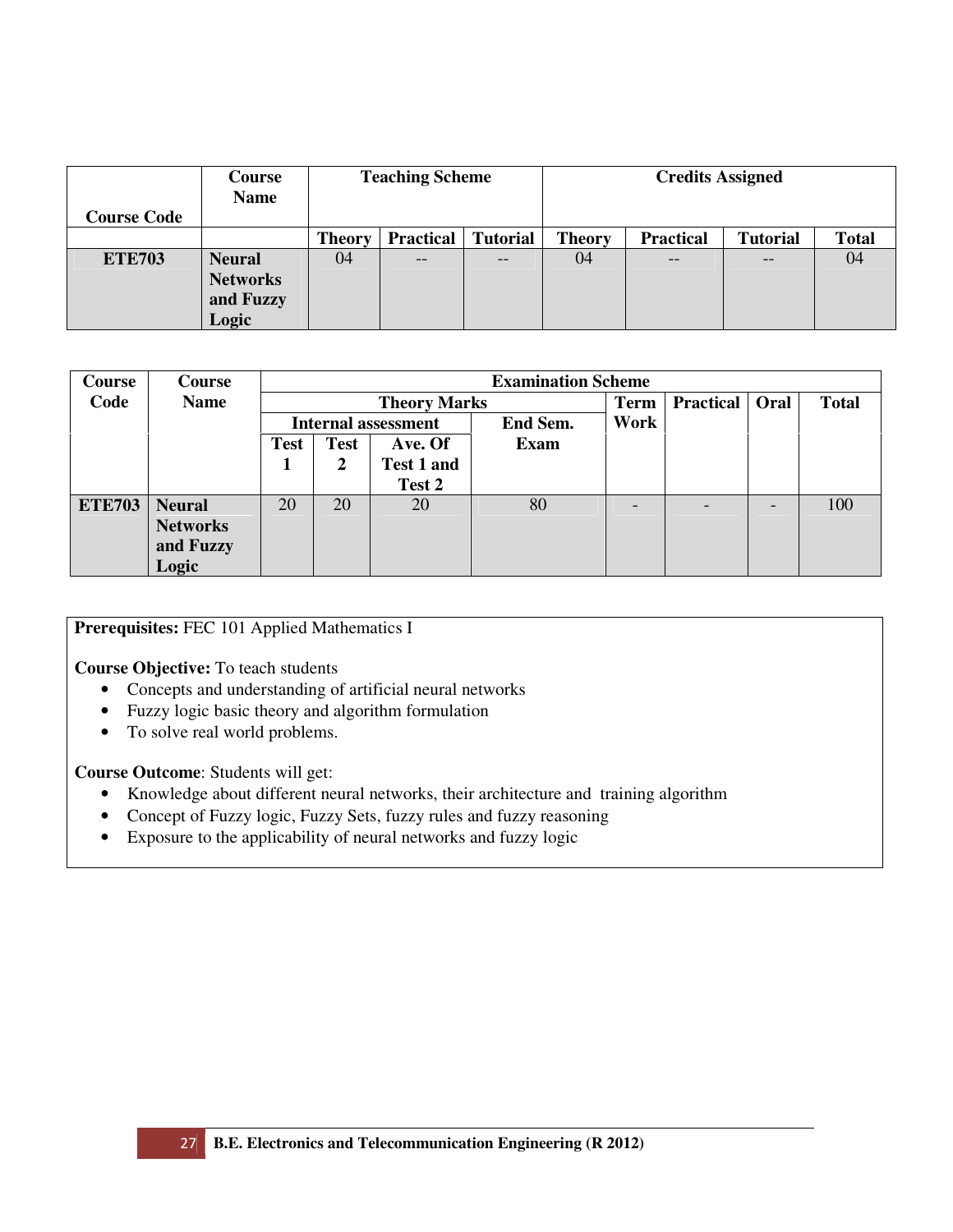| <b>Module</b>           |               | <b>Topics</b>                                                                | Hrs. |
|-------------------------|---------------|------------------------------------------------------------------------------|------|
| No.                     |               |                                                                              |      |
| 1.                      |               | <b>Introduction to Neural Networks and its Basic Concepts:</b>               | 08   |
|                         | 1.1           | Biological neurons and McCulloch and Pitts models of neuron                  |      |
|                         | 1.2           | Types of activation functions                                                |      |
|                         | 1.3           | Neural networks architectures                                                |      |
|                         | 1.4           | Linearly separable and linearly non-separable systems and their examples     |      |
|                         |               | 1.5   Features and advantages of neural networks over statistical techniques |      |
|                         | 1.6           | Knowledge representation, learning process, error-correction learning,       |      |
|                         |               | concepts of supervised learning, and unsupervised learning                   |      |
| $\overline{2}$          |               | <b>Supervised Learning Neural Networks:</b>                                  | 07   |
|                         | 2.1           | Single layer perception and multilayer perceptron neural networks, their     |      |
|                         |               | architecture                                                                 |      |
|                         | $2.2^{\circ}$ | Error back propagation algorithm, generalized delta rule, learning factors,  |      |
|                         |               | step learning                                                                |      |
|                         | 2.3           | Momentum learning                                                            |      |
|                         | 2.4           | Concept of training, testing and cross-validation data sets for design and   |      |
|                         |               | validation of the networks                                                   |      |
| 3                       |               | <b>Unsupervised Learning Neural Networks:</b>                                | 09   |
|                         | 3.1           | Competitive earning networks, kohonen self-organizing networks               |      |
|                         |               | <b>3.2</b>   K-means and LMS algorithms                                      |      |
|                         | 3.3           | RBF neural network, its structure and Hybrid training algorithm for RBF      |      |
|                         |               | neural networks                                                              |      |
|                         | 3.4           | Comparison of RBF and MLP networks Learning                                  |      |
|                         | 3.5           | Vector Quantization neural network architecture and its training algorithm   |      |
|                         | 3.6           | Hebbian learning, Hopfield networks.                                         |      |
| $\overline{\mathbf{4}}$ |               | <b>Applications of Neural Networks:</b>                                      | 06   |
|                         | 4.1           | Pattern classification                                                       |      |
|                         | 4.2           | Handwritten character recognition                                            |      |
|                         | 4.3           | Face recognition                                                             |      |
|                         | 4.4           | Image compression and decompression                                          |      |
| 5                       |               | <b>Fuzzy logic</b>                                                           | 14   |
|                         | 5.1           | Basic Fuzzy logic theory, sets and their properties                          |      |
|                         | 5.2           | Operations on fuzzy sets                                                     |      |
|                         | 5.3           | Fuzzy relation and operations on fuzzy relations and extension principle     |      |
|                         | 5.4           | Fuzzy membership functions and linguistic variables                          |      |
|                         | 5.5           | Fuzzy rules and fuzzy reasoning                                              |      |
|                         | 5.6           | Fuzzification and defuzzification and their methods                          |      |
|                         | 5.7           | Fuzzy inference systems, Mamdani Fuzzy models, and Fuzzy knowledge           |      |
|                         |               | based controllers                                                            |      |
| 6                       |               | <b>Applications of Fuzzy Logic and Fuzzy Systems:</b>                        | 08   |
|                         | 6.1           | Fuzzy pattern recognition                                                    |      |
|                         | 6.2           | Fuzzy image processing                                                       |      |
|                         | 6.3           | Simple applications of Fuzzy knowledge based controllers like washing        |      |
|                         |               | machines, traffic regulations, and lift control                              |      |
|                         |               | <b>Total</b>                                                                 | 52   |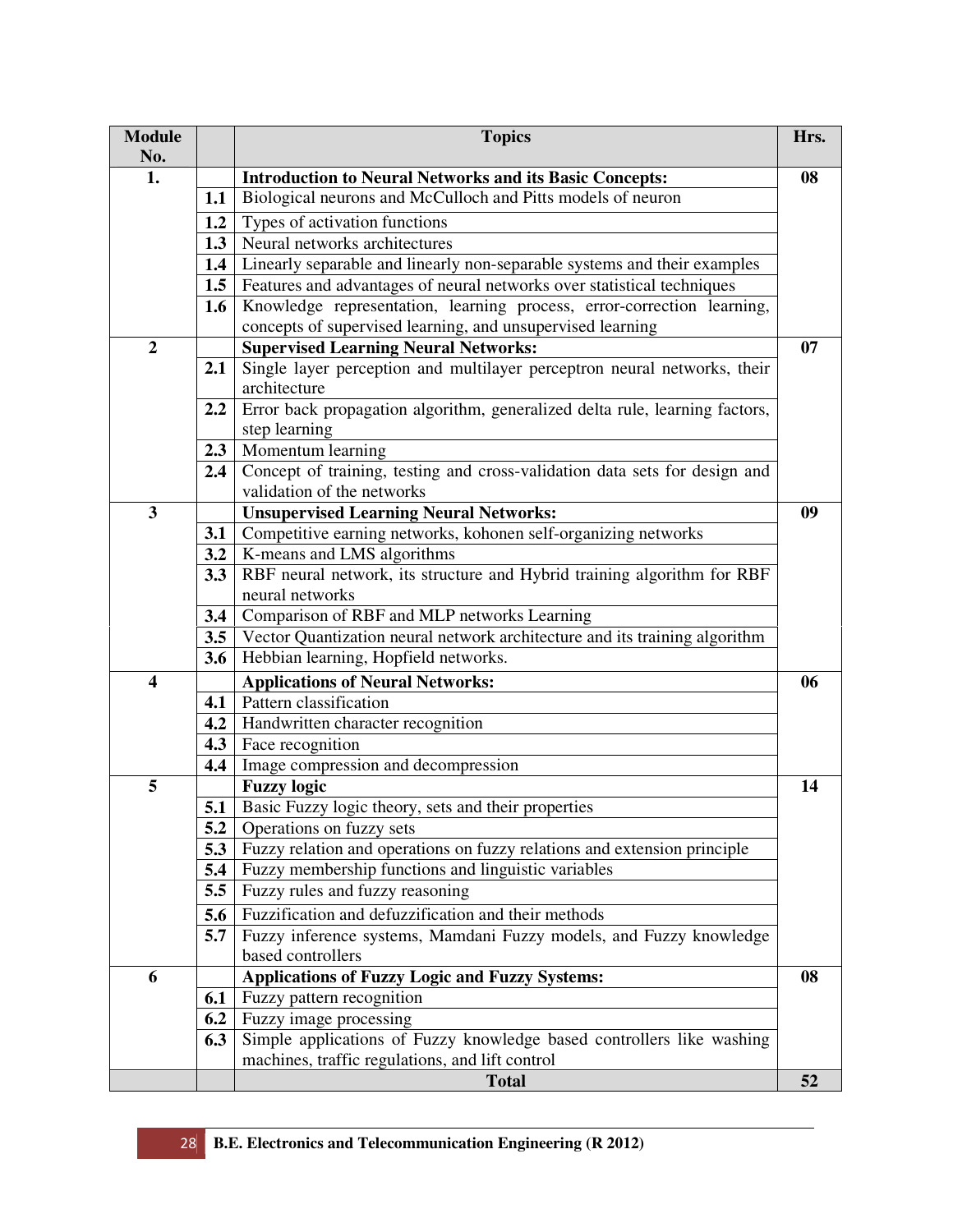- 1. S. Rajsekaran and G. A. Vijaylakshmi Pai, "*Neural Networks, Fuzzy Logic, and Genetic Algorithms*", PHI
- 2. Simon Haykin, "*Neural Network- A Comprehensive Foundation*", Pearson Education
- 3. Thimothy J. Ross, "*Fuzzy Logic with Engineering Applications*", Wiley India Publications
- 4. Laurence Fausett, "*Fundamentals of Neural Networks*", Pearson Education
- 5. S. N. Sivanandam, S. Sumathi, and S. N. Deepa, "*Introduction to Neural Network Using MATLAB",* Tata McGraw-Hill Publications
- 6. Bart Kosko, "*Neural networks and Fuzzy Systems"*, Pearson Education

# **Internal Assessment (IA):**

Two tests must be conducted which should cover at least 80% of syllabus. The average marks of both the test will be considered as final IA marks

- 1. Question paper will comprise of 6 questions, each of 20 marks.
- 2. Total 4 questions need to be solved.
- 3. Question No.1 will be compulsory and based on entire syllabus wherein sub questions of 2 to 5 marks will be asked.
- 4. Remaining questions will be selected from all the modules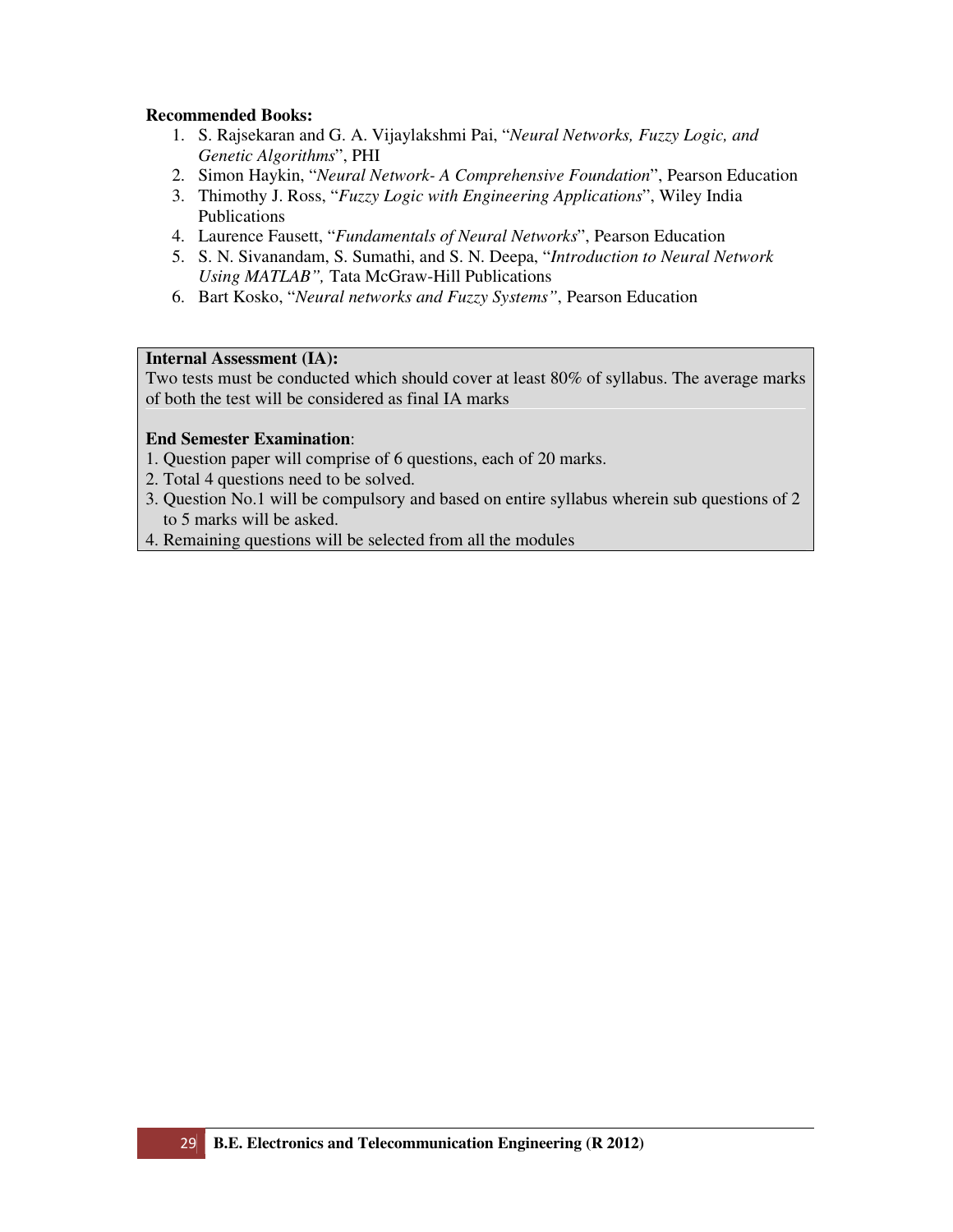| <b>Subject</b><br>Code | <b>Course Name</b>                                                     |        | <b>Teaching Scheme</b> |                 | <b>Credits Assigned</b> |                  |                 |       |  |
|------------------------|------------------------------------------------------------------------|--------|------------------------|-----------------|-------------------------|------------------|-----------------|-------|--|
|                        |                                                                        | Theory | <b>Practical</b>       | <b>Tutorial</b> | <b>Theory</b>           | <b>Practical</b> | <b>Tutorial</b> | Total |  |
| <b>ETE704</b>          | <b>CMOS Analog</b><br>and Mixed<br><b>Signal VLSI</b><br><b>Design</b> | 04     | 02                     | $\sim$ $\sim$   | 04                      | 01               | $\sim$ $\sim$   | 05    |  |

| Course        | <b>Course</b>      |             |             |                            | <b>Examination Scheme</b> |      |                  |               |              |
|---------------|--------------------|-------------|-------------|----------------------------|---------------------------|------|------------------|---------------|--------------|
| Code          | <b>Name</b>        |             |             | <b>Theory Marks</b>        |                           | Term | <b>Practical</b> | Oral          | <b>Total</b> |
|               |                    |             |             | <b>Internal assessment</b> | <b>End Sem. Exam</b>      | Work |                  |               |              |
|               |                    | <b>Test</b> | <b>Test</b> | Avg. of                    |                           |      |                  |               |              |
|               |                    | -1          | 2           | Test 1 and                 |                           |      |                  |               |              |
|               |                    |             |             | Test 2                     |                           |      |                  |               |              |
| <b>ETE704</b> | <b>CMOS</b>        | 20          | 20          | 20                         | 80                        | --   | --               | $\sim$ $\sim$ | 100          |
|               | <b>Analog and</b>  |             |             |                            |                           |      |                  |               |              |
|               | <b>Mixed</b>       |             |             |                            |                           |      |                  |               |              |
|               | <b>Signal VLSI</b> |             |             |                            |                           |      |                  |               |              |
|               | <b>Design</b>      |             |             |                            |                           |      |                  |               |              |

# **Course Pre-requisite:**

- ETC302: Analog Electronics I
- ETC303. Digital Electronics
- ETC402: Analog Electronics II
- ETC 505: Integrated Circuits
- ETC 606 : VLSI Design

# **Course Objectives:** To teach the students

- Importance of CMOS and Mixed Signal VLSI design in the field of Electronics and Telecommunication.
- Underlying methodologies for analysis and design of fundamental CMOS Analog and Mixed signal Circuits like Current and Voltage references, Single stage Amplifiers, Operational Amplifiers, Data Converters.
- The issues associated with high performance Mixed Signal VLSI Circuits.

**Course Outcomes:** After successful completion of the course student will be able to

- Differentiate between Analog, Digital and Mixed Signal CMOS Integrated Circuits.
- Analyze and design current sources and voltage references for given specifications.
- Analyze and design single stage MOS Amplifiers.
- Analyze and design Operational Amplifiers.
- Analyze and design data converter circuits.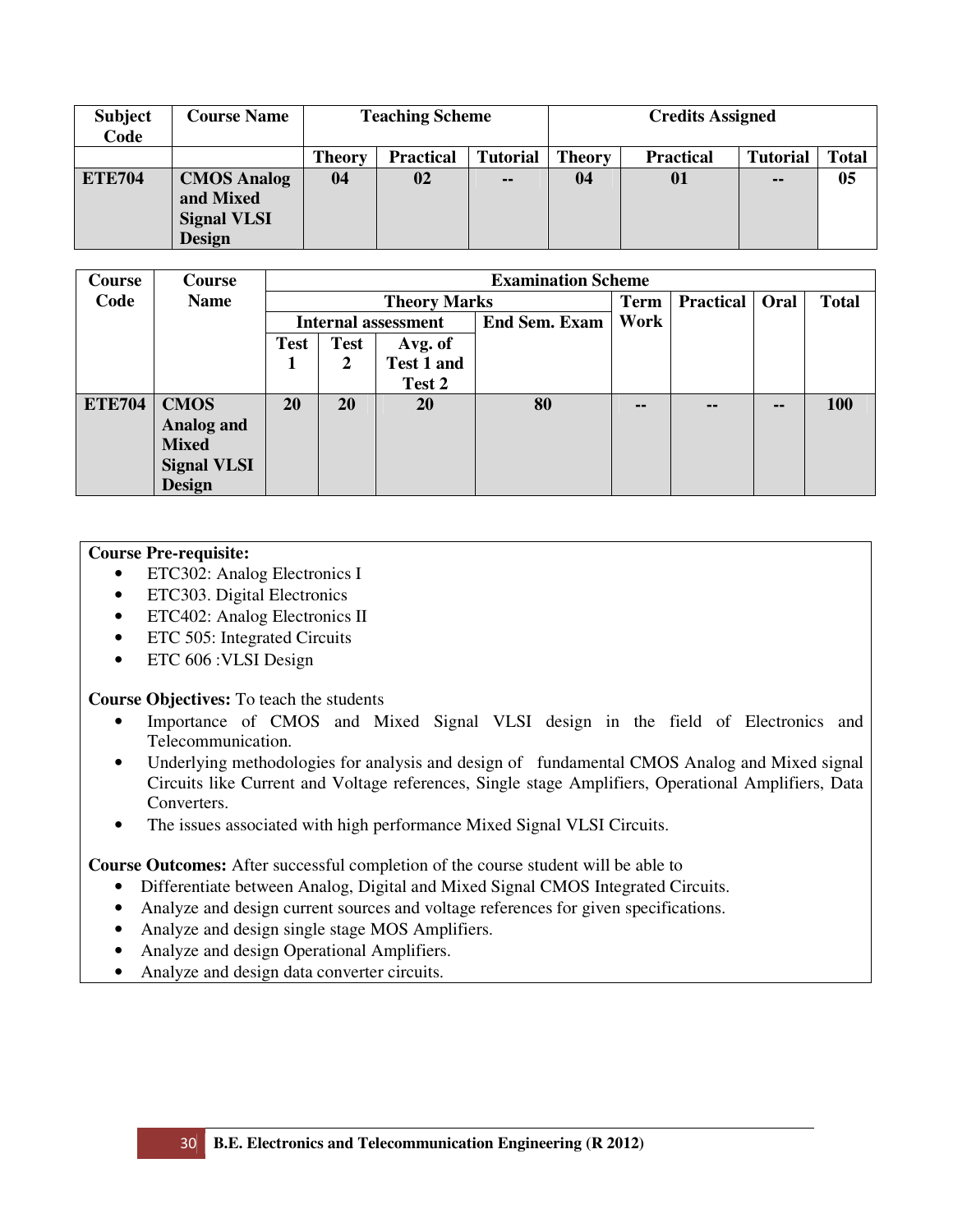| <b>Module</b>           |     | <b>Topics</b>                                                                           | Hrs. |
|-------------------------|-----|-----------------------------------------------------------------------------------------|------|
| No.                     |     |                                                                                         |      |
| $\mathbf{1}$            |     | <b>Fundamental Analog Building Blocks</b>                                               | 08   |
|                         | 1.1 | MOS Transistor as sampling switch, active resistances, current source and sinks,        |      |
|                         |     | current mirror and current amplifiers                                                   |      |
|                         | 1.2 | Voltage and current references, band gap voltage reference, Beta-Multipler              |      |
|                         |     | referenced self-biasing                                                                 |      |
| $\overline{2}$          |     | <b>Single Stage MOS Amplifiers</b>                                                      | 14   |
|                         | 2.1 | Common-source stage (with resistive load, diode connected load, current-source          |      |
|                         |     | load, triode load, source degeneration), source follower, common-gate stage,            |      |
|                         |     | cascode stage, folded cascade stage, simulation of CMOS amplifiers using SPICE          |      |
|                         | 2.2 | Single-ended operation, differential operation, basic differential pair, large-signal   |      |
|                         |     | and small-signal behavior, common-mode response, differential pair with MOS             |      |
|                         |     | loads, simulation of differential amplifiers using SPICE                                |      |
|                         | 2.3 | Noise characteristics in the frequency and time domains, thermal noise, shot noise,     |      |
|                         |     | flicker noise, popcorn noise, noise models of IC components, representation of noise    |      |
|                         |     | in circuits, noise in single-stage amplifiers (CS, CD and CG stages), noise in          |      |
|                         |     | differential pairs, noise bandwidth, noise figure, noise temperature.                   |      |
| $\overline{\mathbf{3}}$ |     | <b>MOS Operational Amplifiers Desing</b>                                                | 08   |
|                         | 3.1 | Trans-conductance operational amplifier (OTA), two stage CMOS operational               |      |
|                         |     | amplifier                                                                               |      |
|                         | 3.2 | CMOS operational amplifiers compensation, cascade operational amplifier and             |      |
|                         |     | folded cascade                                                                          |      |
| $\overline{\mathbf{4}}$ |     | <b>Non-Linear &amp; Dynamic Analog Circuits</b>                                         | 08   |
|                         | 4.1 | Switched capacitor amplifiers (SC), switched capacitor integrators, first and second    |      |
|                         |     | order switched capacitor circuits.                                                      |      |
|                         | 4.2 | Basic CMOS comparator design, adaptive biasing, analog multipliers                      |      |
| 5                       |     | <b>Data Converter Fundamentals</b>                                                      | 06   |
|                         | 5.1 | Analog versus digital discrete time signals, converting analog signals to data signals, |      |
|                         |     | sample and hold characteristics                                                         |      |
|                         | 5.2 | DAC specifications, ADC specifications, mixed-signal layout issues                      |      |
| 6                       |     | <b>Data Converter Architectures</b>                                                     | 08   |
|                         | 6.1 | DAC architectures, digital input code, resistors string, R-2R ladder networks,          |      |
|                         |     | current steering, charge scaling DACs, Cyclic DAC, pipeline DAC,                        |      |
|                         | 6.2 | ADC architectures, flash, 2-step flash ADC, pipeline ADC, integrating ADC, and          |      |
|                         |     | successive approximation ADC                                                            |      |
|                         |     | <b>Total</b>                                                                            | 52   |
|                         |     |                                                                                         |      |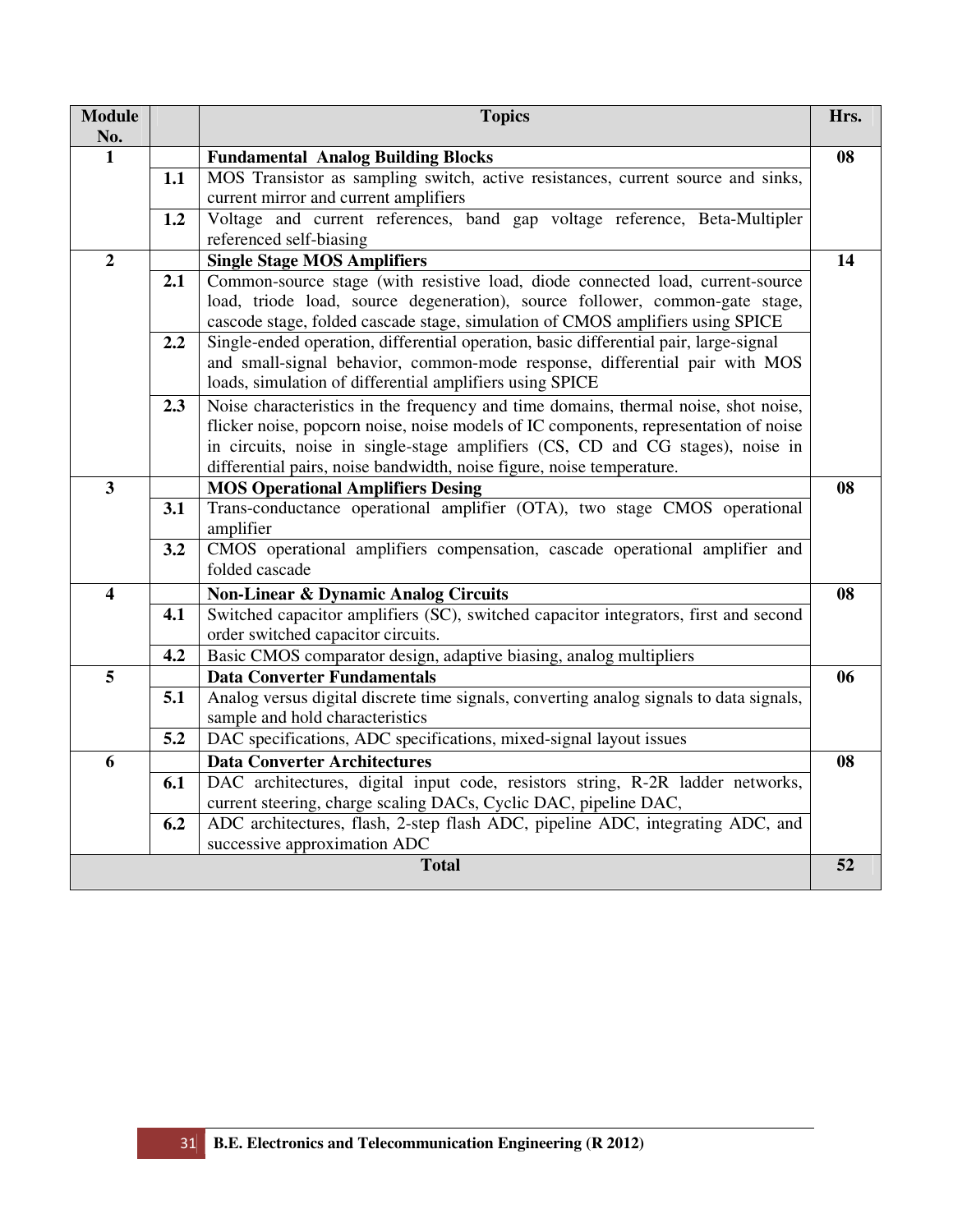- 1. B. Razavi, **"***Design of Analog CMOS Integrated Circuits***"**, first edition, McGraw Hill,2001.
- 2. Harry W. Li and David E Boyce, **"***CMOS Circuit Design, Layout, Stimulation***",** PHI Edn, 2005
- 3. P.E.Allen and D R Holberg, **"***CMOS Analog Circuit Design***"**, second edition, Oxford University Press, 2002.
- 4. Gray, Meyer, Lewis and Hurst **"***Analysis and design of Analog Integrated Circuits***"**, 4th Edition Willey International, 2002

# **Internal Assessment (IA):**

Two tests must be conducted which should cover at least 80% of syllabus. The average marks of both the test will be considered as final IA marks

- 1. Question paper will comprise of 6 questions, each of 20 marks.
- 2. Total 4 questions need to be solved.
- 3. Question No.1 will be compulsory and based on entire syllabus wherein sub questions of 2 to 5 marks will be asked.
- 4. Remaining questions will be selected from all the modules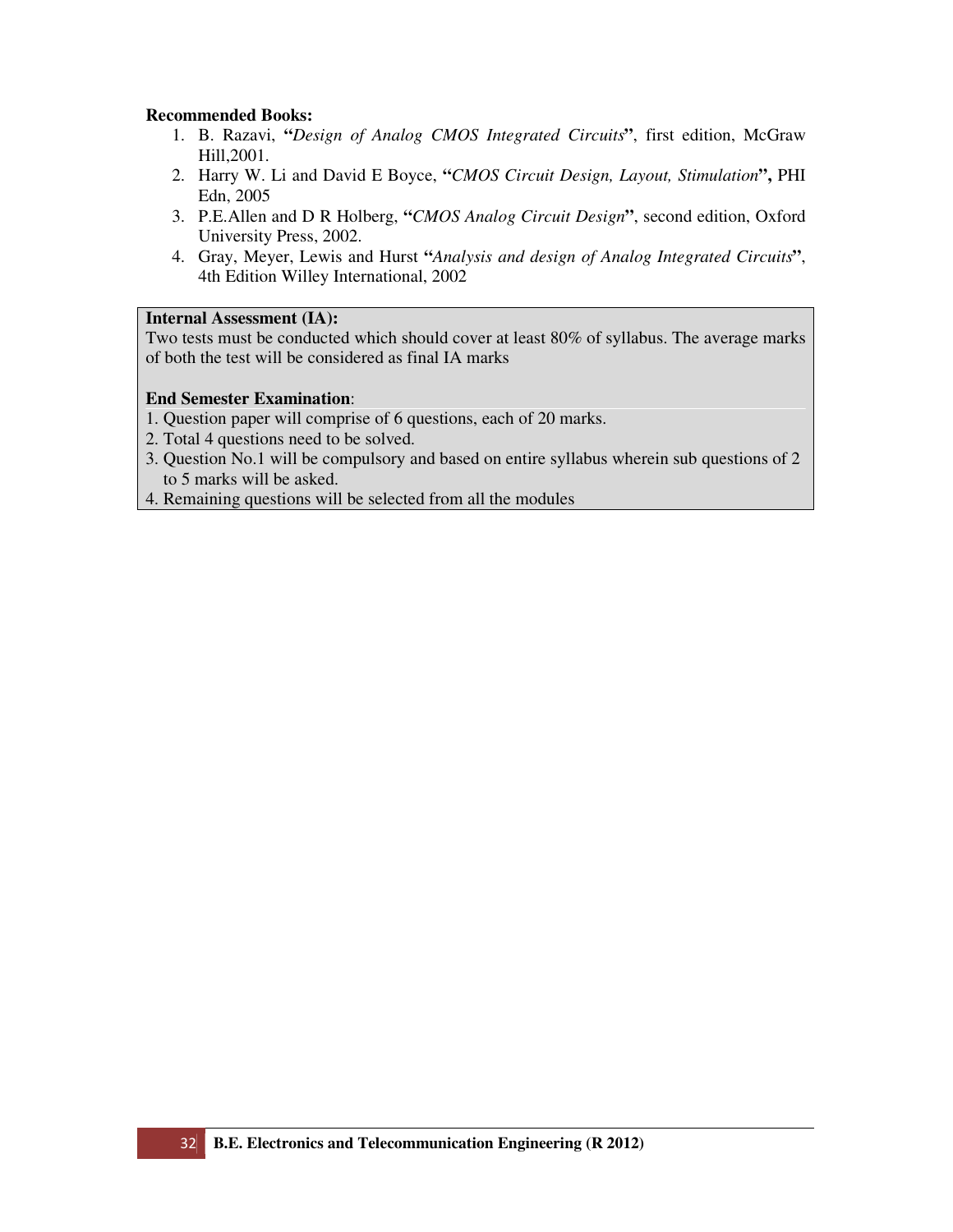| <b>Course Code</b> | <b>Course Name</b> | <b>Teaching Scheme</b> |                           |       | <b>Credits Assigned</b> |                  |                 |              |  |
|--------------------|--------------------|------------------------|---------------------------|-------|-------------------------|------------------|-----------------|--------------|--|
|                    |                    | <b>Theory</b>          | <b>Practical</b> Tutorial |       | <b>Theory</b>           | <b>Practical</b> | <b>Tutorial</b> | <b>Total</b> |  |
| <b>ETL701</b>      | Image and          | $- -$                  | 02                        | $- -$ | $- -$                   | 01               | $- -$           | 01           |  |
|                    | Video              |                        |                           |       |                         |                  |                 |              |  |
|                    | <b>Processing</b>  |                        |                           |       |                         |                  |                 |              |  |

| <b>Course</b> | Course            |                            |             |                     | <b>Examination Scheme</b> |             |                  |              |
|---------------|-------------------|----------------------------|-------------|---------------------|---------------------------|-------------|------------------|--------------|
| Code          | <b>Name</b>       |                            |             | <b>Theory Marks</b> |                           | <b>Term</b> | <b>Practical</b> | <b>Total</b> |
|               |                   | <b>Internal assessment</b> |             |                     | <b>End Sem. Exam</b>      | Work        | and Oral         |              |
|               |                   | Test                       | <b>Test</b> | Ave. Of             |                           |             |                  |              |
|               |                   |                            | 2           | <b>Test 1 and</b>   |                           |             |                  |              |
|               |                   |                            |             | Test 2              |                           |             |                  |              |
| <b>ETL701</b> | <b>Image and</b>  | --                         | --          | $ -$                | $- -$                     | 25          | 25               | 50           |
|               | Video             |                            |             |                     |                           |             |                  |              |
|               | <b>Processing</b> |                            |             |                     |                           |             |                  |              |

At least ten experiments covering entire syllabus for ETC 701: Image and Video Processing be set to have predefined inference and conclusion. Simulation based experiments are also encouraged. An attempt should be made to make experiments more meaningful, interesting and innovative. Term work assessment must be based on the overall performance of the student with every experiment graded. The average of grades converted in to marks should be taken into account for term work assessment.

Practical and Oral examination will be based on entire syllabus.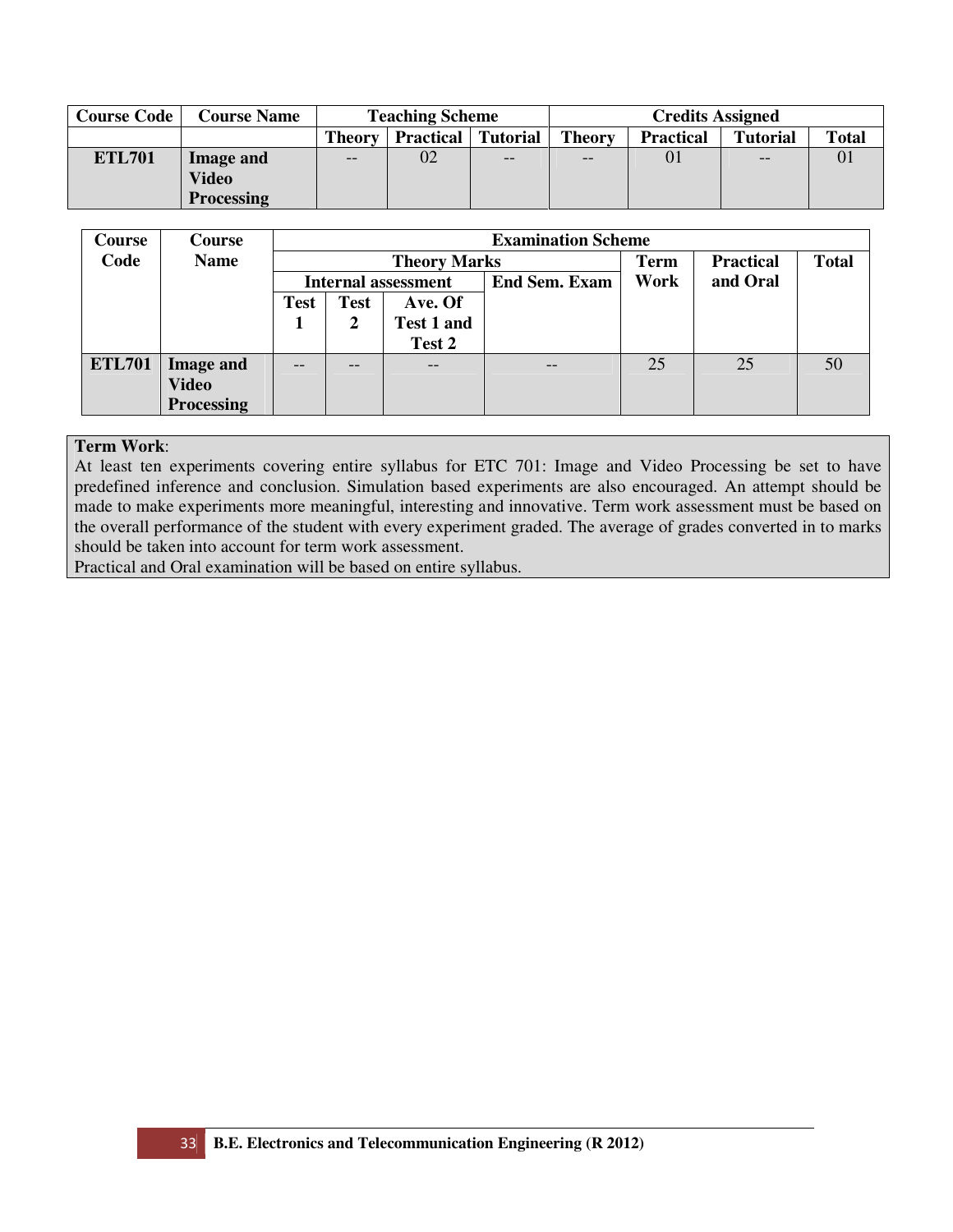|                    | <b>Course Name</b>  | <b>Teaching Scheme</b> |                  |                 | <b>Credits Assigned</b> |                  |                 |              |  |
|--------------------|---------------------|------------------------|------------------|-----------------|-------------------------|------------------|-----------------|--------------|--|
| <b>Course Code</b> |                     |                        |                  |                 |                         |                  |                 |              |  |
|                    |                     | <b>Theory</b>          | <b>Practical</b> | <b>Tutorial</b> | <b>Theory</b>           | <b>Practical</b> | <b>Tutorial</b> | <b>Total</b> |  |
| <b>ETL702</b>      | <b>Advanced</b>     |                        | 02               | --              | --                      | 01               | --              |              |  |
|                    | Communication       |                        |                  |                 |                         |                  |                 |              |  |
|                    | <b>Engineering</b>  |                        |                  |                 |                         |                  |                 |              |  |
|                    | <b>Laboratory I</b> |                        |                  |                 |                         |                  |                 |              |  |

| <b>Course</b> | <b>Course Name</b>  |             |             |                            | <b>Examination Scheme</b> |             |                  |              |
|---------------|---------------------|-------------|-------------|----------------------------|---------------------------|-------------|------------------|--------------|
| Code          |                     |             |             | <b>Theory Marks</b>        |                           | <b>Term</b> | <b>Practical</b> | <b>Total</b> |
|               |                     |             |             | <b>Internal assessment</b> | End Sem.                  | Work        | And              |              |
|               |                     | <b>Test</b> | <b>Test</b> | Ave. Of                    | Exam                      |             | Oral             |              |
|               |                     |             | Test 1 and  |                            |                           |             |                  |              |
|               |                     |             |             | Test 2                     |                           |             |                  |              |
| <b>ETL702</b> | <b>Advanced</b>     |             | --          | $\qquad \qquad -$          | --                        | 25          | 25               | 50           |
|               | Communication       |             |             |                            |                           |             |                  |              |
|               | <b>Engineering</b>  |             |             |                            |                           |             |                  |              |
|               | <b>Laboratory I</b> |             |             |                            |                           |             |                  |              |

At least ten experiments covering entire syllabus for ETC 702: Mobile Communication be set to have predefined inference and conclusion. Simulation based experiments are also encouraged. An attempt should be made to make experiments more meaningful, interesting and innovative. Term work assessment must be based on the overall performance of the student with every experiment graded. The average of grades converted in to marks should be taken into account for term work assessment.

Practical and Oral examination will be based on entire syllabus.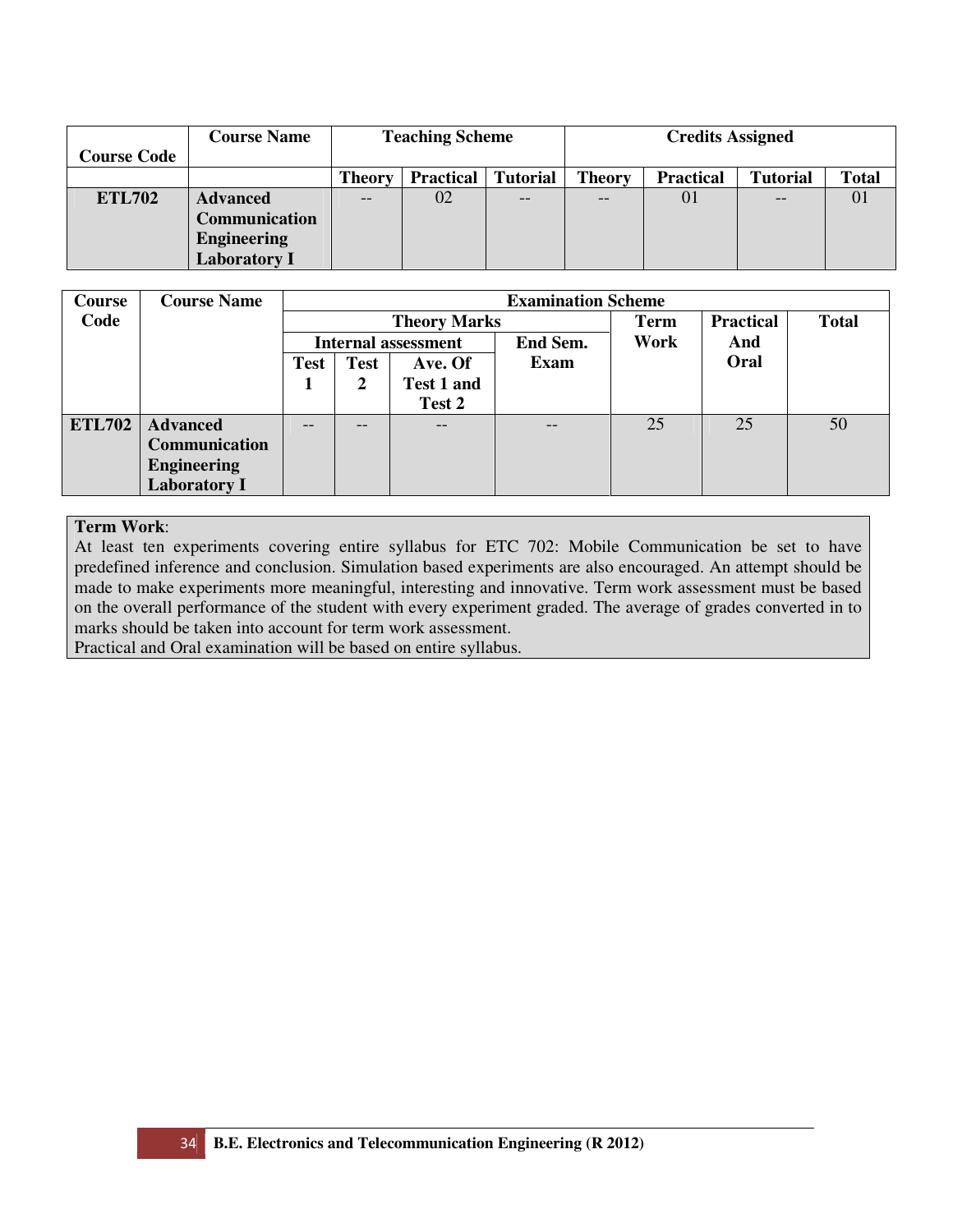| <b>Course Code</b> | <b>Course Name</b>   |                                                      | <b>Teaching Scheme</b> |       | <b>Credits Assigned</b> |                  |                 |              |  |
|--------------------|----------------------|------------------------------------------------------|------------------------|-------|-------------------------|------------------|-----------------|--------------|--|
|                    |                      | <b>Practical</b><br><b>Theory</b><br><b>Tutorial</b> |                        |       | <b>Theory</b>           | <b>Practical</b> | <b>Tutorial</b> | <b>Total</b> |  |
| <b>ETL703</b>      | <b>Advanced</b>      | --                                                   | 02                     | $- -$ | $- -$                   | 01               | $- -$           |              |  |
|                    | <b>Communication</b> |                                                      |                        |       |                         |                  |                 |              |  |
|                    | <b>Engineering</b>   |                                                      |                        |       |                         |                  |                 |              |  |
|                    | <b>Laboratory II</b> |                                                      |                        |       |                         |                  |                 |              |  |

| Course        | <b>Course Name</b>   |             |             |                            | <b>Examination Scheme</b> |             |                  |              |
|---------------|----------------------|-------------|-------------|----------------------------|---------------------------|-------------|------------------|--------------|
| Code          |                      |             |             | <b>Theory Marks</b>        |                           | <b>Term</b> | <b>Practical</b> | <b>Total</b> |
|               |                      |             |             | <b>Internal assessment</b> | <b>End Sem. Exam</b>      | Work        | and Oral         |              |
|               |                      | <b>Test</b> | <b>Test</b> | Ave. Of                    |                           |             |                  |              |
|               |                      |             | 2           | Test 1 and                 |                           |             |                  |              |
|               |                      |             |             | Test 2                     |                           |             |                  |              |
| <b>ETL703</b> | <b>Advanced</b>      |             | --          |                            |                           | 25          | 25               | 50           |
|               | Communication        |             |             |                            |                           |             |                  |              |
|               | <b>Engineering</b>   |             |             |                            |                           |             |                  |              |
|               | <b>Laboratory II</b> |             |             |                            |                           |             |                  |              |

At least ten experiments covering entire syllabus for ETC 703: Optical Communication and Network and ETC 704: Microwave and Radar Engineering be set to have predefined inference and conclusion. Simulation based experiments are also encouraged. An attempt should be made to make experiments more meaningful, interesting and innovative. Term work assessment must be based on the overall performance of the student with every experiment graded from time to time. The average of grades converted in to marks should be taken into account for term work assessment.

Practical and Oral examination will be based on entire syllabus of ETC 703 and ETC 704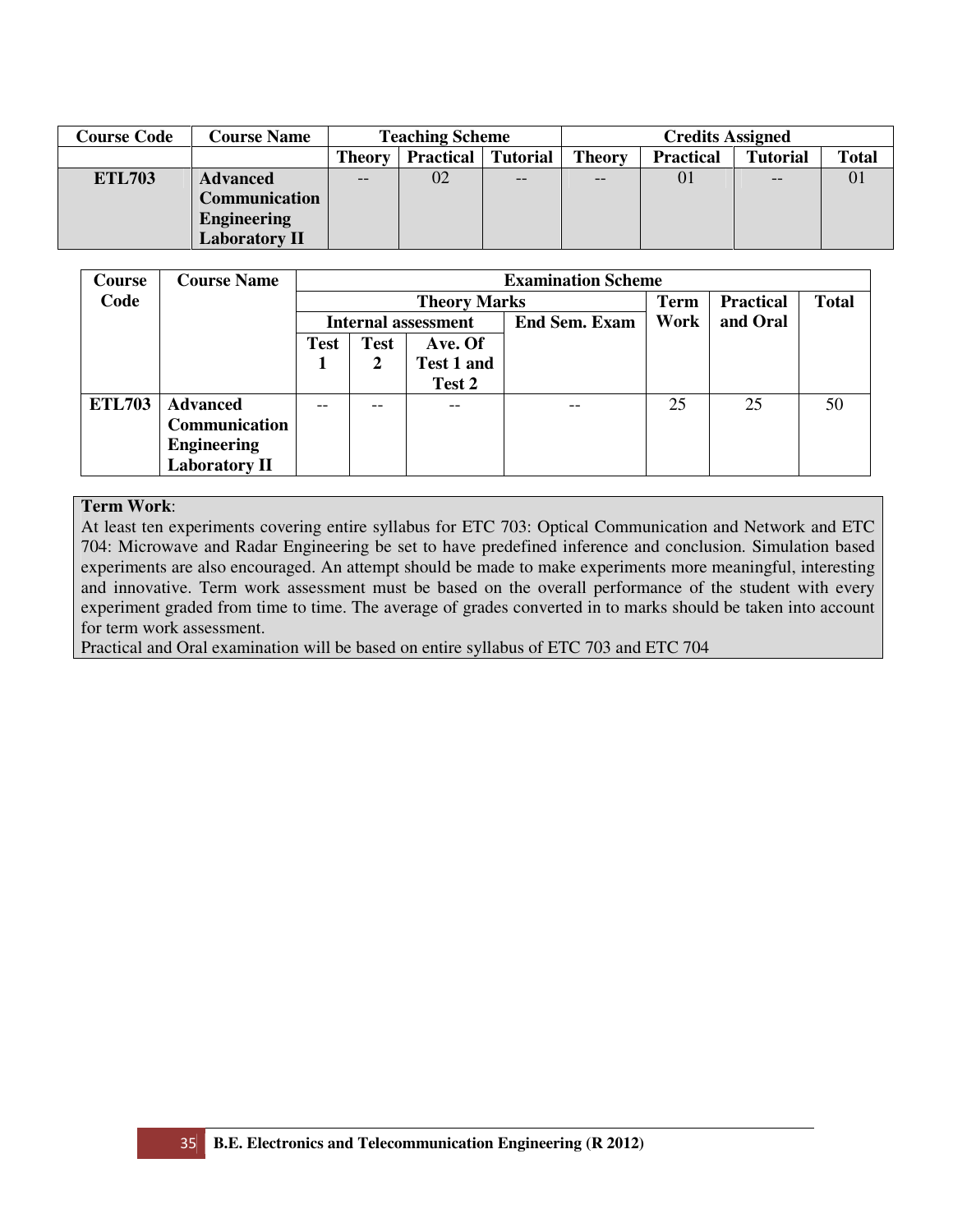| <b>Course Code</b> | <b>Course Name</b> |                                              | <b>Teaching Scheme</b> |     | <b>Credits Assigned</b> |                  |                 |              |  |
|--------------------|--------------------|----------------------------------------------|------------------------|-----|-------------------------|------------------|-----------------|--------------|--|
|                    |                    | <b>Practical   Tutorial</b><br><b>Theory</b> |                        |     | <b>Theory</b>           | <b>Practical</b> | <b>Tutorial</b> | <b>Total</b> |  |
| <b>ETL70X</b>      | <b>Elective</b>    | 02<br>$-$                                    |                        | $-$ | $- -$                   | 01               | --              |              |  |

| <b>Course</b> | <b>Course</b>   |             | <b>Examination Scheme</b> |                            |                      |             |                  |              |  |  |  |  |
|---------------|-----------------|-------------|---------------------------|----------------------------|----------------------|-------------|------------------|--------------|--|--|--|--|
| Code          | <b>Name</b>     |             |                           | <b>Theory Marks</b>        |                      | <b>Term</b> | <b>Practical</b> | <b>Total</b> |  |  |  |  |
|               |                 |             |                           | <b>Internal assessment</b> | <b>End Sem. Exam</b> | Work        | and Oral         |              |  |  |  |  |
|               |                 | <b>Test</b> | Test                      | Ave. Of                    |                      |             |                  |              |  |  |  |  |
|               |                 |             |                           | <b>Test 1 and</b>          |                      |             |                  |              |  |  |  |  |
|               |                 |             |                           | Test 2                     |                      |             |                  |              |  |  |  |  |
| ETL70X        | <b>Elective</b> | $\sim$      | $\sim$                    | $\sim$ $\sim$              | $\sim$ $\sim$        | 25          | 25               | 50           |  |  |  |  |
|               |                 |             |                           |                            |                      |             |                  |              |  |  |  |  |

At least ten experiments covering entire syllabus for respective elective subject be set to have predefined inference and conclusion. Simulation based experiments are also encouraged. An attempt should be made to make experiments more meaningful, interesting and innovative. Term work assessment must be based on the overall performance of the student with every experiment graded. The average of grades converted in to marks should be taken into account for term work assessment.

Practical and Oral examination will be based on entire syllabus.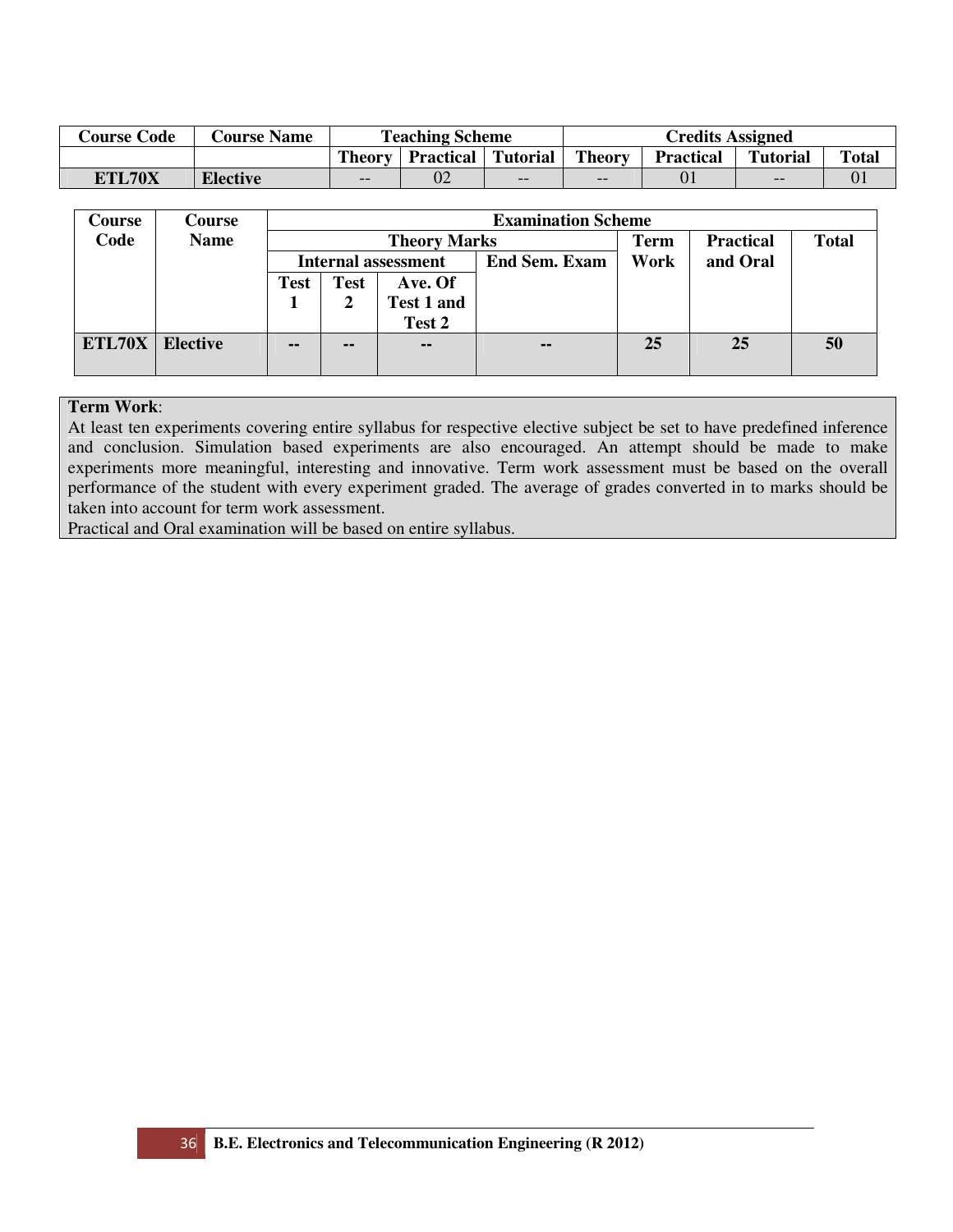| <b>Course Code</b> | Course<br><b>Name</b> |               | <b>Teaching Scheme</b>    |               | <b>Credits Assigned</b> |                  |                 |              |  |
|--------------------|-----------------------|---------------|---------------------------|---------------|-------------------------|------------------|-----------------|--------------|--|
|                    |                       | <b>Theory</b> | <b>Practical</b> Tutorial |               | <b>Theory</b>           | <b>Practical</b> | <b>Tutorial</b> | <b>Total</b> |  |
| <b>ETP701</b>      | Project<br>(Stage I)  | --            | 02                        | $\sim$ $\sim$ | --                      | 01               | $\sim$ $\sim$   | 01           |  |

| Course        | <b>Course Name</b> |             | <b>Examination Scheme</b> |                            |               |             |                  |      |              |  |  |  |
|---------------|--------------------|-------------|---------------------------|----------------------------|---------------|-------------|------------------|------|--------------|--|--|--|
| Code          |                    |             |                           | <b>Theory Marks</b>        |               | <b>Term</b> | <b>Practical</b> | Oral | <b>Total</b> |  |  |  |
|               |                    |             |                           | <b>Internal assessment</b> | End Sem.      | Work        |                  |      |              |  |  |  |
|               |                    | <b>Test</b> | <b>Test</b>               | Ave. Of                    | <b>Exam</b>   |             |                  |      |              |  |  |  |
|               |                    | л           | 2                         | Test 1                     |               |             |                  |      |              |  |  |  |
|               |                    |             |                           | and Test                   |               |             |                  |      |              |  |  |  |
|               |                    |             |                           | 2                          |               |             |                  |      |              |  |  |  |
| <b>ETP701</b> | Project            | $- -$       | --                        | --                         | $\sim$ $\sim$ | 25          | $\blacksquare$   | 25   | 50           |  |  |  |
|               | (Stage I)          |             |                           |                            |               |             |                  |      |              |  |  |  |

The final year students have already under gone project assignment in their pre-final year in Mini Project I and II. In final year group of maximum **four** students will be completing a comprehensive project work based on the courses studied. The project work may be internally assigned or may be externally assigned by the research institutes, industry etc. Each group will be assigned one faculty as a supervisor. This project work in final year may be extension of the Mini Project work done in pre-final year.

The main intention of Project work is to enable students to apply the knowledge and skills learned out of courses studied to solve/implement predefined practical problem. The Project work may be beyond the scope of curriculum of courses taken or may be based on the courses but thrust should be

- Learning additional skills
- Development of ability to define, design, analysis and implementation of the problem and lead to its accomplishment with proper planning
- Learn the behavioral science by working in a group
- The project area may be selected in which the student intend to do further education and/or may be either intend to have employment or self employment
- The topic of project should be different and / or may be advancement in the same topic of Mini Project
- The students may use this opportunity to learn different computational techniques as well as some model development. This they can achieve by making proper selection of Project work.

The college should keep proper assessment record of the progress of project and at the end of the semester it should be assessed for awarding TW marks. The TW should be examined by approved internal faculty appointed by the head of the institute on the basis of following:

- Scope and objective of the project work.
- Extensive Literature survey.
- Progress of the work (Continuous assessment)
- Report in prescribed University format.

An approved external examiner and internal examiner appointed by the head of the institute together will assess during oral examination. The oral examination is a presentation by the group members on the project along with demonstration of the work done. In the examination each individual student should be assessed for his/her contribution, understanding and knowledge gained.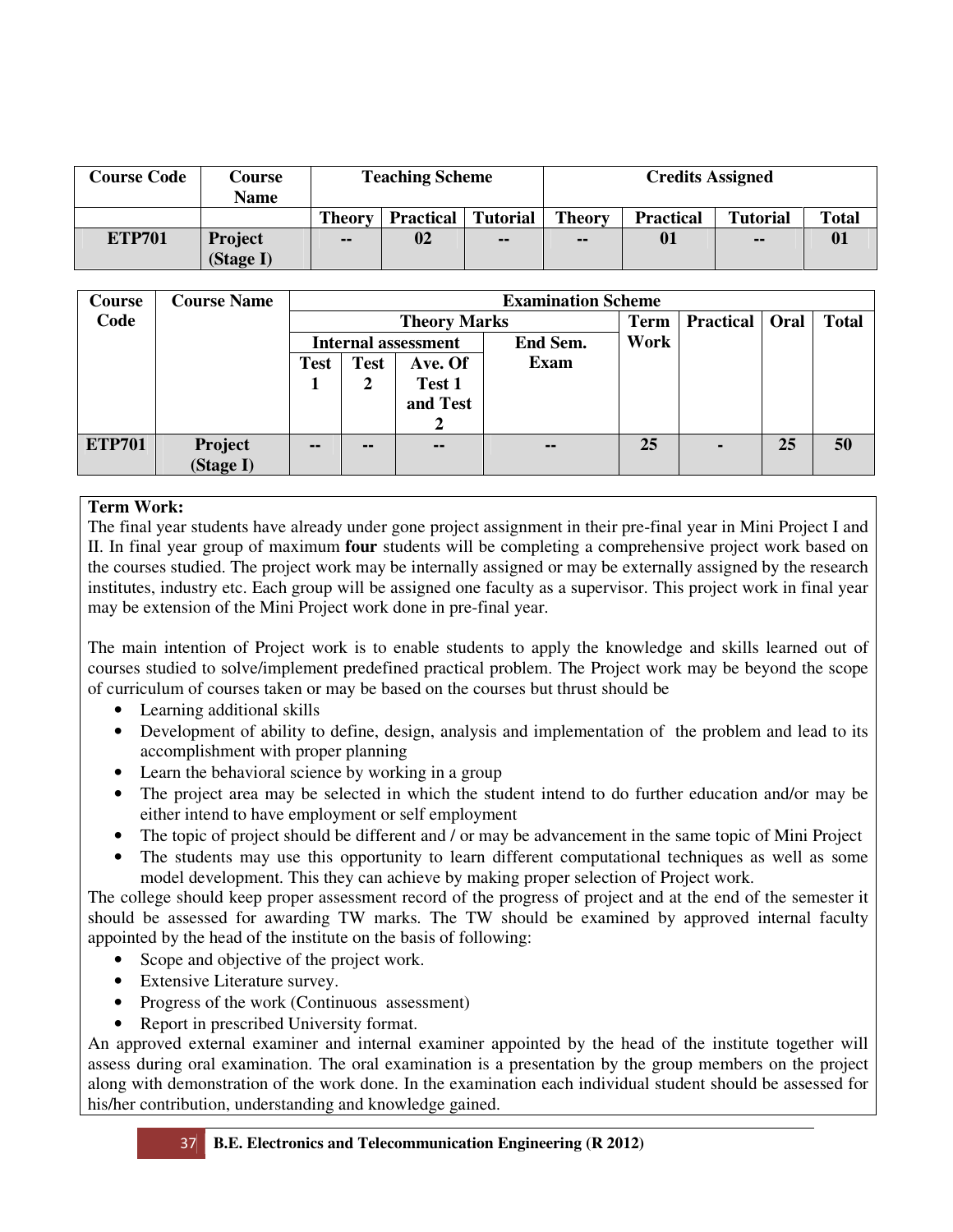| <b>Subject</b> | <b>Course</b>   | <b>Teaching</b> |                  |                 |               | <b>Credits Assigned</b> |                 |              |  |  |  |  |
|----------------|-----------------|-----------------|------------------|-----------------|---------------|-------------------------|-----------------|--------------|--|--|--|--|
| Code           | Name            | <b>Scheme</b>   |                  |                 |               |                         |                 |              |  |  |  |  |
|                |                 | Theory          | <b>Practical</b> | <b>Tutorial</b> | <b>Theory</b> | TW/                     | <b>Tutorial</b> | <b>Total</b> |  |  |  |  |
|                |                 |                 |                  |                 |               | <b>Practical</b>        |                 |              |  |  |  |  |
| <b>ETC801</b>  | <b>Wireless</b> | 04              | $- -$            | $- -$           | 04            |                         | $- -$           | 04           |  |  |  |  |
|                | <b>Networks</b> |                 |                  |                 |               |                         |                 |              |  |  |  |  |

| Course        | Course          |      |             |                     | <b>Examination Scheme</b> |             |                  |      |              |  |
|---------------|-----------------|------|-------------|---------------------|---------------------------|-------------|------------------|------|--------------|--|
| Code          | <b>Name</b>     |      |             | <b>Theory Marks</b> |                           | <b>Term</b> | <b>Practical</b> | Oral | <b>Total</b> |  |
|               |                 |      |             | Internal assessment | End Sem. Exam             | Work        |                  |      |              |  |
|               |                 | Test | <b>Test</b> | Avg. of             |                           |             |                  |      |              |  |
|               |                 |      |             | Test 1 and          |                           |             |                  |      |              |  |
|               |                 |      |             | Test 2              |                           |             |                  |      |              |  |
| <b>ETC801</b> | <b>Wireless</b> | 20   | 20          | 20                  | 80                        | --          |                  | --   | 100          |  |
|               | <b>Networks</b> |      |             |                     |                           |             |                  |      |              |  |

# **Course Pre requisites** :

- ETC 603 Computer Communication and Networks
- ETC 702 Mobile Communication

# **Course Objectives:**

- Introduction to planning and design of wireless networks
- Introduction to HSPA systems
- To study emerging technologies like Bluetooth, zigbee, Wimax
- Understanding the wireless sensor network architecture and the protocol stack and WSN applications.

# **Course Outcomes: The students will be able to:**

- Describe the phases of planning and design of mobile wireless networks
- List and compare personal area network (PAN) technologies such as Zigbee, Bluetooth etc
- Students will details of sensor network architecture, traffic related protocols , transmission technology etc
- Understand middleware protocol and network management issues of sensor networks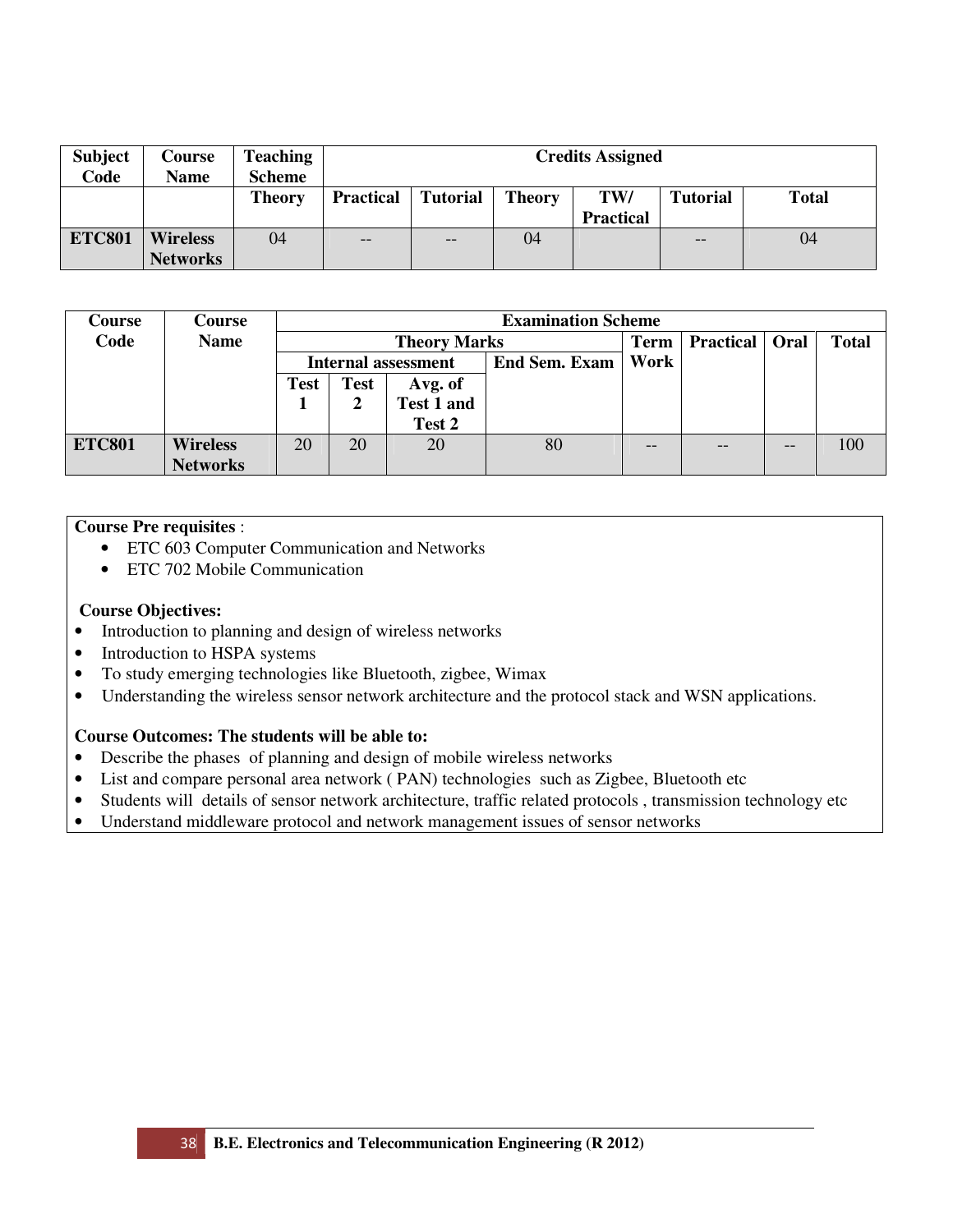| <b>Module</b><br>No.    |     | <b>Topics</b>                                                                                                           | Hrs.      |
|-------------------------|-----|-------------------------------------------------------------------------------------------------------------------------|-----------|
| $\mathbf{1}$            |     | <b>Overview of Cellular Systems</b>                                                                                     | 08        |
|                         | 1.1 | Mobile telephony, introduction to GSM.                                                                                  |           |
|                         | 1.2 | Universal mobile telecommunication system                                                                               |           |
|                         | 1.3 | Introduction to HSPA, Advanced Antenna Systems for HSPA + and LTE                                                       |           |
| $\overline{2}$          |     | <b>Planning and Design of Wide-Area Wireless Networks</b>                                                               | 12        |
|                         | 2.1 | Basics of indoor RF planning                                                                                            |           |
|                         | 2.2 | Three phases of wireless network design                                                                                 |           |
|                         | 2.3 | Indoor coverage from the macro layer                                                                                    |           |
|                         | 2.4 | Link budgets for GSM, CDMA, CDMA2000, HSDPA systems, indoor UMTS/HSPA                                                   |           |
|                         |     | challenge, common UMTS rollout mistake                                                                                  |           |
| $\overline{\mathbf{3}}$ |     | <b>Emerging Wireless Technologies</b>                                                                                   | <b>10</b> |
|                         | 3.1 | Bluetooth: concepts of Pico net, scatter net etc., protocol stack, link types, security,                                |           |
|                         |     | network connection establishments, usage models, etc.                                                                   |           |
|                         | 3.2 | ZigBee: components, architecture, network topologies, protocol stack etc.                                               |           |
|                         | 3.3 | UWB and RFID: technical requirements, components and characteristics, applications                                      |           |
|                         | 3.4 | WiMAX: 802.16 based protocol architecture, physical layer, fixed and mobile                                             |           |
|                         |     | <b>WiMAX</b>                                                                                                            |           |
| $\overline{\mathbf{4}}$ |     | <b>Overview of Wireless Sensor Network</b>                                                                              | 12        |
|                         | 4.1 | Background of sensor network technology, sensor network architectural elements,<br>historical survey of sensor networks |           |
|                         | 4.2 | Applications of wireless sensor network, range of applications, examples of category 1<br>and 2 WSN Applications        |           |
|                         | 4.3 | Technologies for wireless sensor network, sensor node technology, hardware and<br>software, sensor taxonomy             |           |
|                         | 4.4 | Wireless network, operating environment, wireless network trends, transmission<br>technology                            |           |
|                         | 4.5 | Medium access control protocols, routing protocols, transport control protocols                                         |           |
| 6                       |     | <b>Middleware for Sensor Networks &amp; Network Management</b>                                                          | 10        |
|                         | 6.1 | Middleware principles                                                                                                   |           |
|                         | 6.2 | Middleware architecture, existing middleware                                                                            |           |
|                         | 6.3 | Network management, requirements                                                                                        |           |
|                         | 6.4 | Network management models, design issues                                                                                |           |
|                         |     | <b>Total</b>                                                                                                            | 52        |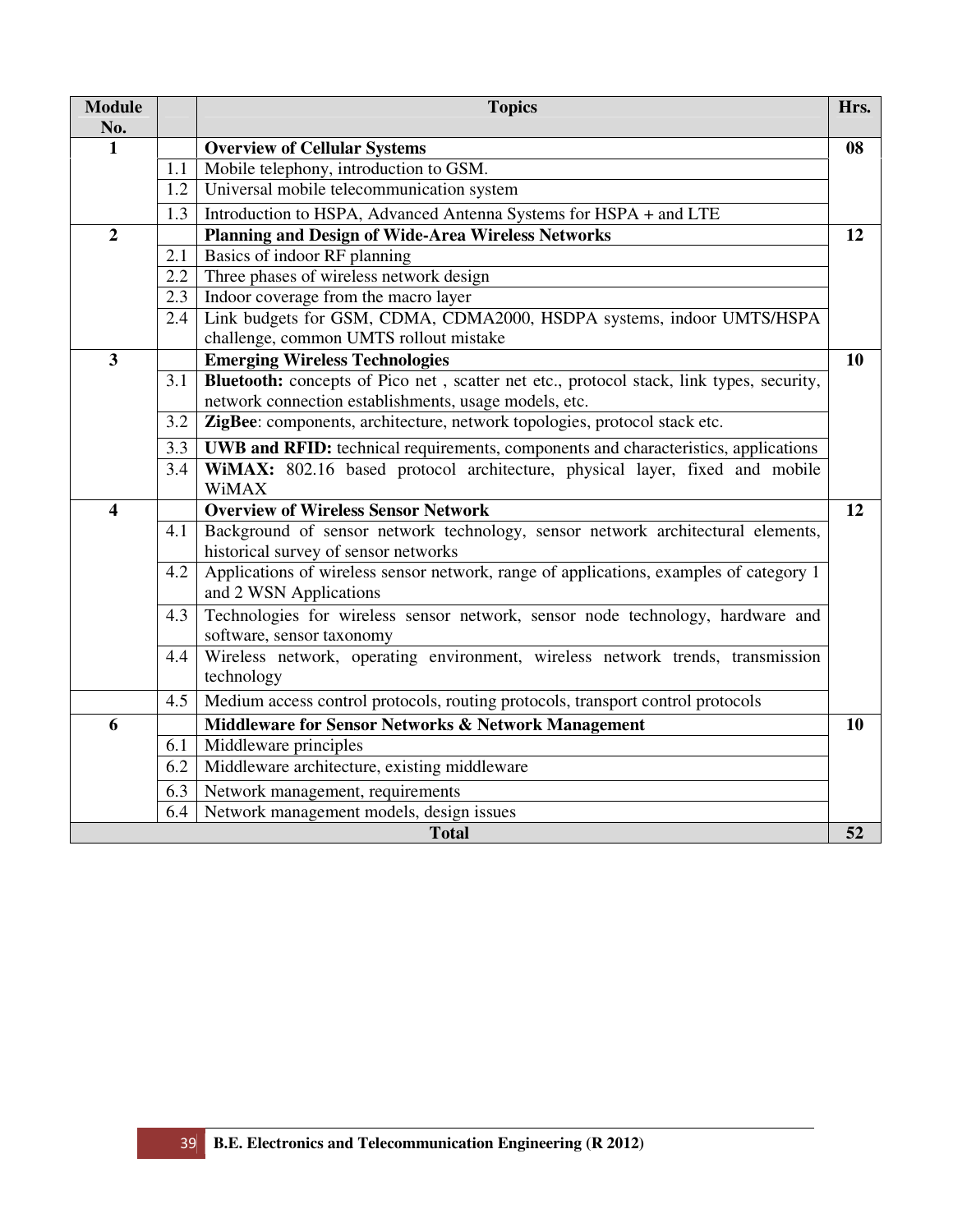- 1. Indoor Radio Planning: A Practical Guide for GSM, DCS, UMTS, HSPA and LTE, 2nd Edition Morten Tolstrup ISBN: 978-0-470-71070-8 480 - July 2011 -Wiley
- **2.** Vijay K. Garg, "*Wireless Communication and Networking*", Morgan -Kaufmann Series in Networking—Elsevi**er**
- 3. Kazem Sohraby, Daniel Minoli, and Taieb Znati, "*Wireless Sensor Networks: Technology, Protocols, and Applications*", Wiley Student Edition
- 4. Feng Zhao and Leonidas Guibas, "*Wireless Sensor Networks, An Information Processin Approach*",--Morgan Kaufmann
- 5. Holger and Andreas Willig, "*Protocols and Architectures for WSN*", Wiley student edition

# **Internal Assessment (IA):**

Two tests must be conducted which should cover at least 80% of syllabus. The average marks of both the test will be considered as final IA marks

- 1. Question paper will comprise of 6 questions, each of 20 marks.
- 2. Total 4 questions need to be solved.
- 3. Question No.1 will be compulsory and based on entire syllabus wherein sub questions of 2 to 5 marks will be asked.
- 4. Remaining questions will be selected from all the modules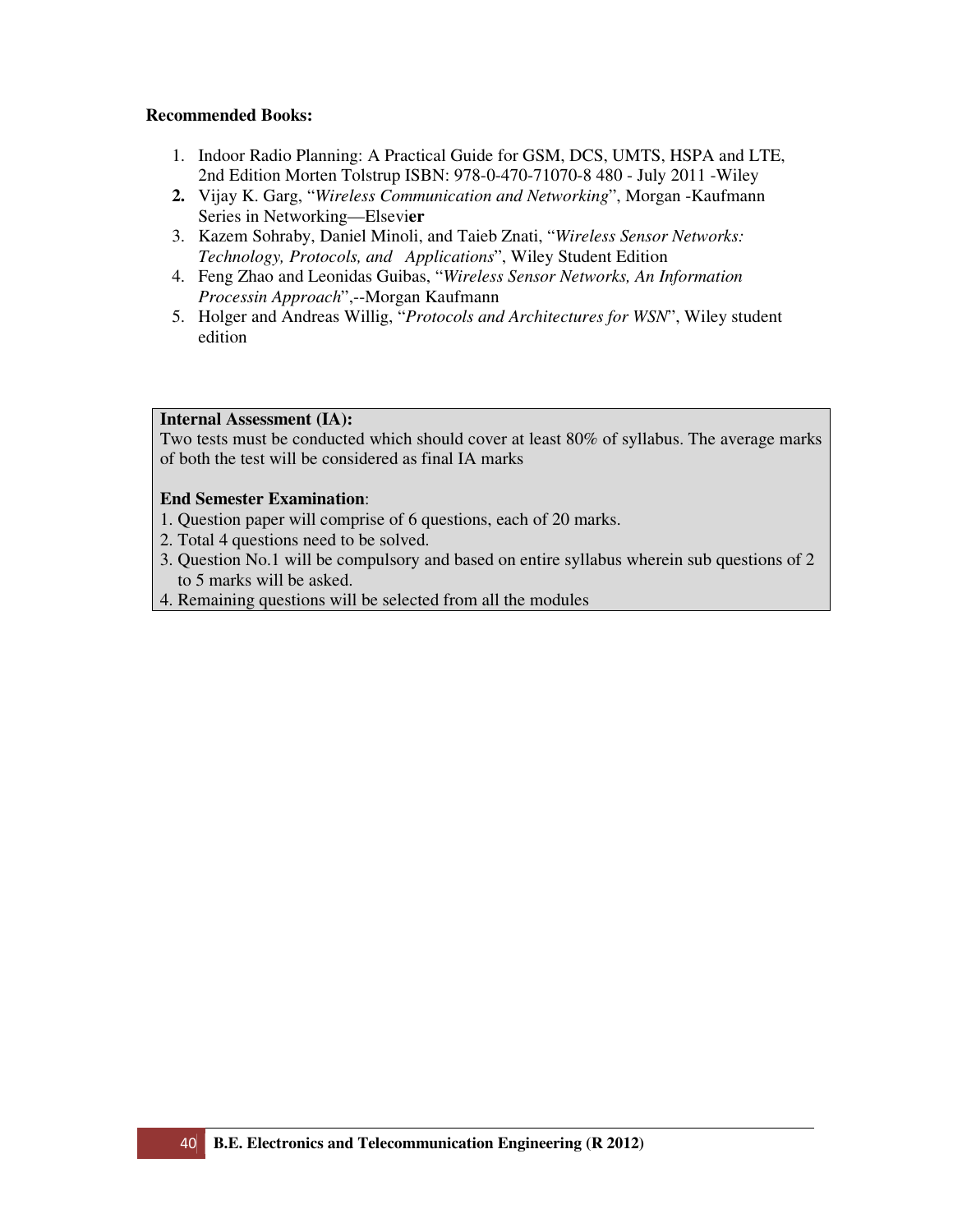| Course<br>Code | <b>Course Name</b>           |               | <b>Teaching Scheme</b> |                 | <b>Credits Assigned</b> |                  |                 |              |  |
|----------------|------------------------------|---------------|------------------------|-----------------|-------------------------|------------------|-----------------|--------------|--|
|                |                              | <b>Theory</b> | <b>Practical</b>       | <b>Tutorial</b> | <b>Theory</b>           | <b>Practical</b> | <b>Tutorial</b> | <b>Total</b> |  |
| <b>ETC 802</b> | <b>Satellite</b>             | 04            | $- -$<br>$- -$         |                 |                         | $- -$            | $- -$           | 04           |  |
|                | Communication<br>and Network |               |                        |                 |                         |                  |                 |              |  |

| Course         | <b>Course Name</b> |        |        |                            | <b>Examination Scheme</b> |             |                         |              |
|----------------|--------------------|--------|--------|----------------------------|---------------------------|-------------|-------------------------|--------------|
| Code           |                    |        |        | <b>Theory Marks</b>        |                           | <b>Term</b> | <b>Practical   Oral</b> | <b>Total</b> |
|                |                    |        |        | <b>Internal assessment</b> | End                       | Work        |                         |              |
|                |                    | Test 1 | Test 2 | Ave. Of                    | Sem.                      |             |                         |              |
|                |                    |        |        | <b>Test 1 and</b>          | <b>Exam</b>               |             |                         |              |
|                |                    |        |        | Test 2                     |                           |             |                         |              |
| <b>ETC 802</b> | <b>Satellite</b>   | 20     | 20     | 20                         | 80                        |             | ۰                       | 100          |
|                | Communication      |        |        |                            |                           |             |                         |              |
|                | and Network        |        |        |                            |                           |             |                         |              |

#### **Pre-requisites**:

- ETC 502: Analog communication
- ETC 601: Digital Communication

# **Course Objective:**

- To provide an in-depth understanding of different concepts used in a satellite communication system.
- To explain the tools necessary for the calculation of basic parameters in a satellite communication system.
- To get knowledge of every aspects of satellite communication like orbital mechanics, launching techniques, satellite link design, earth station technology and different access system towards a satellite.

# **Course Outcome: The Students will be able to**

- Explain the basics of satellite communication
- Explain and analyzes link budget of satellite signal for proper communication
- Use the system for the benefit of society
- Use the different application of satellite communication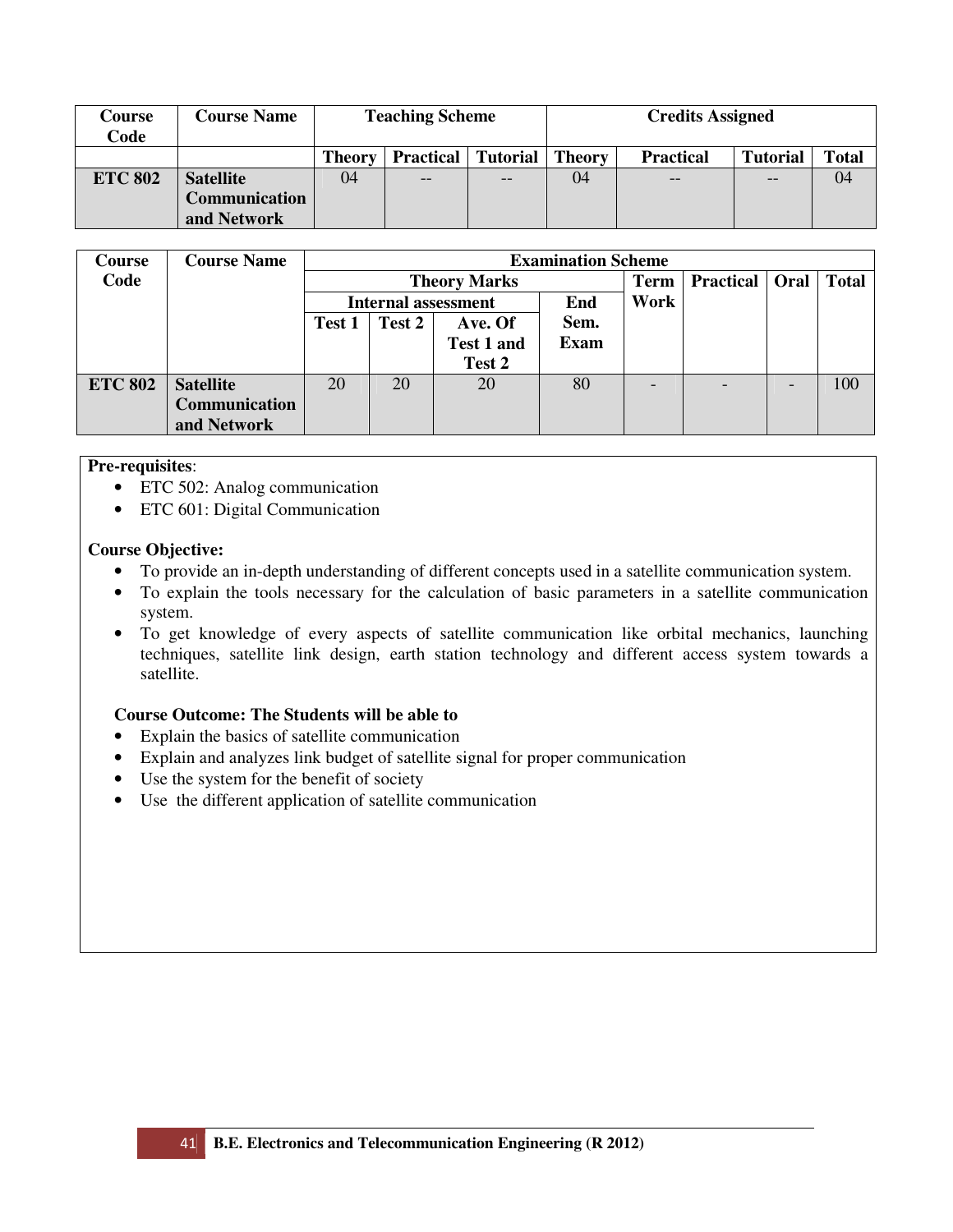| <b>Module</b><br>No.    |     | <b>Topics</b>                                                                                                                                                                                                                                                   | Hrs. |
|-------------------------|-----|-----------------------------------------------------------------------------------------------------------------------------------------------------------------------------------------------------------------------------------------------------------------|------|
| 1.                      |     | <b>Overview of Satellite Systems, Orbits and Launching</b>                                                                                                                                                                                                      | 10   |
|                         | 1.1 | Frequency allocation for satellite services, system design consideration, satellite services-                                                                                                                                                                   |      |
|                         |     | VSAT, global positioning satellite system, maritime satellite services, gateways                                                                                                                                                                                |      |
|                         | 1.2 | Polar orbiting satellites, Kepler's First, second and third law, orbital elements, apogee,                                                                                                                                                                      |      |
|                         |     | perigee heights, orbital perturbations, effects of a non-spherical earth, atmospheric drag                                                                                                                                                                      |      |
|                         | 1.3 | Sub-satellite Point, predicting satellite position, antenna look angels, polar mount antenna,                                                                                                                                                                   |      |
|                         |     | limits of visibility, near geostationary orbits, earth eclipse of satellite, sun transit outage                                                                                                                                                                 |      |
|                         | 1.4 | Selection of launching site, launch window, zero and non-zero degree latitude launching,<br>sea launch, launch vehicles; satellite launch vehicle (SLV), augmented satellite launch<br>vehicle (ASLV), polar SLV, geostationary satellite launch vehicle (GSLV) |      |
| $\boldsymbol{2}$        |     | <b>Space Segment</b>                                                                                                                                                                                                                                            | 8    |
|                         | 2.1 | Attitude control, spinning satellite stabilization, momentum wheel stabilization, station<br>keeping, thermal control, TT and C subsystem, transponders, wideband receiver, input de-<br>multiplexer, power amplifier, antenna subsystem                        |      |
|                         | 2.2 | Equipment reliability and space qualification                                                                                                                                                                                                                   |      |
| $\mathbf{3}$            |     | <b>Satellite Links</b>                                                                                                                                                                                                                                          | 12   |
|                         | 3.1 | Isotropic radiated power, transmission losses, free-space transmission, feeder losses,<br>antenna misalignment losses, fixed atmospheric and ionospheric losses, link power budget                                                                              |      |
|                         | 3.2 | System noise, antenna noise, amplifier noise temperature, amplifiers in cascade, noise<br>factor, noise temperature of absorptive networks, overall system noise temperature, carrier                                                                           |      |
|                         |     | to noise ratio                                                                                                                                                                                                                                                  |      |
|                         | 3.3 | Uplink: Saturation flux density, input back off, earth station HPA,                                                                                                                                                                                             |      |
|                         |     | Downlink: Output back off, satellite TWTA output                                                                                                                                                                                                                |      |
|                         | 3.4 | Effects of rain, uplink rain-fade margin, downlink rain-fade margin, combined uplink and<br>downlink C/N ratio, inter-modulation noise                                                                                                                          |      |
| $\overline{\mathbf{4}}$ |     | <b>Earth Station.</b>                                                                                                                                                                                                                                           | 04   |
|                         | 4.1 | Design considerations, receive-only home TV systems, outdoor-indoor unit for analog                                                                                                                                                                             |      |
|                         |     | (FM) TV, master antenna TV system, transmit-receive earth stations                                                                                                                                                                                              |      |
|                         | 4.2 | Community antenna TV systems                                                                                                                                                                                                                                    |      |
| 5                       |     | The Space Segment Access and Utilization.                                                                                                                                                                                                                       | 8    |
|                         |     | Space segment access methods, pre-assigned FDMA, demand assigned FDMA, SPADE                                                                                                                                                                                    |      |
|                         |     | system, bandwidth-limited and power-limited TWT amplifier operation                                                                                                                                                                                             |      |
|                         |     | <b>TDMA:</b> Reference Burst; Preamble and Postamble, carrier recovery, network                                                                                                                                                                                 |      |
|                         |     | synchronization, unique word detection, traffic date, frame efficiency, channel capacity,                                                                                                                                                                       |      |
|                         |     | preassigned TDMA, demand assigned TDMA, satellite switched TDMA                                                                                                                                                                                                 |      |
|                         |     | Code Division Multiple Access: Direct-sequence spread spectrum-acquisition and                                                                                                                                                                                  |      |
|                         |     | trackling, spectrum spreading and dispreading – CDMA throughput                                                                                                                                                                                                 |      |
| 6                       |     | <b>Satellite Networking</b>                                                                                                                                                                                                                                     | 10   |
|                         | 6.1 | Satellite Network: net work reference models and protocols, layering principle, open                                                                                                                                                                            |      |
|                         |     | system interconnection (OSI), reference model, IP reference model, reference architecture                                                                                                                                                                       |      |
|                         |     | for satellite networks, basic characteristics of satellite networks, onboard connectivity with                                                                                                                                                                  |      |
|                         |     | transparent processing, analogue transparent switching, Frame organization, Window                                                                                                                                                                              |      |
|                         |     | organization, On board connectivity with beam scanning                                                                                                                                                                                                          |      |
|                         | 6.1 | Laser Satellite Communication: Link analysis, optical satellite link transmitter, optical<br>satellite link receiver, satellite beam acquisition, tracking & positioning, deep space optical                                                                    |      |
|                         |     | communication link                                                                                                                                                                                                                                              |      |
|                         |     | <b>Total</b>                                                                                                                                                                                                                                                    | 52   |
|                         |     |                                                                                                                                                                                                                                                                 |      |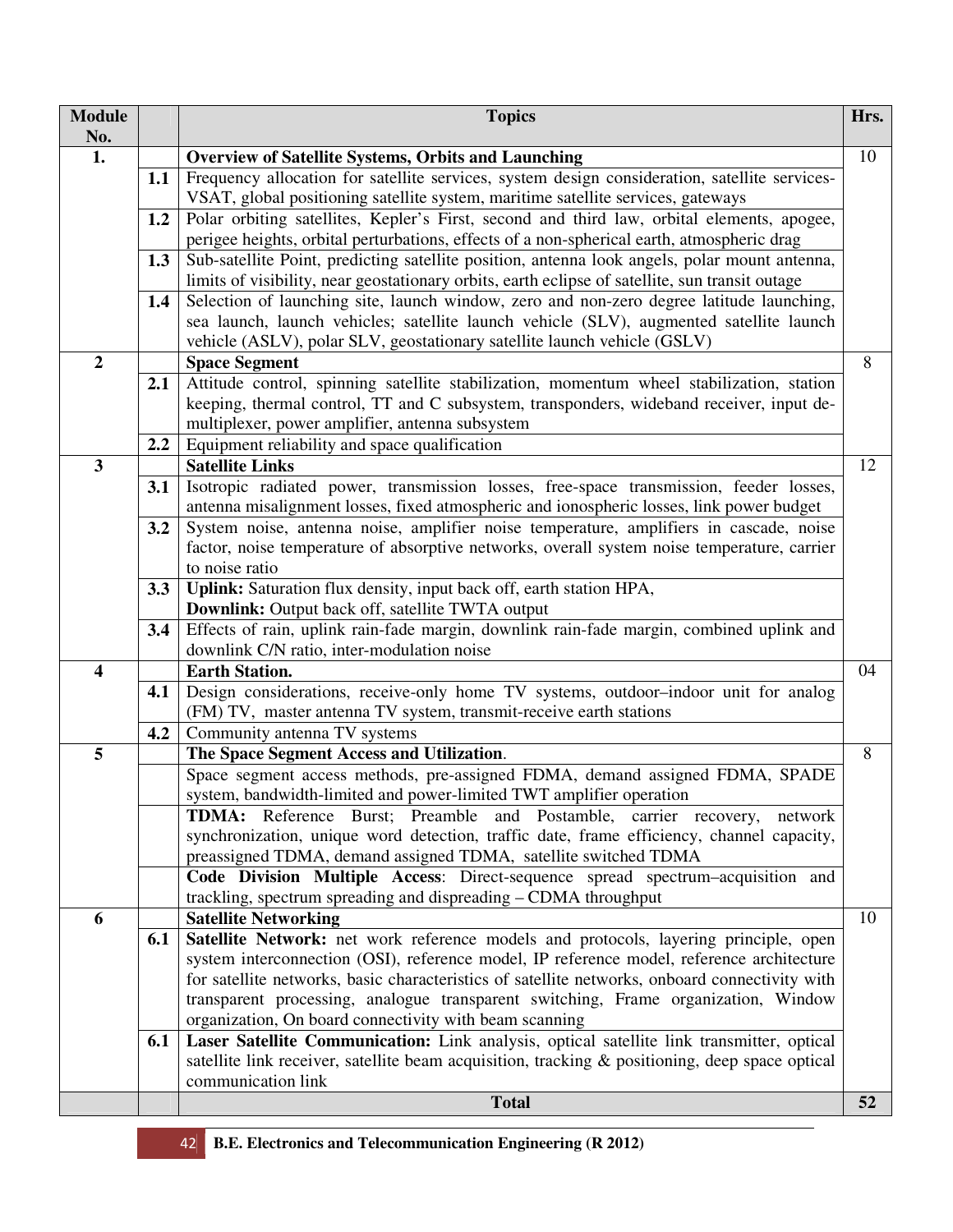- 1. Dennis Roddy, *"Satellite Communications"*, 3rd Ed., Mc. Graw-Hill International Ed. 2001.
- 2. Wilbur L. Pritchard, Henri G. Suyderehoud, and Robert A. Nelson, *"Satellite Communication systems Engineering",* Pearson Publication
- 3. Gerard Maral and Michel Bousquet, "Satellite Communication Systems", 4<sup>th</sup> Edition Wiley Publication
- 4. Timothy Pratt, Charles Bostian, and Jeremy Allmuti, *"Satellite Communications"*, John Willy & Sons (Asia) Pvt. Ltd. 2004
- 5. M. Richharia, "*Satellite Communication Systems Design Principles*", Macmillan Press Ltd. Second Edition 2003.
- 6. Gerard Maral, "*VSAT Networks*", John Willy & Sons

# **Internal Assessment (IA):**

Two tests must be conducted which should cover at least 80% of syllabus. The average marks of both the test will be considered as final IA marks

- 1. Question paper will comprise of 6 questions, each of 20 marks.
- 2. Total 4 questions need to be solved.
- 3. Question No.1 will be compulsory and based on entire syllabus wherein sub questions of 2 to 5 marks will be asked.
- 4. Remaining question will be selected from all the module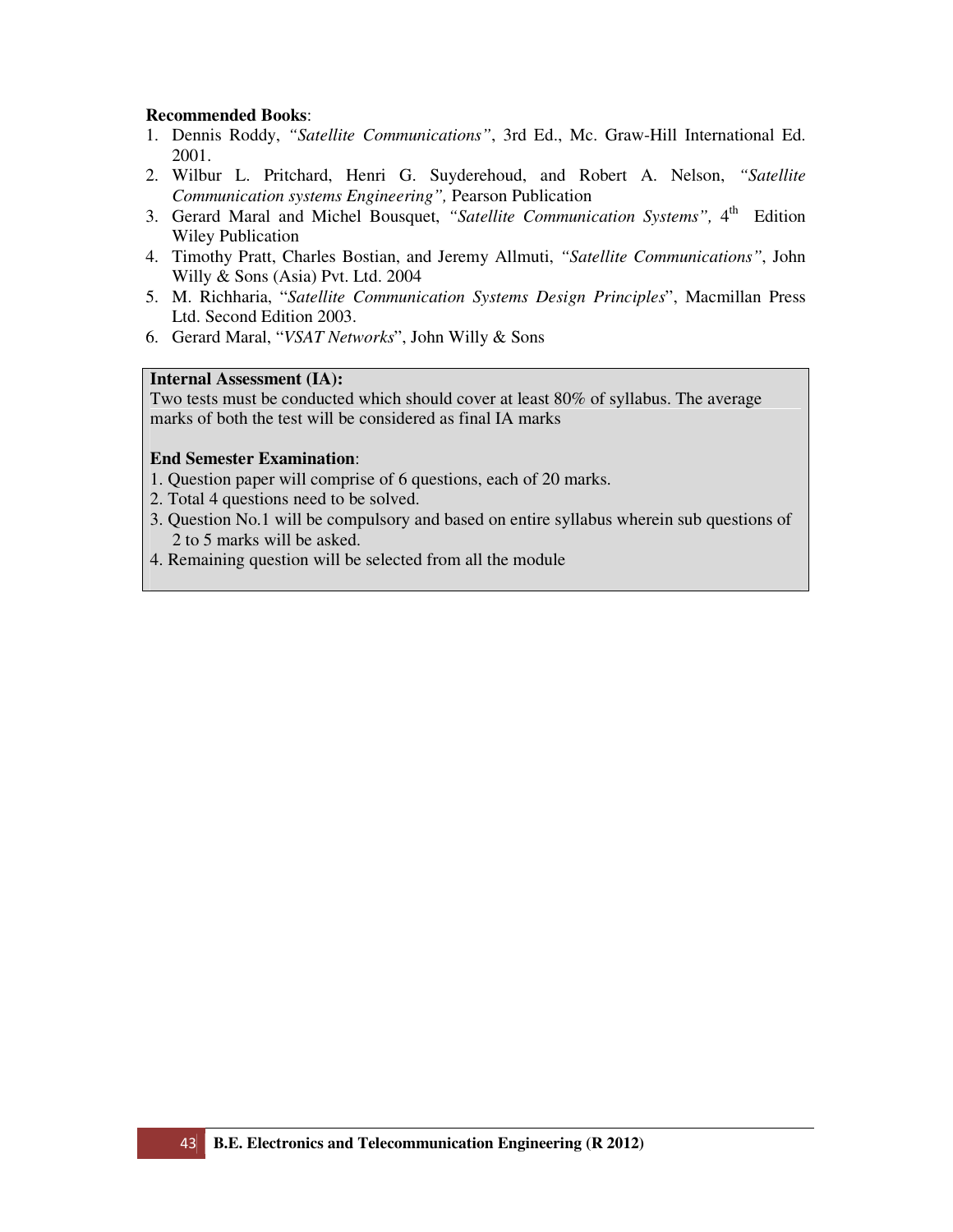| <b>Course</b> | <b>Course Name</b>   |             |             |                            | <b>Examination Scheme</b> |                          |                  |      |              |
|---------------|----------------------|-------------|-------------|----------------------------|---------------------------|--------------------------|------------------|------|--------------|
| Code          |                      |             |             | <b>Theory Marks</b>        |                           | <b>Term</b>              | <b>Practical</b> | Oral | <b>Total</b> |
|               |                      |             |             | <b>Internal assessment</b> | End Sem.                  | Work                     |                  |      |              |
|               |                      | <b>Test</b> | <b>Test</b> | Ave. Of                    | Exam                      |                          |                  |      |              |
|               |                      |             | 2           | Test 1 and                 |                           |                          |                  |      |              |
|               |                      |             |             | Test 2                     |                           |                          |                  |      |              |
| <b>ETC803</b> | <b>Internet and</b>  | 20          | 20          | 20                         | 80                        | $\overline{\phantom{a}}$ |                  |      | 100          |
|               | <b>Voice</b>         |             |             |                            |                           |                          |                  |      |              |
|               | <b>Communication</b> |             |             |                            |                           |                          |                  |      |              |

| <b>Course</b> | <b>Course Name</b>   |             |             |                            | <b>Examination Scheme</b> |                          |                  |      |              |  |  |
|---------------|----------------------|-------------|-------------|----------------------------|---------------------------|--------------------------|------------------|------|--------------|--|--|
| Code          |                      |             |             | <b>Theory Marks</b>        |                           | <b>Term</b>              | <b>Practical</b> | Oral | <b>Total</b> |  |  |
|               |                      |             |             | <b>Internal assessment</b> | <b>End Sem.</b>           | Work                     |                  |      |              |  |  |
|               |                      | <b>Test</b> | <b>Test</b> | Ave. Of                    | Exam                      |                          |                  |      |              |  |  |
|               |                      |             |             | <b>Test 1 and</b>          |                           |                          |                  |      |              |  |  |
|               |                      |             |             | Test 2                     |                           |                          |                  |      |              |  |  |
| <b>ETC803</b> | <b>Internet and</b>  | 20          | 20          | 20                         | 80                        | $\overline{\phantom{a}}$ |                  |      | 100          |  |  |
|               | <b>Voice</b>         |             |             |                            |                           |                          |                  |      |              |  |  |
|               | <b>Communication</b> |             |             |                            |                           |                          |                  |      |              |  |  |

# **Course Pre requisite :**

- ETC 502: Analog communication
- ETC 601: Digital Communication
- ETC 604: Computer Communication and Networks

# **Course Objectives:**

- To focus on Internet protocol, standards, services and administration.
- To discuss voice over IP as a real-time interactive audio/video service.

**Course Outcomes**: The students will be able to:

- Implement local area networks using both static and dynamic addressing techniques including sub netting.
- Install, configure, and troubleshoot server and client operating systems.
- Disassemble, troubleshoot/debug, upgrade, replace basic components, and reassemble servers and client systems.
- Explain the concept of encapsulation and its relationship to layering in the network models.
- Explain how TCP's byte-stream sliding window is related to a traditional packet-based sliding window algorithm.
- Explain the operation of the components of a router including, DHCP, NAT/PAT, Routing function, Switching function.
- Describe how DNS works in the global Internet including caching and root servers.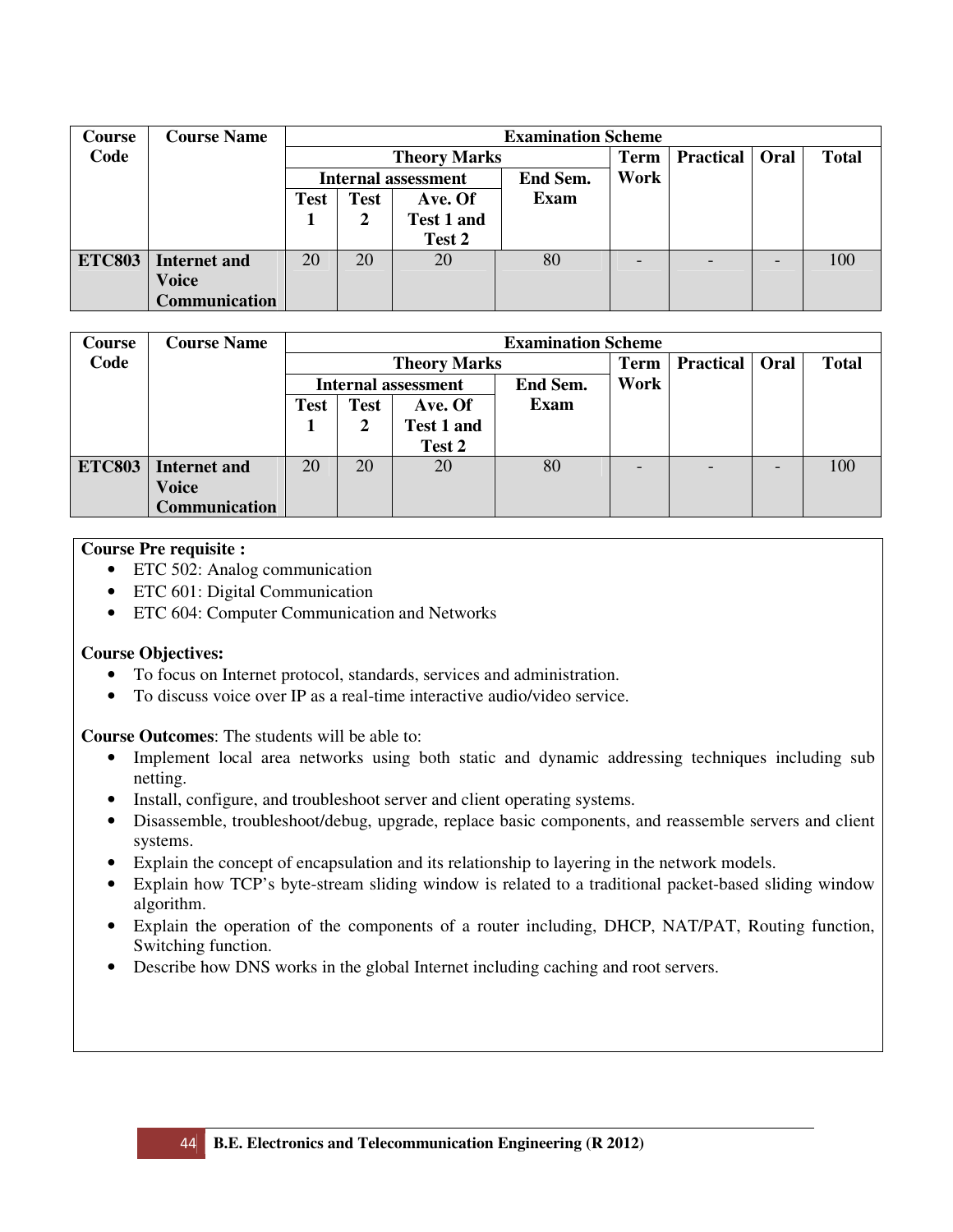| <b>Module</b><br>No.    |     | <b>Topics</b>                                                                                                                | Hrs. |
|-------------------------|-----|------------------------------------------------------------------------------------------------------------------------------|------|
| 1.                      |     | Review of TCP /IP:                                                                                                           | 06   |
|                         | 1.1 | TCP /IP networking model, layer functions.                                                                                   |      |
|                         | 1.2 | TCP/IP protocols, services, sockets and ports, encapsulations, difference between ISO                                        |      |
|                         |     | and Internet layering.                                                                                                       |      |
| $\overline{2}$          |     | <b>Application Layer:</b>                                                                                                    | 08   |
|                         | 2.1 | Host configuration, DHCP                                                                                                     |      |
|                         | 2.2 | Domain Name System (DNS), remote Login, TELNET and SSH                                                                       |      |
|                         | 2.3 | FTP and TFTP, World Wide Web, HTTP, electronic mail, SMTP, POP, IMAP, and<br><b>MIME</b>                                     |      |
| $\mathbf{3}$            |     | <b>Transport Layer:</b>                                                                                                      | 12   |
|                         | 3.1 | User datagram protocol(UDP) header fields and their functions, pseudo header                                                 |      |
|                         | 3.2 | Transmission control protocol (TCP), need for stream delivery, properties of reliable                                        |      |
|                         |     | stream delivery, TCP header fields, ports, connections, end points, passive and active                                       |      |
|                         |     | open, segment, stream and sequence numbers, variable window size and flow control.                                           |      |
|                         | 3.3 | Out of band data, checksum, acknowledgement and retransmission, round trip samples                                           |      |
|                         | 3.4 | Karn's algorithm, timer back off, response to delay variation and congestion, TCP<br>state machine, connection establishment |      |
| $\overline{\mathbf{4}}$ |     | <b>Internetworking layer:</b>                                                                                                | 08   |
|                         | 4.1 | Internet protocol (IP) datagram, header fields and their functions                                                           |      |
|                         | 4.2 | Internet control message protocol, IP address classes, broadcast, multicast and special                                      |      |
|                         |     | addresses, network space and host space, subnets and supernets                                                               |      |
|                         | 4.3 | Private IP addresses, classless inter domain routing (CIDR), CIDR subnet addressing,                                         |      |
|                         |     | variable length in CIDR subnet addressing                                                                                    |      |
| 5.                      | 5.1 | <b>Voice Communication</b><br>Digitizing audio and video, audio compression, video compression                               | 04   |
| 6.                      |     | <b>Real-Time Interactive Audio and Video</b>                                                                                 | 16   |
|                         | 6.1 | Characteristics, RTP, RTP packet format                                                                                      |      |
|                         | 6.2 | UDP port, RTCP, sender report, receiver report, source description message, bye                                              |      |
|                         |     | message, application-specific message, UDP port                                                                              |      |
|                         | 6.3 | SIP, H.323                                                                                                                   |      |
|                         | 6.4 | Flow characteristics, flow classes, techniques to improve QOS, resource reservation,                                         |      |
|                         |     | admission control<br><b>Total</b>                                                                                            | 52   |
|                         |     |                                                                                                                              |      |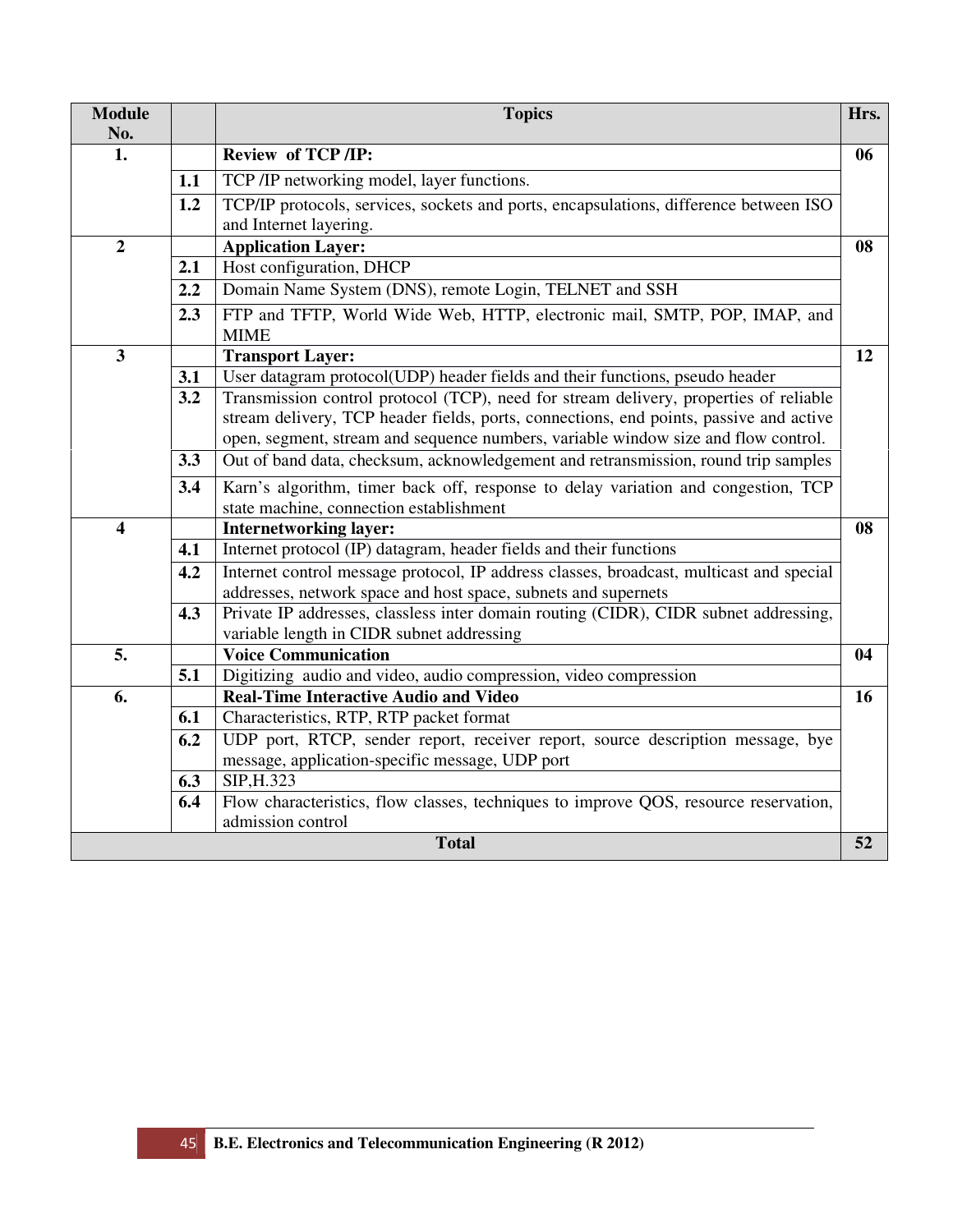- 1. B. Forouzan, "*TCP/IP Protocol Suite*", 4<sup>th</sup> Edition, McGraw-Hill Publication
- 2. Leon Garcia, "*Communication Networks*", 2nd Edition McGraw-Hill Publication
- 3. Kurose and Ross, "*Computer Networking*", 5<sup>th</sup> Edition Pearson Publication
- 4. Ted Wallingford, "*Switching to VoIP*", Oreilly Publication

#### **Internal Assessment (IA):**

Two tests must be conducted which should cover at least 80% of syllabus. The average marks of both the test will be considered as final IA marks

- 1. Question paper will comprise of 6 questions, each of 20 marks.
- 2. Total 4 questions need to be solved.
- 3. Question No.1 will be compulsory and based on entire syllabus wherein sub questions of 2 to 5 marks will be asked.
- 4. Remaining question will be selected from all the modules.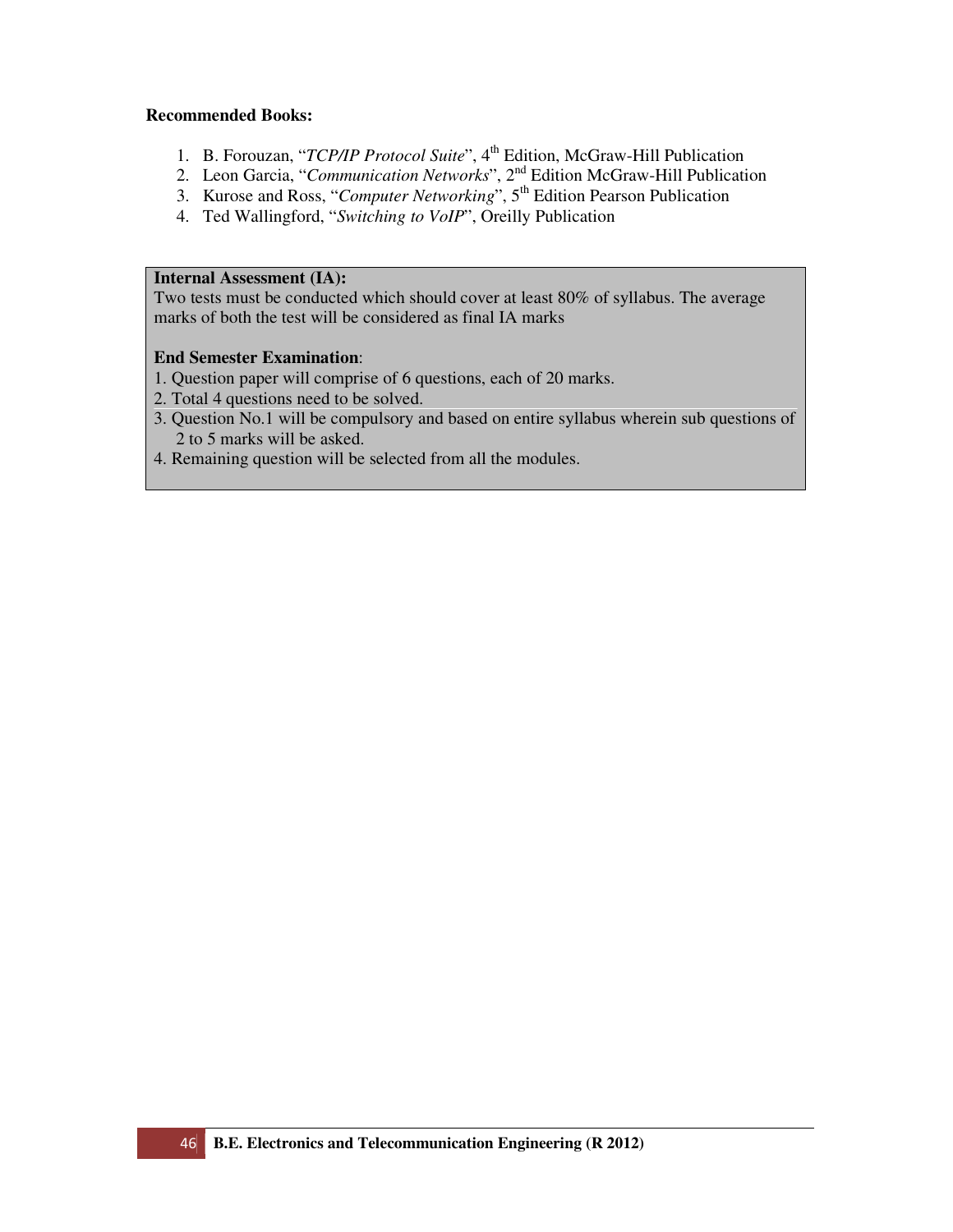| <b>Course Code</b> | Course<br><b>Name</b>              |               | <b>Teaching Scheme</b>    |       | <b>Credits Assigned</b> |                  |                 |              |  |
|--------------------|------------------------------------|---------------|---------------------------|-------|-------------------------|------------------|-----------------|--------------|--|
|                    |                                    | <b>Theory</b> | <b>Practical</b> Tutorial |       | <b>Theory</b>           | <b>Practical</b> | <b>Tutorial</b> | <b>Total</b> |  |
| <b>ETE801</b>      | <b>Speech</b><br><b>Processing</b> | 04            | $ -$                      | $- -$ | 04                      | $-$              | $- -$           | 04           |  |

| <b>Course</b> | Course        |                            |             |                     | <b>Examination Scheme</b> |             |                  |      |              |
|---------------|---------------|----------------------------|-------------|---------------------|---------------------------|-------------|------------------|------|--------------|
| Code          | <b>Name</b>   |                            |             | <b>Theory Marks</b> |                           | <b>Term</b> | <b>Practical</b> | Oral | <b>Total</b> |
|               |               | <b>Internal assessment</b> |             |                     | End Sem.                  | Work        |                  |      |              |
|               |               | <b>Test</b>                | <b>Test</b> | Ave. Of             | <b>Exam</b>               |             |                  |      |              |
|               |               |                            |             | <b>Test 1 and</b>   |                           |             |                  |      |              |
|               |               |                            |             | Test 2              |                           |             |                  |      |              |
| <b>ETE801</b> | <b>Speech</b> | 20                         | 20          | 20                  | 80                        |             |                  |      | 100          |
|               | Processing    |                            |             |                     |                           |             |                  |      |              |

# **Course Pre-Requisites:**

- ETC405 Signals and Systems
- ETC602 Discrete Time Signal Processing

# **Course Objective:**

- To introduce the models of speech production and acoustic phonetics
- To teach time and frequency domain techniques for estimating speech parameters
- To teach predictive techniques for speech coding
- To introduce speech recognition and speech synthesis applications

# **Course Outcomes: Students will be able to:**

- Demonstrate basic knowledge in speech production mechanism, phoneme classification, digital models for speech production, Homomorphic speech processing and LPC analysis
- Demonstrate applications of signal processing theory for estimation of speech parameters in time and frequency domain including pitch and formants
- Analyze application of speech processing in speech compression, speech recognition, and speech synthesis
- Enhance their written and oral technical communication skills related to speech processing subject and will be better prepared for higher study and lifelong learning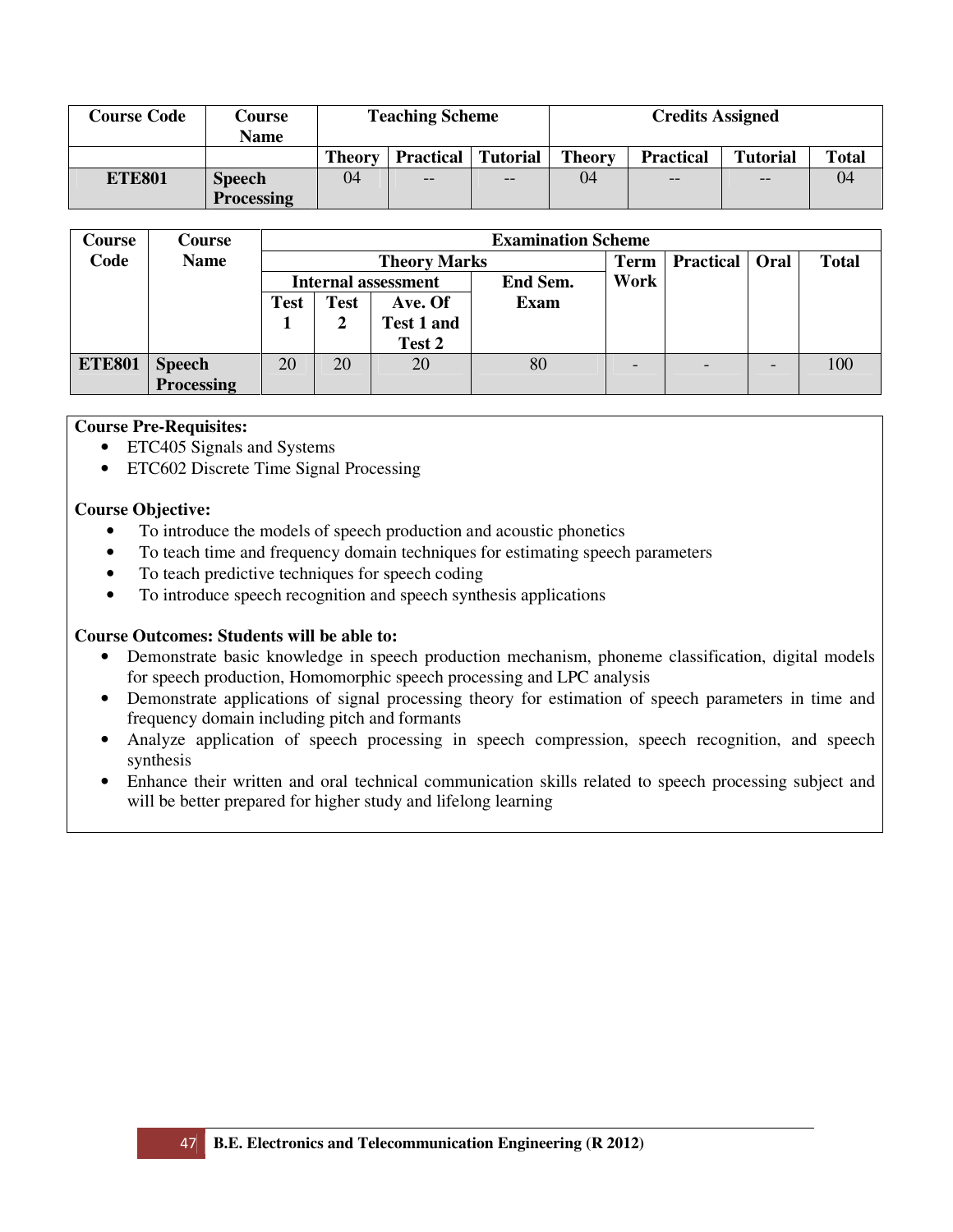| <b>Module</b><br>No.    |     | <b>Topics</b>                                                                                                                                                                                                                 | Hrs. |
|-------------------------|-----|-------------------------------------------------------------------------------------------------------------------------------------------------------------------------------------------------------------------------------|------|
| 1.                      |     | <b>Speech Production, Acoustic Phonetics and Auditory Perception</b>                                                                                                                                                          | 10   |
|                         | 1.1 | Anatomy and physiology of speech organs, articulatory phonetics, acoustic phonetics,<br>acoustic theory of speech production, discrete time model for speech production                                                       |      |
|                         | 1.2 | Ear physiology and psychoacoustics                                                                                                                                                                                            |      |
| $\overline{2}$          |     | <b>Speech Analysis in Time Domain</b>                                                                                                                                                                                         | 06   |
|                         | 2.1 | Time energy, average magnitude, and zero-crossing rate, speech vs silence<br>discrimination                                                                                                                                   |      |
|                         | 2.1 | Short-time autocorrelation, pitch period estimation using short-time autocorrelation,<br>median smoothing                                                                                                                     |      |
| $\overline{\mathbf{3}}$ |     | <b>Speech Analysis in Frequency Domain:</b>                                                                                                                                                                                   | 06   |
|                         | 3.1 | Time dependent Fourier representation for voiced and unvoiced speech signals, linear<br>filtering interpretation, spectrographic displays                                                                                     |      |
|                         | 3.2 | Pitch period estimation based on FFT and harmonic peak detection method, estimation<br>of formants using log spectrum                                                                                                         |      |
| $\overline{\mathbf{4}}$ |     | <b>Homomorphic Speech Processing</b>                                                                                                                                                                                          | 08   |
|                         | 4.1 | Cepstral analysis of speech, mel frequency cepstral coefficients (MFCC), perceptual<br>linear prediction (PLP)                                                                                                                |      |
|                         | 4.2 | Pitch period estimation in cepstral domain, evaluation of formants using cepstrum                                                                                                                                             |      |
| 5                       |     | <b>LPC and Parametric Speech Coding</b>                                                                                                                                                                                       | 12   |
|                         | 5.1 | Review of lattice structure realization, forward and backward error filters, normal<br>equations & its solutions, levinson-durbin algorithm, covariance method, Berg's<br>algorithm                                           |      |
|                         | 5.2 | Channel Vocoders, linear prediction (LP) based vocoders, residual excited LP (RELP)<br>based Vocoders, voice Excited LP (VELP) based vocoders, multi-pulse LP (MPLP)<br>based vocoders, code excited LP (CELP) based vocoders |      |
| 6                       |     | <b>Speech Processing Applications</b>                                                                                                                                                                                         | 10   |
|                         | 6.1 | Speech recognition systems, deterministic sequence recognition for ASR, statistical<br>sequence recognition for ASR (Hidden Markov Model (HMM))                                                                               |      |
|                         | 6.2 | Text to speech system (TTS), concatenative synthesis, synthesis using formants, LPC<br>synthesizer                                                                                                                            |      |
|                         |     | <b>Total</b>                                                                                                                                                                                                                  | 52   |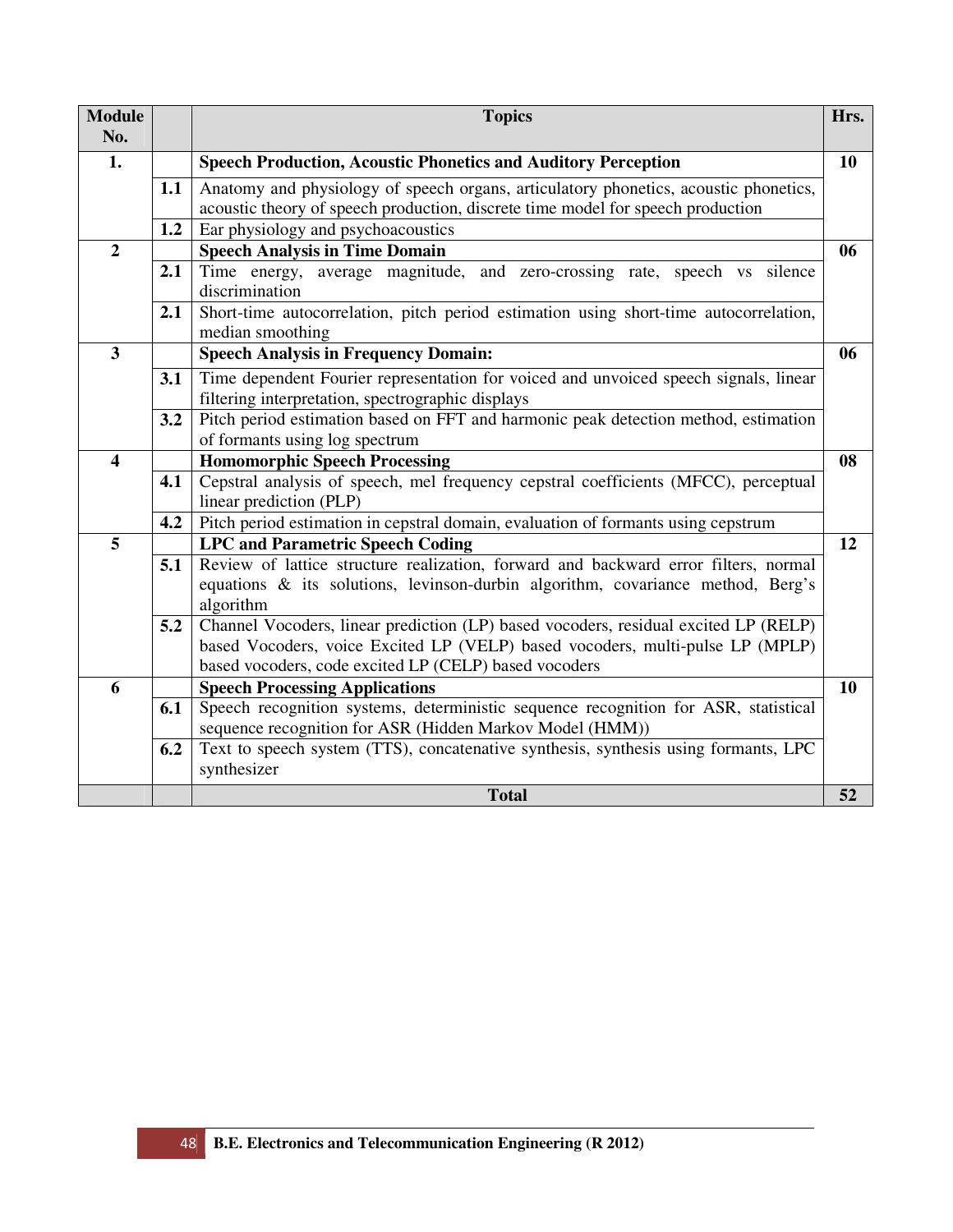- 1. Rabiner and Schafer, "*Digital Processing of Speech Signals*", Pearson Education, Delhi, 2004.
- 2. Shaila D. Apte, "*Speech and Audio Processing*", Wiley India, New Delhi, 2012.
- 3. Douglas O'Shaughnessy, "*Speech Communications: Human & Machine*", Universities Press, Hyderabad, Second Edition, 2001.
- 4. Ben Gold and Nelson Morgan, "*Speech and Audio Signal Processing*", Wiley India (P) Ltd, New Delhi, 2006.
- 5. Thomas F. Quatieri, "*Discrete-Time Speech Signal Processing: Principles and Practice*", Prentice Hall, 2001.
- 6. J. L. Flanagan, "*Speech Analysis Synthesis and Perception*", Second edition, Springer-Verlag (1972).

# **Internal Assessment (IA):**

Two tests must be conducted which should cover at least 80% of syllabus. The average marks of both the test will be considered as final IA marks

- 1. Question paper will comprise of 6 questions, each of 20 marks.
- 2. Total 4 questions need to be solved.
- 3. Question No.1 will be compulsory and based on entire syllabus wherein sub questions of 2 to 5 marks will be asked.
- 4. Remaining question will be selected from all the modules.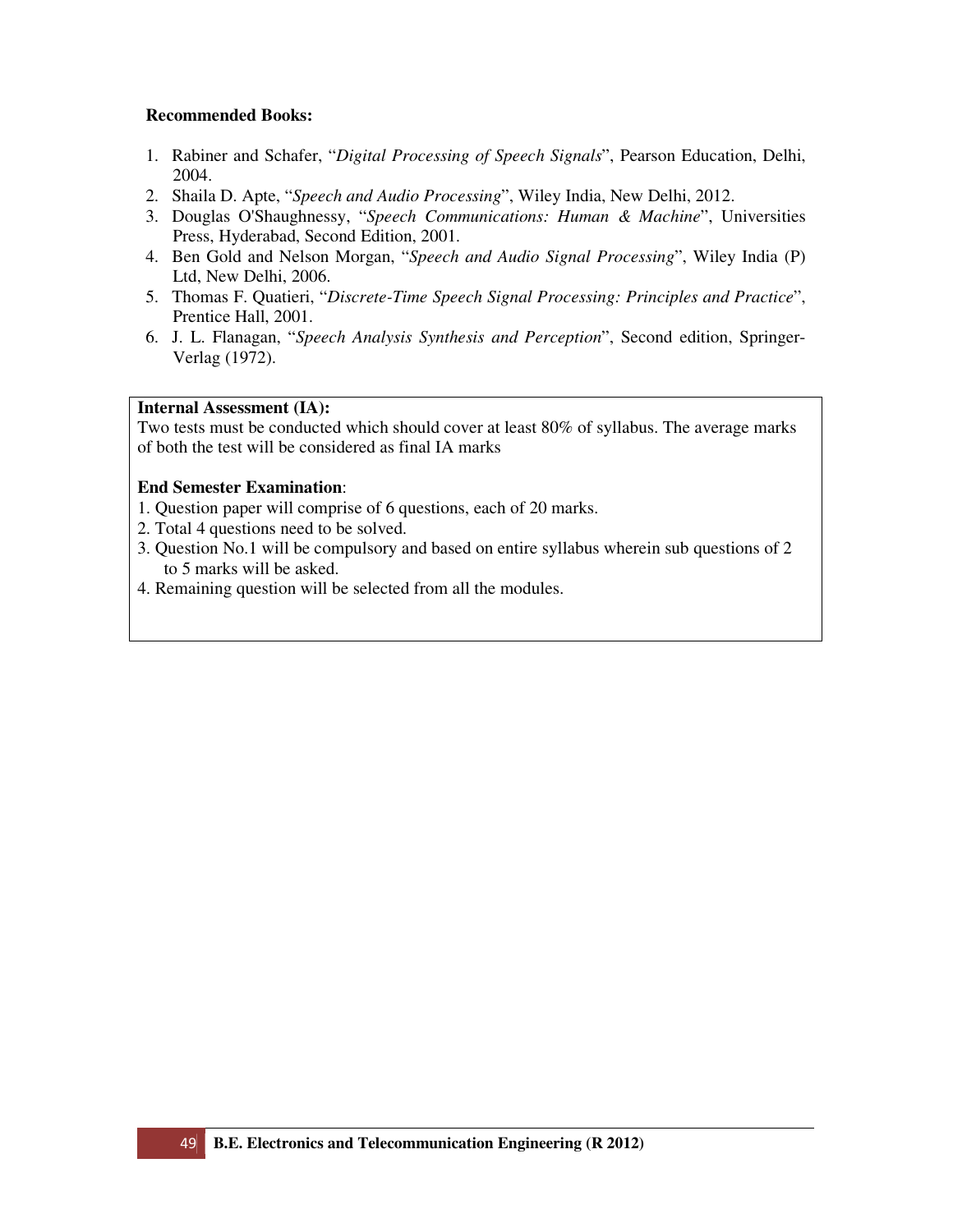| <b>Course Code</b> | <b>Course Name</b> | <b>Teaching Scheme</b> |                  |          | <b>Credits Assigned</b> |                  |                 |              |  |  |
|--------------------|--------------------|------------------------|------------------|----------|-------------------------|------------------|-----------------|--------------|--|--|
|                    |                    | <b>Theory</b>          | <b>Practical</b> | Tutorial | <b>Theory</b>           | <b>Practical</b> | <b>Tutorial</b> | <b>Total</b> |  |  |
| <b>ETE802</b>      | <b>Telecom</b>     | 04                     | $- -$            | $-$      | 04                      | $- -$            | $-$             | 04           |  |  |
|                    | <b>Network</b>     |                        |                  |          |                         |                  |                 |              |  |  |
|                    | <b>Management</b>  |                        |                  |          |                         |                  |                 |              |  |  |

| Course        | Course            |             |             |                            | <b>Examination Scheme</b> |             |                  |      |              |  |  |
|---------------|-------------------|-------------|-------------|----------------------------|---------------------------|-------------|------------------|------|--------------|--|--|
| Code          | <b>Name</b>       |             |             | <b>Theory Marks</b>        |                           | <b>Term</b> | <b>Practical</b> | Oral | <b>Total</b> |  |  |
|               |                   |             |             | <b>Internal assessment</b> | End Sem.                  | Work        |                  |      |              |  |  |
|               |                   | <b>Test</b> | <b>Test</b> | Ave. Of                    | Exam                      |             |                  |      |              |  |  |
|               |                   |             |             | Test 1 and                 |                           |             |                  |      |              |  |  |
|               |                   |             |             | Test 2                     |                           |             |                  |      |              |  |  |
| <b>ETE802</b> | <b>Telecom</b>    | 20          | 20          | 20                         | 80                        |             | г.               |      | 100          |  |  |
|               | <b>Network</b>    |             |             |                            |                           |             |                  |      |              |  |  |
|               | <b>Management</b> |             |             |                            |                           |             |                  |      |              |  |  |

**Prerequisite**: ETC 603: Computer Communication and Networks

#### **Course Objective:**

- To familiarize the student with the design, analysis operation and management of modern data communications networks.
- To provide the student with a working knowledge of the types of communications network management systems and their strengths and limitations in solving various information network management problems.

**Course Outcomes**: The students will be able to:

- Demonstrate broad knowledge of fundamental principles and technical standards underlying
- Understand basic of telecommunication, networking and information technologies.
- Architect and implement networked informative systems.
- Continuously improve their technology knowledge and communication skills.
- Anticipate the way technological change and emerging technologies might alter the assumptions underlying architectures and systems.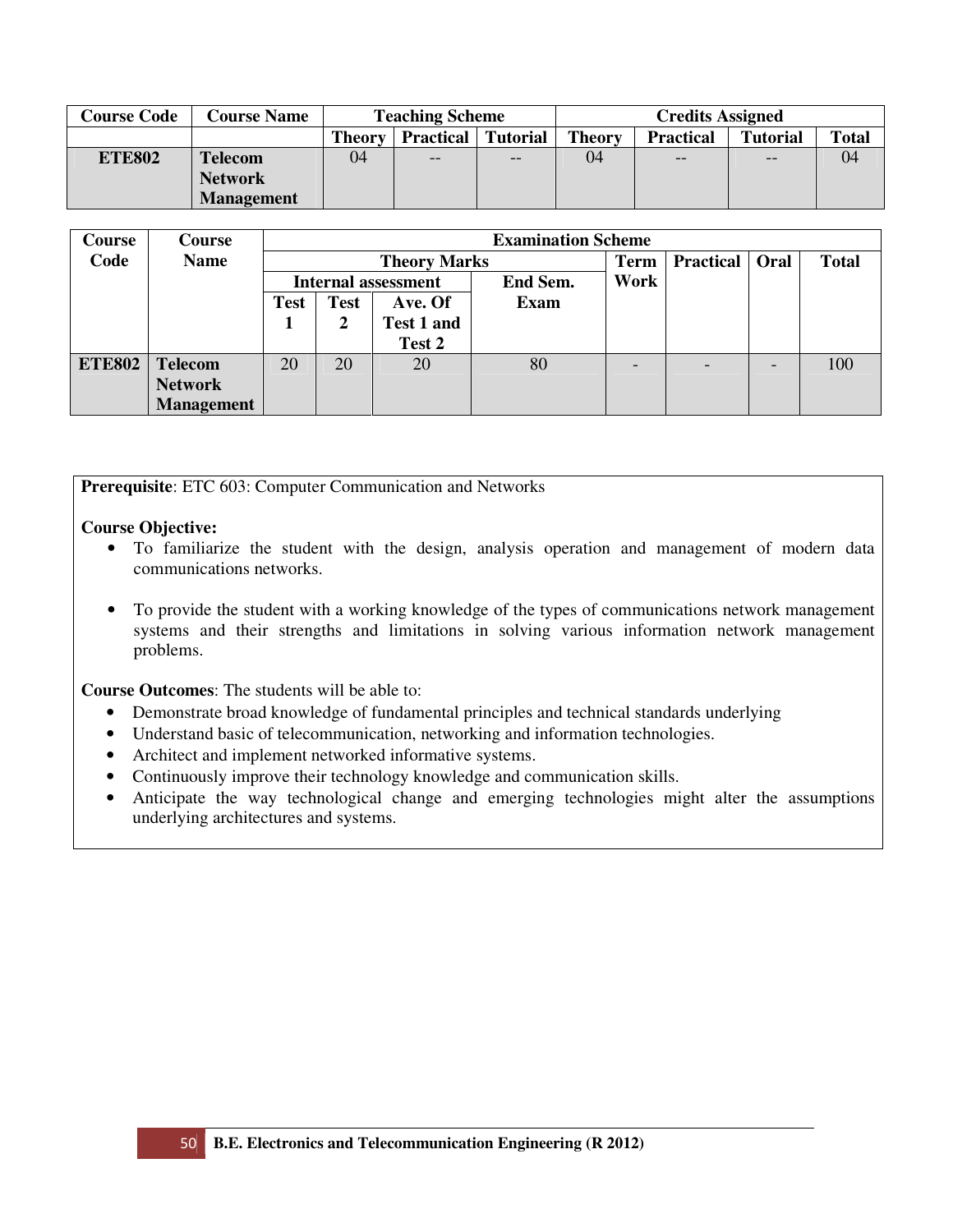| <b>Modul</b><br>e No. |            | <b>Topics</b>                                                                               | <b>Hrs</b> |
|-----------------------|------------|---------------------------------------------------------------------------------------------|------------|
| 1.                    |            | <b>Overview of Network Management</b>                                                       | 06         |
|                       | 1.1        | Case histories on network, system and service management, challenges of IT                  |            |
|                       |            | managers                                                                                    |            |
|                       | 1.2        | Network Management: Goals, organization and functions                                       |            |
|                       | 1.3        | Network management architecture and organization network management                         |            |
|                       |            | perspectives                                                                                |            |
| $\overline{2}$        |            | <b>OSI Network Management</b>                                                               | 08         |
|                       | 2.1        | Network management standards                                                                |            |
|                       | 2.2        | Network management models                                                                   |            |
|                       | 2.3        | Organization model                                                                          |            |
|                       | 2.4        | Information model                                                                           |            |
|                       | 2.5        | Communication model and functional model                                                    |            |
|                       | 2.6        | Abstract syntax notation - encoding structure, macros functional model<br><b>CMIP/CMISE</b> |            |
| 3                     |            | <b>Internet Management (SNMP)</b>                                                           | 13         |
|                       | 3.1        | SNMP-organizational model-                                                                  |            |
|                       | 3.2        | System overview.                                                                            |            |
|                       | 3.3        | Information model, communication model, functional model                                    |            |
|                       | 3.4        | SNMP proxy server, Management information, Protocol                                         |            |
|                       | 3.5        | Remote monitoring. RMON                                                                     |            |
| $\overline{4}$        |            | <b>Broadband Network Management</b>                                                         | 10         |
|                       | 4.1        | Broadband networks and services, ATM Technology - VP, VC, ATM Packet,                       |            |
|                       |            | Integrated service, ATM LAN emulation, Virtual LAN                                          |            |
|                       | 4.2        | ATM Network Management - ATM network reference model, integrated                            |            |
|                       |            | local management interface. ATM management information base, role of                        |            |
|                       |            | SNMP and ILMI in ATM management.                                                            |            |
| 5                     | 4.3        | M1, M2, M3, M4 interface. ATM digital exchange interface management                         | 08         |
|                       | 5.1        | <b>Network Management Applications</b><br>Configuration management.                         |            |
|                       | 5.2        | Fault management                                                                            |            |
|                       | 5.3        | Performance management                                                                      |            |
|                       | 5.4        | Event correlation techniques                                                                |            |
|                       |            |                                                                                             |            |
|                       | 5.5<br>5.6 | Security management<br>Accounting management, report management, policy based management    |            |
|                       |            | services                                                                                    |            |
|                       | 5.7        | Level management                                                                            |            |
| 6                     |            | <b>Telecommunication Management Networks(TMN)</b>                                           | 07         |
|                       | 6.1        | Need for TMN                                                                                |            |
|                       | 6.2        | Conceptual model                                                                            |            |
|                       | 6.3        | TMN standards                                                                               |            |
|                       | 6.4        | TMN management services architecture and TMN implementation                                 |            |
|                       |            | <b>Total</b>                                                                                | 52         |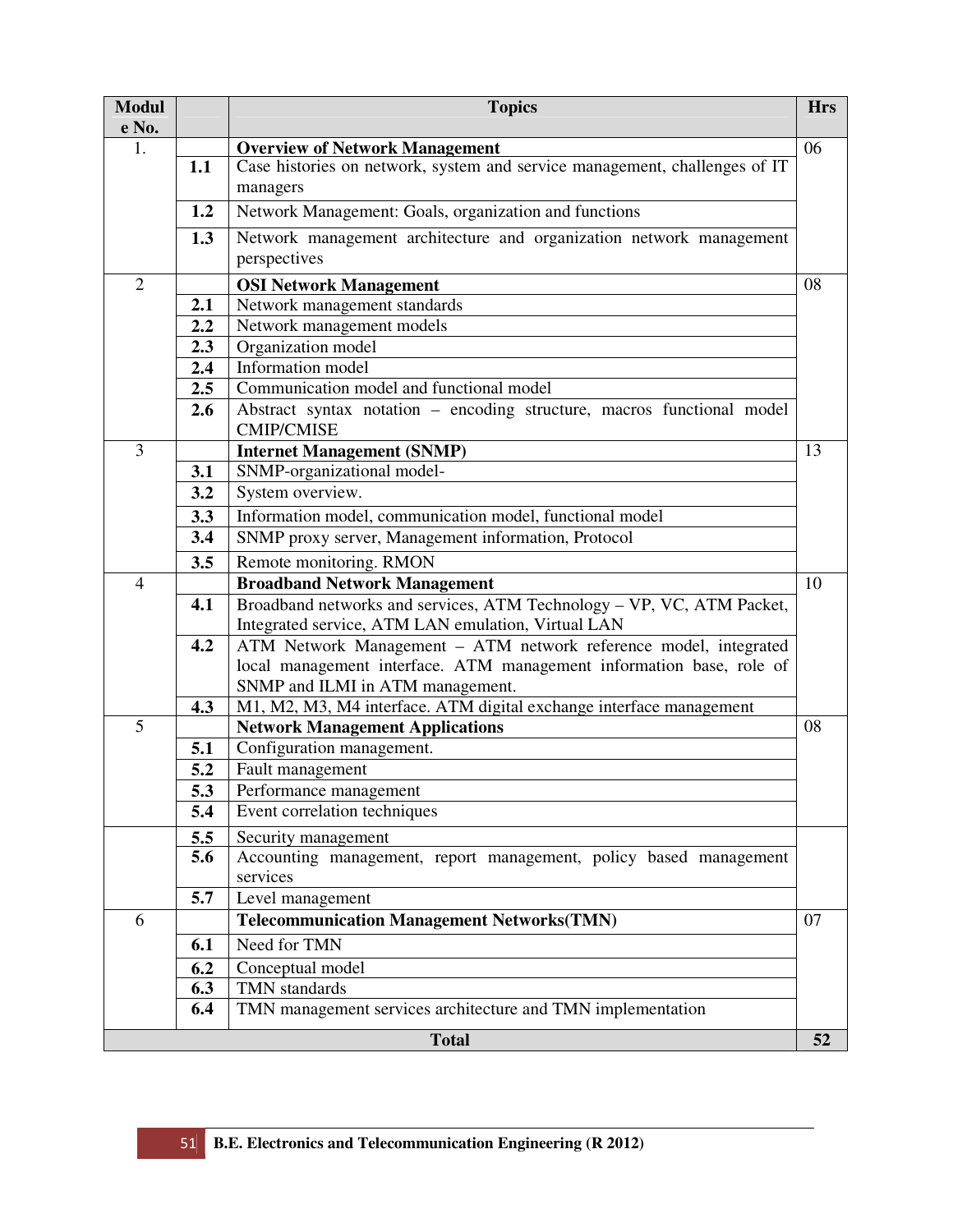- 1. Mani Subramaniam, "*Network Management Principles and Practise"*, Addison Wisely, New York, 2000.
- *2.* Lakshmi G. Raman, " *Fundamental of Telecommunications Network Management"*  Eastern Economy Edition, IEEE Press New Delhi.
- *3.* Salh Aiidarons, Thomas Plevoyak "*Telecommunications Network Technologies and implementations"* Eastern Economy Edition, IEEE press New Delhi-1998.

# **Internal Assessment (IA):**

Two tests must be conducted which should cover at least 80% of syllabus. The average marks of both the test will be considered as final IA marks

- 1. Question paper will comprise of 6 questions, each of 20 marks.
- 2. Total 4 questions need to be solved.
- 3. Question No.1 will be compulsory and based on entire syllabus wherein sub questions of 2 to 5 marks will be asked.
- 4. Remaining question will be selected from all the modules.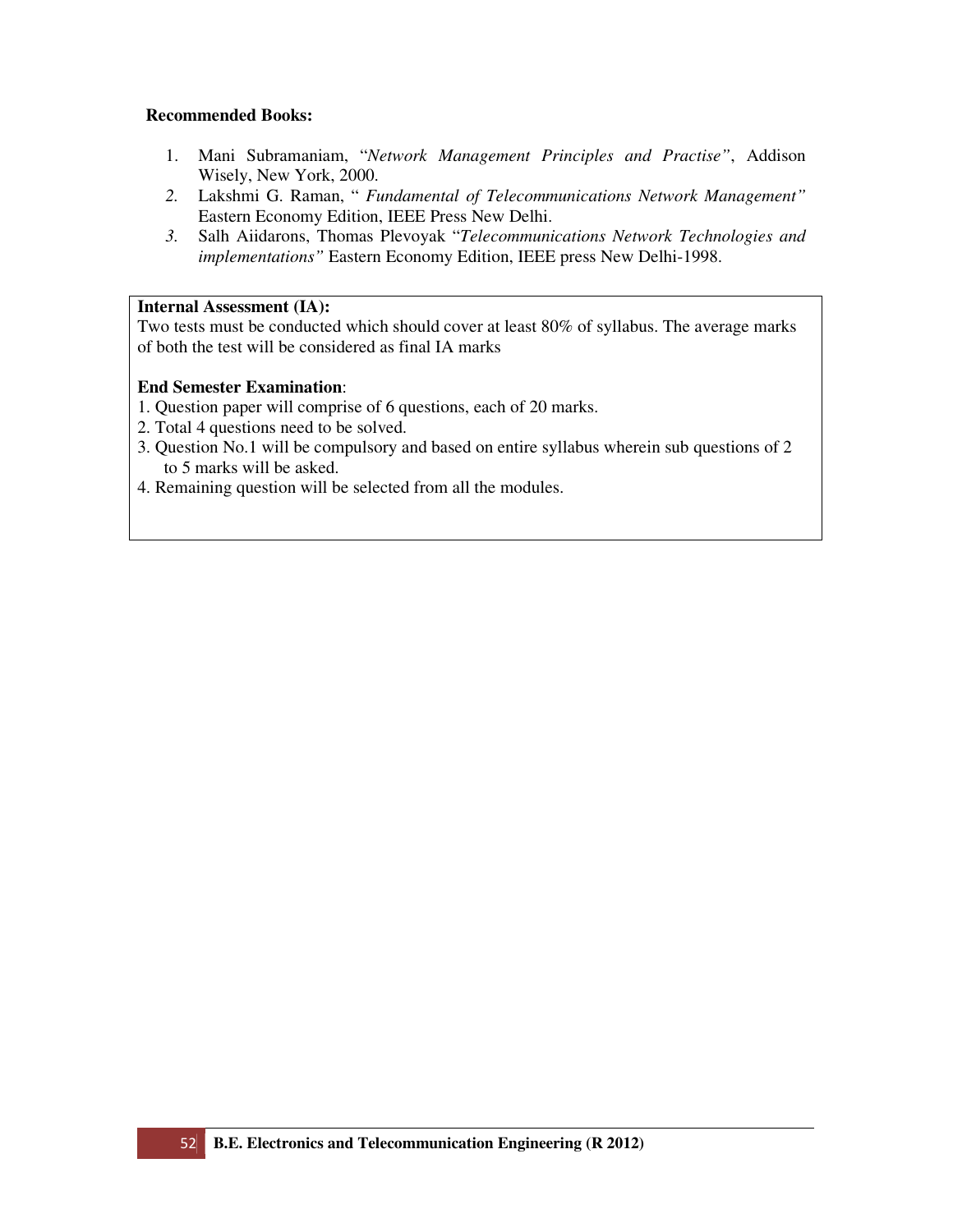| Course<br>Code | <b>Course Name</b>                  |                                                      | <b>Teaching Scheme</b> |       | <b>Credits Assigned</b> |                  |                 |              |  |
|----------------|-------------------------------------|------------------------------------------------------|------------------------|-------|-------------------------|------------------|-----------------|--------------|--|
|                |                                     | <b>Theory</b><br><b>Practical</b><br><b>Tutorial</b> |                        |       | <b>Theory</b>           | <b>Practical</b> | <b>Tutorial</b> | <b>Total</b> |  |
| <b>ETE803</b>  | <b>Microwave</b>                    | 04                                                   | $- -$                  | $- -$ | 04                      | $ -$             | --              | 04           |  |
|                | <b>Integrated</b><br><b>Circuit</b> |                                                      |                        |       |                         |                  |                 |              |  |

| <b>Course</b> | Course           |                            |             |                     | <b>Examination Scheme</b> |      |                         |              |
|---------------|------------------|----------------------------|-------------|---------------------|---------------------------|------|-------------------------|--------------|
| Code          | <b>Name</b>      |                            |             | <b>Theory Marks</b> |                           | Term | <b>Practical</b>   Oral | <b>Total</b> |
|               |                  | <b>Internal assessment</b> |             |                     | End Sem.                  | Work |                         |              |
|               |                  | <b>Test</b>                | <b>Test</b> | Ave. Of             | <b>Exam</b>               |      |                         |              |
|               |                  |                            |             | <b>Test 1 and</b>   |                           |      |                         |              |
|               |                  |                            |             | Test 2              |                           |      |                         |              |
| <b>ETE803</b> | <b>Microwave</b> | 20                         | 20          | 20                  | 80                        |      |                         | 100          |
|               | Integrated       |                            |             |                     |                           |      |                         |              |
|               | <b>Circuit</b>   |                            |             |                     |                           |      |                         |              |

# **Course pre requisite:**

- ETC 403: Wave Theory and Propagation
- ETC 504: RF Modeling and Antennas
- ETC 704: Microwave and Radar Engineering
- •

# **Course Objective:**

- To understand the integration of microwave devices in the form of IC.
- To understand the basic principles and advanced applications of Microwave Engineering,
- To design different amplifier, oscillator and mixers for various applications.

**Course outcome:** The students will be able to

- Design and implement the microwave layouts.
- Design and implement the microwave amplifier, oscillator, and mixer circuits.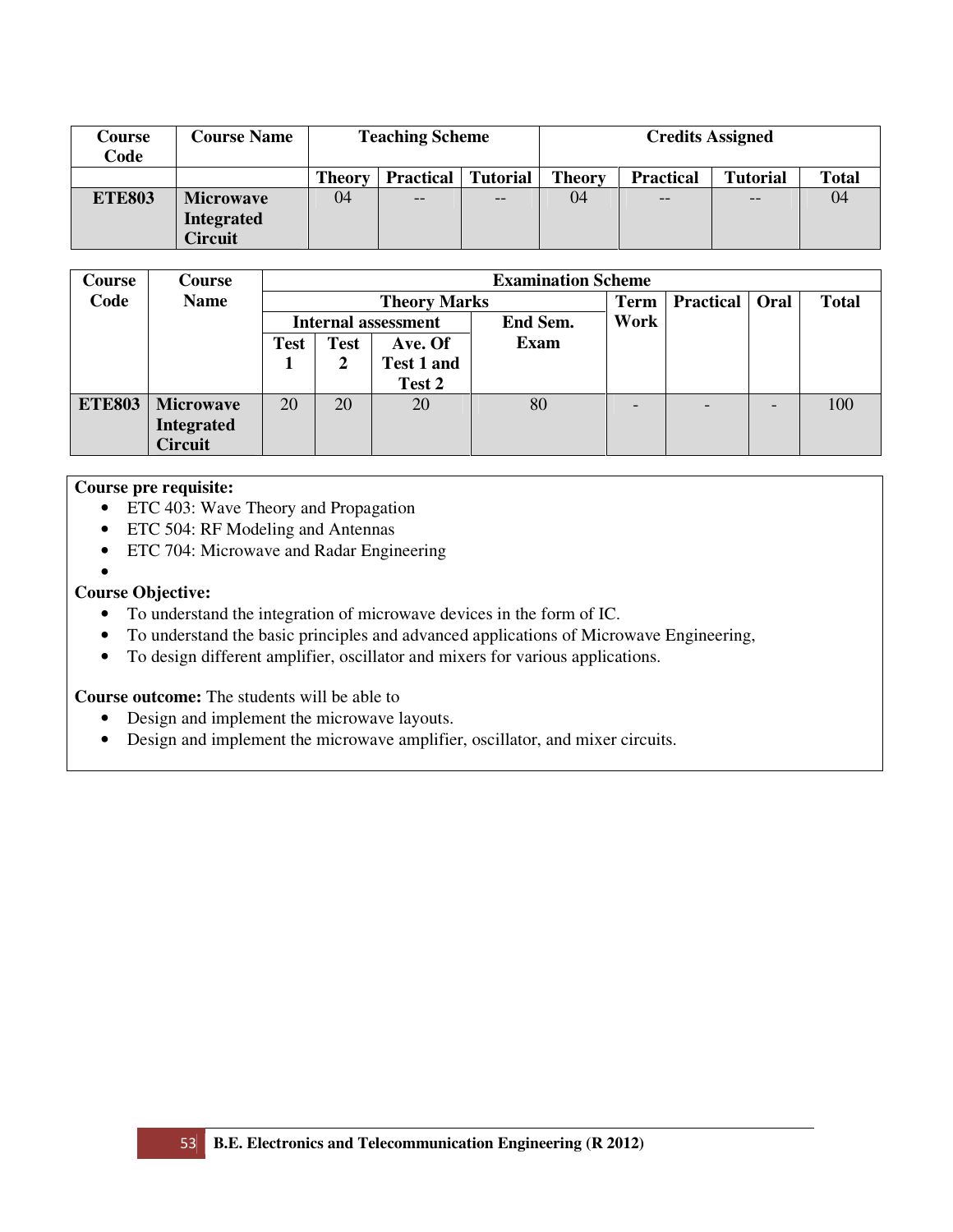| <b>Module</b>    |     | <b>Topics</b>                                                                                                                                            | Hrs. |
|------------------|-----|----------------------------------------------------------------------------------------------------------------------------------------------------------|------|
| No.              |     |                                                                                                                                                          |      |
| 1.               |     | <b>Hybrid MICs And Monolithic MICs</b>                                                                                                                   | 08   |
|                  | 1.1 | Definition, characteristics, comparison with conventional circuits, field of application                                                                 |      |
|                  |     | and limitations and criteria for the choice of substrate material in HMICS and MMICS.                                                                    |      |
|                  | 1.2 | Thin film hybrid circuits, thick film hybrid circuits, art work, masking,                                                                                |      |
|                  | 1.3 | photolithography, resistor stabilization, sawing, brazing process, wire bonding.                                                                         |      |
|                  |     | Monolithic MICs: Doping by ion implantation, Ohmic contacts, metal resistive layers,<br>gate metal, dielectric and air-bridge vias, wafer process steps. |      |
| $\boldsymbol{2}$ |     | <b>Micro Strip Lines</b>                                                                                                                                 | 08   |
|                  | 2.1 | Planar wave guides, non-tem propagation, line impedance definitions, quasi-static                                                                        |      |
|                  |     | approximations, quasi-static line parameters.                                                                                                            |      |
|                  | 2.2 | Micro strip open circuits and gaps, micro strip corners, step change in width.                                                                           |      |
|                  | 2.3 | Dispersion analysis, micro strip characteristic impedance, symmetric t junction, green's                                                                 |      |
|                  |     | functions, millimeter wave modeling of micro strip lines.                                                                                                |      |
| 3                |     | <b>Coupled Line Propagation</b>                                                                                                                          | 10   |
|                  | 3.1 | Coupled line propagation: wave equations for coupled lines, propagation models,                                                                          |      |
|                  |     | coupled line parameters, coupled line parameter variations with frequency, directional                                                                   |      |
|                  |     | couplings, lange coupler, coupled line pair operated as a four port.                                                                                     |      |
|                  | 3.2 | Coplanar wave guides: design considerations and coplanar line circuits.                                                                                  |      |
| 4                |     | <b>Microwave Amplifier Design</b>                                                                                                                        | 12   |
|                  | 4.1 | Introduction, derivation of transducer power gain, stability, power gains, voltage gains,                                                                |      |
|                  |     | and current gains, single-stage transistor amplifier design.                                                                                             |      |
|                  | 4.2 | Power amplifier design: device modeling and characteristics, optimum loading.                                                                            |      |
|                  | 4.3 | Single-stage power amplifier design and multi-stage design.                                                                                              |      |
|                  | 4.4 | Power distributed amplifiers. class of operation, power amplifier stability, amplifier                                                                   |      |
|                  |     | linearization methods.                                                                                                                                   |      |
| 5                |     | <b>Microwave Oscillator Design</b>                                                                                                                       | 08   |
|                  | 5.1 | Introduction, compressed smith chart, series of parallel resonance, resonators, two-port                                                                 |      |
|                  |     | oscillator design, negative resistance from transistor model, oscillator q and output                                                                    |      |
|                  |     | power.                                                                                                                                                   |      |
|                  | 5.2 | Noise in oscillators: linear approach, analytical approach to optimum oscillator design                                                                  |      |
|                  |     | using s parameters, nonlinear active models for oscillators.                                                                                             |      |
|                  |     | 5.3 Microwave oscillator performance, design of an oscillator using large single y                                                                       |      |
|                  |     | parameters, example for large single design based on bessel functions, design examples                                                                   |      |
|                  |     | for best phase noise and good output power.                                                                                                              |      |
| 6                |     | <b>Microwave Mixer Design</b>                                                                                                                            | 06   |
|                  | 6.1 | Introduction, diode mixer theory, single-diode, single-balanced and double-balanced                                                                      |      |
|                  |     | mixers.                                                                                                                                                  |      |
|                  | 6.2 | FET mixer theory, balanced FET mixers, special mixer circuits, mixer noise.                                                                              |      |
|                  |     | <b>Total</b>                                                                                                                                             | 52   |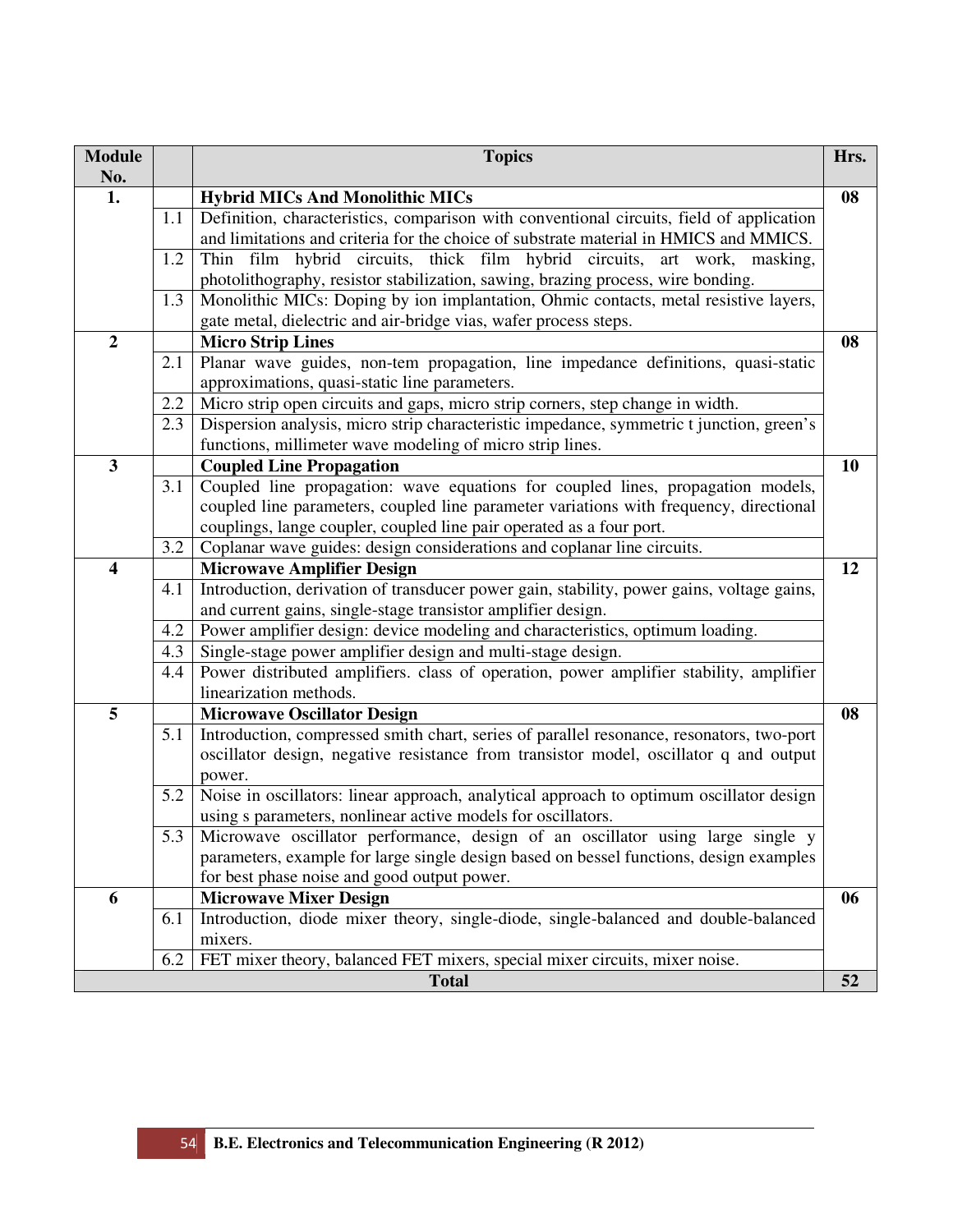- 1. D. H. Schrader, "*Microstrip Circuit Analysis*", Prentice Hall PTR, New Jersey.
- 2. D. M. Pozar, "*Microwave Engineering*", John Wiley & Sons Publication, 2013.
- 3. K. C. Gupta, R. Garg, and I. J. Bahl, "*Microstrip Lines and Slot Lines*", Artech House.
- 4. M. M. Radmanesh, "*Radio Frequency and Microwave Electronics*", Pearson Education, 2006.
- 5. D. Vendelin, A. M. Pavio, and U. L. Rohde, "*Microwave Circuit Design*", John Wiley & Sons Publication.
- 6. Sweet, "*MIC and MMIC Amplifier and Oscillator Design*", 1990 Edition, Artech House.

# **Internal Assessment (IA):**

Two tests must be conducted which should cover at least 80% of syllabus. The average marks of both the test will be considered as final IA marks

- 1. Question paper will comprise of 6 questions, each of 20 marks.
- 2. Total 4 questions need to be solved.
- 3. Question No.1 will be compulsory and based on entire syllabus wherein sub questions of 2to 5 marks will be asked.
- 4. Remaining question will be selected from all the modules.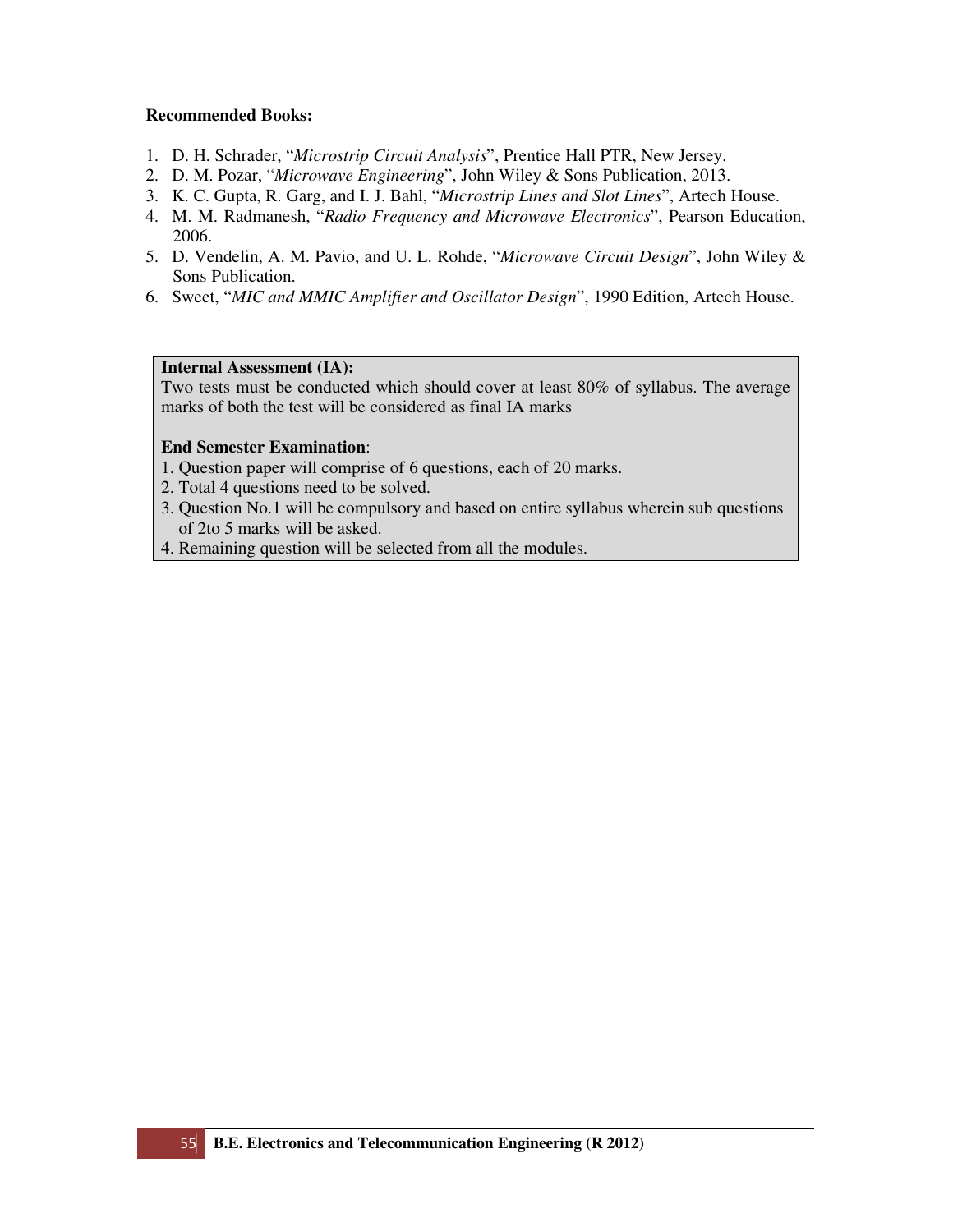| Course<br>Code | <b>Course Name</b>   | <b>Teaching Scheme</b>                               |               |               |               | <b>Credits Assigned</b> |                 |       |
|----------------|----------------------|------------------------------------------------------|---------------|---------------|---------------|-------------------------|-----------------|-------|
|                |                      | <b>Tutorial</b><br><b>Practical</b><br><b>Theory</b> |               |               | <b>Theory</b> | <b>Practical</b>        | <b>Tutorial</b> | Total |
| <b>ETE804</b>  | <b>Ultra Wide</b>    | 04                                                   | $\sim$ $\sim$ | $\sim$ $\sim$ | 04            |                         | --              | 04    |
|                | <b>Band</b>          |                                                      |               |               |               |                         |                 |       |
|                | <b>Communication</b> |                                                      |               |               |               |                         |                 |       |

| <b>Course</b> | <b>Course Name</b> |        |                            |                     | <b>Examination Scheme</b> |             |                         |              |
|---------------|--------------------|--------|----------------------------|---------------------|---------------------------|-------------|-------------------------|--------------|
| Code          |                    |        |                            | <b>Theory Marks</b> |                           | <b>Term</b> | <b>Practical   Oral</b> | <b>Total</b> |
|               |                    |        | <b>Internal assessment</b> |                     | Work                      |             |                         |              |
|               |                    | Test 1 | Test 2                     | Ave. Of             | Sem.                      |             |                         |              |
|               |                    |        |                            | <b>Test 1 and</b>   | Exam                      |             |                         |              |
|               |                    |        |                            | Test 2              |                           |             |                         |              |
| <b>ETE804</b> | <b>Ultra Wide</b>  | 20     | <b>20</b>                  | <b>20</b>           | 80                        | -           |                         | <b>100</b>   |
|               | <b>Band</b>        |        |                            |                     |                           |             |                         |              |
|               | Communication      |        |                            |                     |                           |             |                         |              |

**Prerequisite**: ETC 504: RF Modeling and Antennas.

# **Course Objective:**

- To focuses on the basic techniques that concerns present and future dynamic UWB communication systems.
- To encompass all areas of design and implementation of UWB systems.
- To develop a comprehensive overview of UWB system design that spans propagation, transmit and receive antenna implementations, standards and advanced topics, modulation and multiple access, network issues, and applications.

**Course Outcomes**: Students will be able to;

- Understand nuances of planning and design of RF network
- Work professionally in the area of Antenna design and Radio Propagation.
- Apply the knowledge of mathematics and engineering to solve practical EM engineering problems.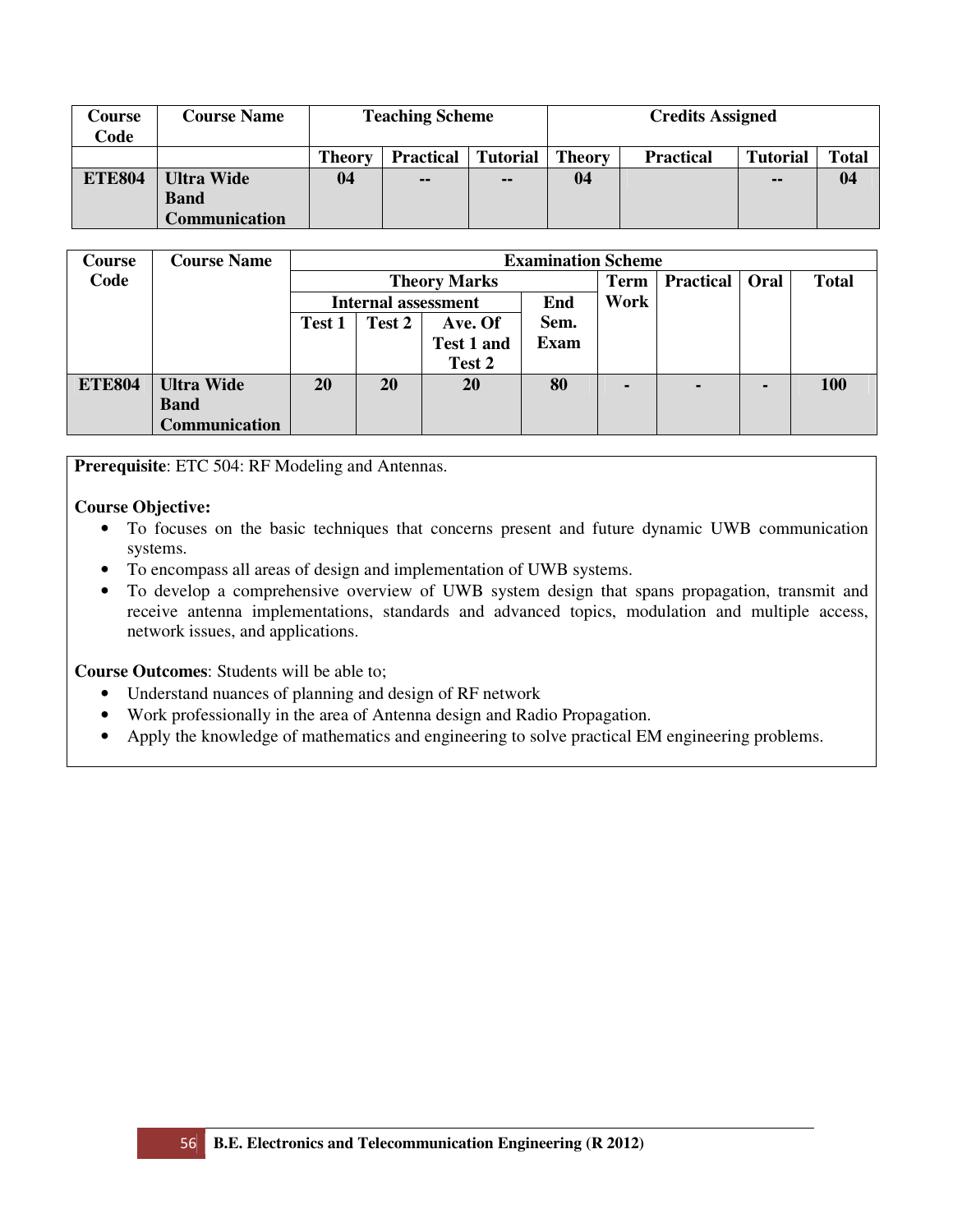| <b>Module</b><br>No.    |               | <b>Topics</b>                                                                                                   | Hrs.      |
|-------------------------|---------------|-----------------------------------------------------------------------------------------------------------------|-----------|
| 1.                      |               | <b>Introduction</b>                                                                                             | <b>10</b> |
|                         | 1.1           | <b>UWB BASICS.</b>                                                                                              |           |
|                         | 1.2           | <b>Regulatory bodies</b>                                                                                        |           |
|                         |               |                                                                                                                 |           |
|                         | 1.3<br>1.4    | UWB signals and systems with UWB waveforms<br>Power spectral density, Pulse shape, Pulse trains, Spectral masks |           |
|                         |               |                                                                                                                 |           |
|                         | 1.5           | Multipath, penetration characteristics, spatial and spectral capacities – speed of data<br>transmission         |           |
|                         | 1.6           | Gaussian waveforms, Designing waveforms for specific spectral masks.                                            |           |
|                         | 1.7           | Practical constraints and effects of imperfections.                                                             |           |
| $\boldsymbol{2}$        |               | <b>Signal Processing Techniques For UWB Systems And UWB Channel Modeling</b>                                    | 10        |
|                         | 2.1           | Effects of lossy medium on UWB transmitted signal                                                               |           |
|                         | 2.2           | Time domain analysis, frequency domain analysis                                                                 |           |
|                         | 2.3           | Detection and Amplification,                                                                                    |           |
|                         | 2.4           | Two ray UWB propagation model,                                                                                  |           |
|                         | $2.5^{\circ}$ | Frequency domain auto regressive model, IEEE proposals for UWB channel models                                   |           |
| $\overline{\mathbf{3}}$ |               | <b>UWB Communications</b>                                                                                       | 05        |
|                         | 3.1           | UWB modulation methods, pulse trains                                                                            |           |
|                         | 3.2           | UWB transmitter/receiver                                                                                        |           |
|                         | 3.3           | Multiple access techniques in UWB, capacity of UWB systems                                                      |           |
| $\overline{\mathbf{4}}$ |               | <b>Advanced UWB Pulse Generation</b>                                                                            | 05        |
|                         | 4.1           | Comparison of UWB with other wideband communication systems                                                     |           |
|                         | 4.2           | Interference and coexistence of UWB with other systems                                                          |           |
|                         | 4.3           | Hermite pulses: orthogonal prolate spheroidal wave functions                                                    |           |
|                         | 4.4           | Wavelet packets in UWB PSM                                                                                      |           |
|                         | 4.5           | Applications of UWB communication systems                                                                       |           |
| 5                       |               | <b>UWB Antennas and Arrays, Position and Location with UWB Signals</b>                                          | 10        |
|                         | 5.1           | Antenna fundamentals: Antenna radiation for UWB signals                                                         |           |
|                         | 5.2           | Conventional antennas and Impulse antennas for UWB systems                                                      |           |
|                         | 5.3           | Beam forming for UWB signals: radar UWB array systems                                                           |           |
|                         | 5.4           | Wireless positioning and location: GPS techniques, Positioning techniques                                       |           |
|                         |               | time resolution issues, UWB positioning and communications                                                      |           |
| 6                       |               | <b>UWB Communication Standards and Systems</b>                                                                  | 12        |
|                         | 6.1           | UWB standardization in wireless personal area networks                                                          |           |
|                         | 6.2           | DS-UWB proposal, MB-OFDM UWB proposal: IEEE proposals for UWB channel                                           |           |
|                         |               | models                                                                                                          |           |
|                         | 6.3           | UWB ad-hoc and sensor networks                                                                                  |           |
|                         | 6.4           | MIMO and Space-time coding for UWB systems                                                                      |           |
|                         | 6.5           | Self-interference in high data-rate UWB communications, coexistence of DS-UWB<br>with WIMAX                     |           |
|                         |               | <b>Total</b>                                                                                                    | 52        |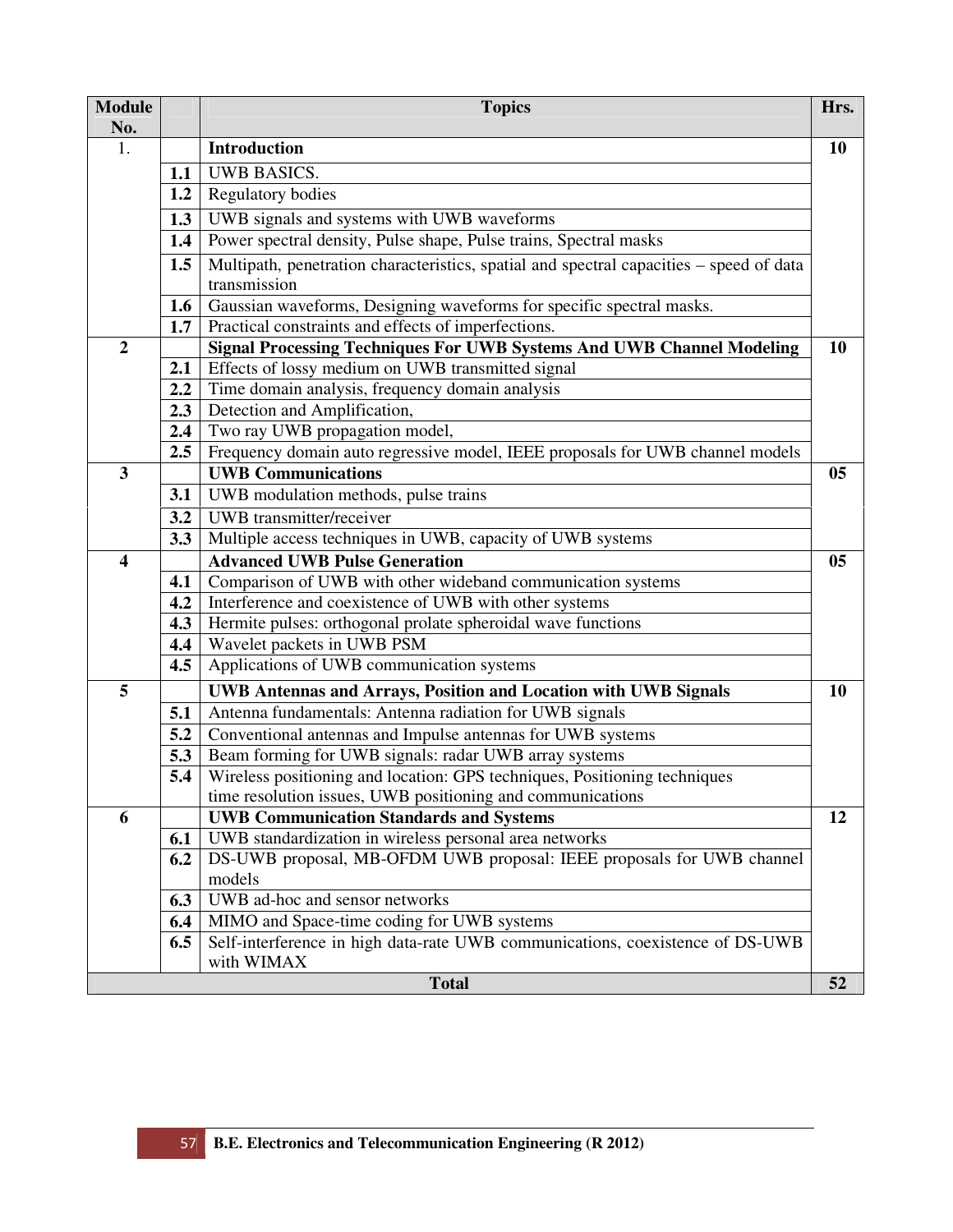- 1. M. Ghavami, L. B. Michael and R. Kohno, "*Ultra Wideband Signals and Systems In Communication Engineering*", 2nd Edition, John Wiley & Sons, NY, USA, 2007.
- 2. Jeffrey H. Reed, "*An Introduction To Ultra Wideband Communication Systems*", Prentice Hall Inc., NJ, USA, 2005.
- 3. Ian Oppermann, Matti Hamalainen and Jari Iinatti "*UWB Theory and Applications*", John Wiley & Sons Ltd, 2004

# **Internal Assessment (IA):**

Two tests must be conducted which should cover at least 80% of syllabus. The average marks of both the test will be considered as final IA marks

- 1. Question paper will comprise of 6 questions, each of 20 marks.
- 2. Total 4 questions need to be solved.
- 3. Question No.1 will be compulsory and based on entire syllabus wherein sub questions of 2 to 5 marks will be asked.
- 4. Remaining question will be selected from all the modules.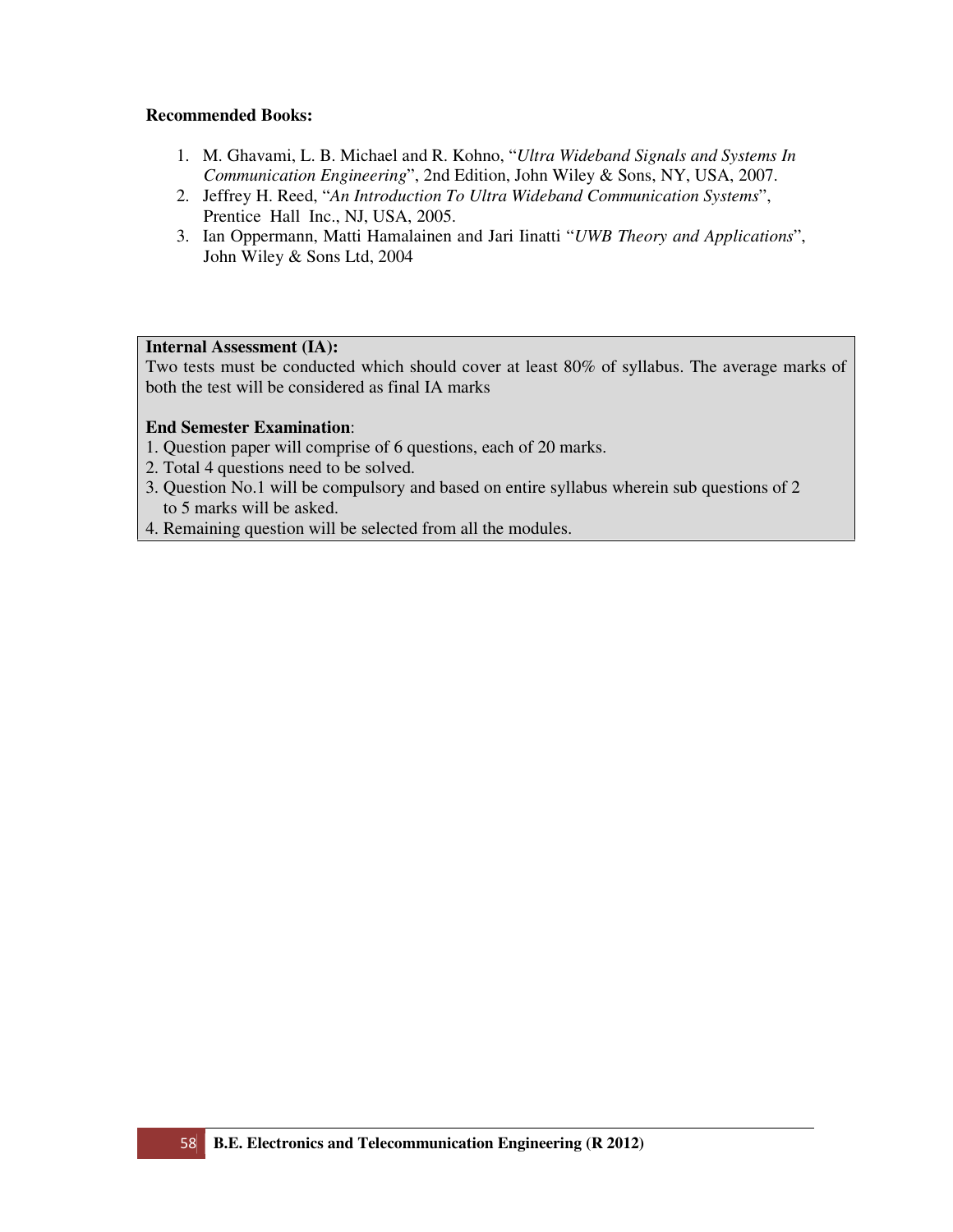| <b>Course Code</b> | <b>Course Name</b> |                                                | <b>Teaching Scheme</b> |                   |               | <b>Credits Assigned</b> |                 | <b>Total</b><br>01 |  |  |
|--------------------|--------------------|------------------------------------------------|------------------------|-------------------|---------------|-------------------------|-----------------|--------------------|--|--|
|                    |                    | <b>Practical   Tutorial  </b><br><b>Theory</b> |                        |                   | <b>Theory</b> | <b>Practical</b>        | <b>Tutorial</b> |                    |  |  |
| <b>ETL 801</b>     | <b>Wireless</b>    | $- -$                                          | 02                     | $\qquad \qquad -$ | $- -$         |                         | $- -$           |                    |  |  |
|                    | <b>Networks</b>    |                                                |                        |                   |               |                         |                 |                    |  |  |
|                    | Laboratory         |                                                |                        |                   |               |                         |                 |                    |  |  |

| Course        | <b>Course</b>   |             | <b>Examination Scheme</b> |                            |             |                  |      |              |    |  |  |
|---------------|-----------------|-------------|---------------------------|----------------------------|-------------|------------------|------|--------------|----|--|--|
| Code          | <b>Name</b>     |             |                           | <b>Theory Marks</b>        | <b>Term</b> | <b>Practical</b> | Oral | <b>Total</b> |    |  |  |
|               |                 |             |                           | <b>Internal assessment</b> | Work        | and              |      |              |    |  |  |
|               |                 | <b>Test</b> | Test                      | Ave. Of Test 1             | <b>Exam</b> |                  | Oral |              |    |  |  |
|               |                 |             |                           | and Test 2                 |             |                  |      |              |    |  |  |
| <b>ETL801</b> | <b>Wireless</b> | --          | --                        | $-$                        | $- -$       | 25               | --   | 25           | 50 |  |  |
|               | <b>Networks</b> |             |                           |                            |             |                  |      |              |    |  |  |
|               | Laboratory      |             |                           |                            |             |                  |      |              |    |  |  |

At least ten experiments covering entire syllabus of ETC 801: Wireless Network be set to have predefined inference and conclusion. Simulation based experiments are also encouraged. An attempt should be made to make experiments more meaningful, interesting and innovative. Term work assessment must be based on the overall performance of the student with every experiment graded. The average of grades converted in to marks should be taken into account for term work assessment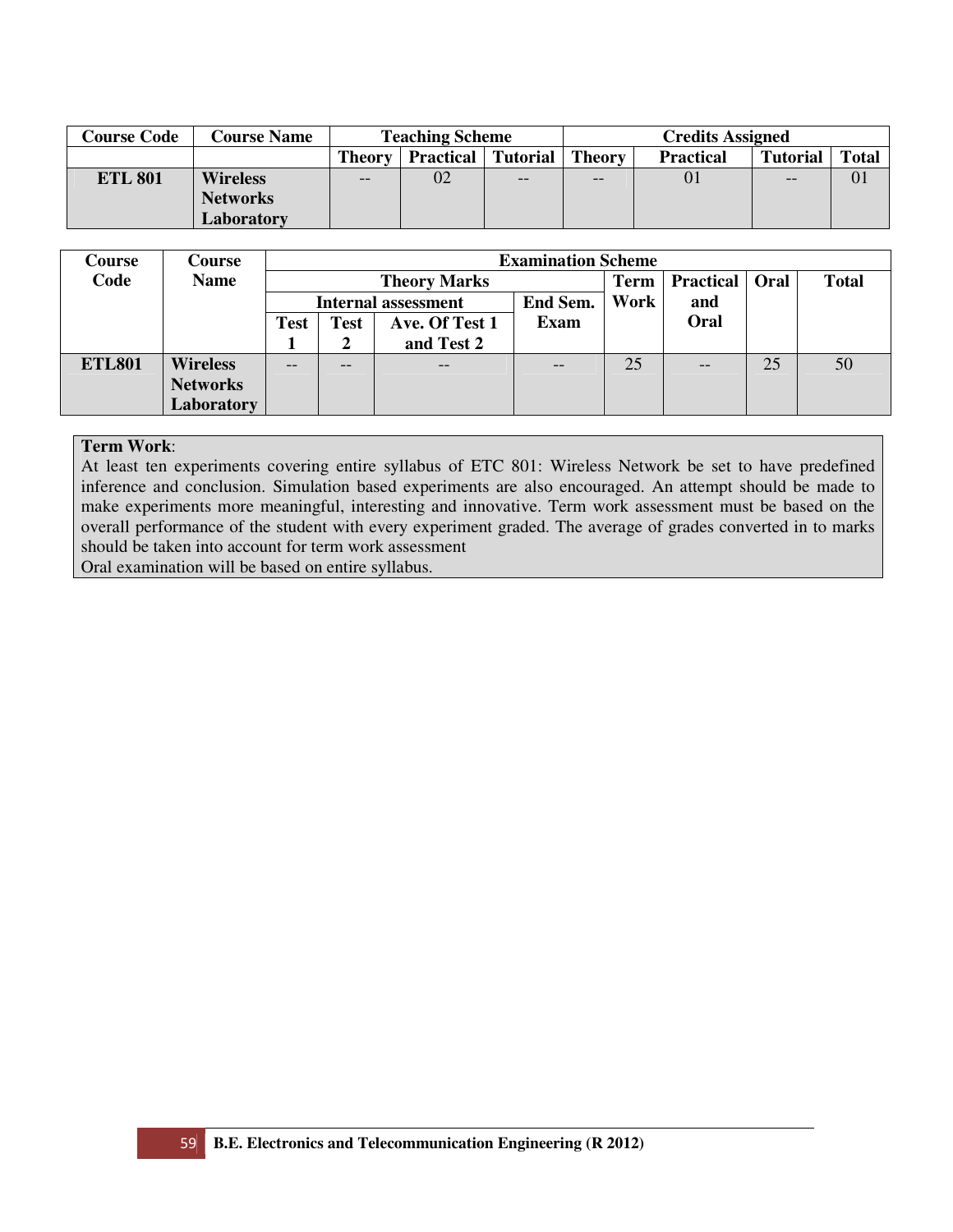| <b>Course Code</b> | <b>Course Name</b> | <b>Teaching Scheme</b>                               |    |       |               | <b>Credits Assigned</b> |                 |              |
|--------------------|--------------------|------------------------------------------------------|----|-------|---------------|-------------------------|-----------------|--------------|
|                    |                    | <b>Practical</b><br><b>Tutorial</b><br><b>Theory</b> |    |       | <b>Theory</b> | <b>Practical</b>        | <b>Tutorial</b> | <b>Total</b> |
| <b>ETL 802</b>     | <b>Satellite</b>   | $-$                                                  | 02 | $- -$ | --            | 01                      | $- -$           | 01           |
|                    | Communication      |                                                      |    |       |               |                         |                 |              |
|                    | and Networks       |                                                      |    |       |               |                         |                 |              |
|                    | Laboratory         |                                                      |    |       |               |                         |                 |              |

| Course        | <b>Course Name</b>   |                                                | <b>Examination Scheme</b> |                     |             |                  |                   |              |    |  |  |
|---------------|----------------------|------------------------------------------------|---------------------------|---------------------|-------------|------------------|-------------------|--------------|----|--|--|
| Code          |                      |                                                |                           | <b>Theory Marks</b> | <b>Term</b> | <b>Practical</b> | Oral              | <b>Total</b> |    |  |  |
|               |                      | Work<br>End Sem.<br><b>Internal assessment</b> |                           |                     |             |                  | and               |              |    |  |  |
|               |                      | <b>Test</b>                                    | <b>Test</b>               | Ave. Of Test 1      | Exam        |                  | Oral              |              |    |  |  |
|               |                      |                                                | and Test 2<br>2           |                     |             |                  |                   |              |    |  |  |
| <b>ETL802</b> | <b>Satellite</b>     | $-$                                            | --                        | $ -$                |             | 25               | $\qquad \qquad -$ | 25           | 50 |  |  |
|               | <b>Communication</b> |                                                |                           |                     |             |                  |                   |              |    |  |  |
|               | and Networks         |                                                |                           |                     |             |                  |                   |              |    |  |  |
|               | Laboratory           |                                                |                           |                     |             |                  |                   |              |    |  |  |

At least ten experiments covering entire syllabus of ETC 802: Satellite Communication and Network be set to have predefined inference and conclusion. Simulation based experiments are also encouraged. An attempt should be made to make experiments more meaningful, interesting and innovative. Term work assessment must be based on the overall performance of the student with every experiment graded. The average of grades converted in to marks should be taken into account for term work assessment.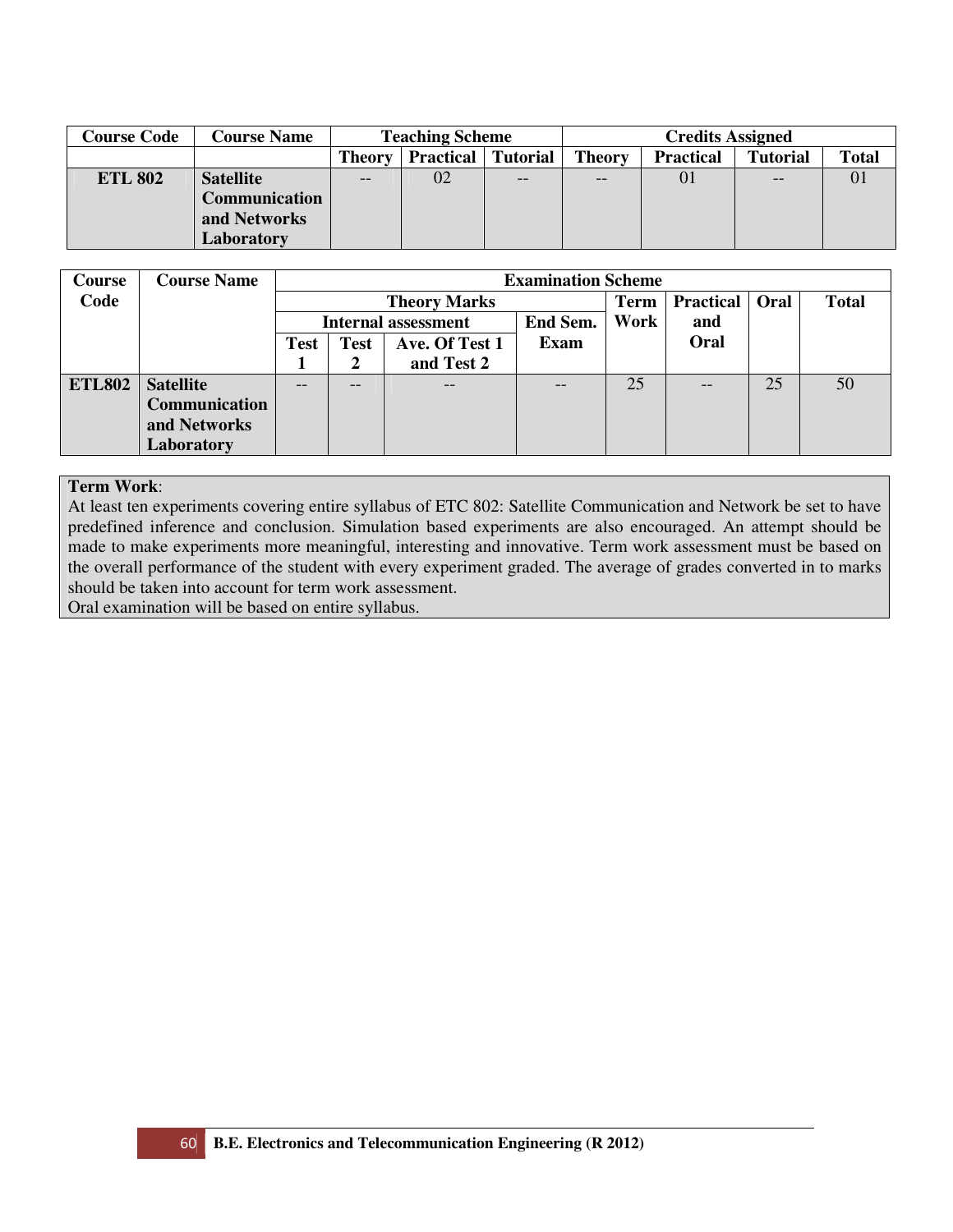| Course<br>Code | <b>Course Name</b>   | <b>Teaching Scheme</b>                               |    |    |               | <b>Credits Assigned</b> |                 |                |  |
|----------------|----------------------|------------------------------------------------------|----|----|---------------|-------------------------|-----------------|----------------|--|
|                |                      | <b>Practical</b><br><b>Tutorial</b><br><b>Theory</b> |    |    | <b>Theory</b> | <b>Practical</b>        | <b>Tutorial</b> | <b>Total</b>   |  |
| <b>ETL 803</b> | Internet and         | --                                                   | 02 | -- |               | 01                      |                 | $\overline{0}$ |  |
|                | <b>Voice</b>         |                                                      |    |    |               |                         |                 |                |  |
|                | <b>Communication</b> |                                                      |    |    |               |                         |                 |                |  |
|                | Laboratory           |                                                      |    |    |               |                         |                 |                |  |

| Course        | <b>Course Name</b>   |             | <b>Examination Scheme</b> |                            |             |             |                  |      |              |  |  |
|---------------|----------------------|-------------|---------------------------|----------------------------|-------------|-------------|------------------|------|--------------|--|--|
| Code          |                      |             |                           | <b>Theory Marks</b>        |             | <b>Term</b> | <b>Practical</b> | Oral | <b>Total</b> |  |  |
|               |                      |             |                           | <b>Internal assessment</b> | Work        | and         |                  |      |              |  |  |
|               |                      | <b>Test</b> | <b>Test</b>               | Ave. Of Test               | Sem.        |             | Oral             |      |              |  |  |
|               |                      |             | 2                         | 1 and Test 2               | <b>Exam</b> |             |                  |      |              |  |  |
| <b>ETL803</b> | <b>Internet and</b>  | $- -$       | $\qquad \qquad -$         | $\qquad \qquad -$          |             | 25          | $- -$            | 25   | 50           |  |  |
|               | <b>Voice</b>         |             |                           |                            |             |             |                  |      |              |  |  |
|               | <b>Communication</b> |             |                           |                            |             |             |                  |      |              |  |  |
|               | Laboratory           |             |                           |                            |             |             |                  |      |              |  |  |

At least ten experiments covering entire syllabus of ETC 803: Internet and Voice Communication Laboratory be set to have predefined inference and conclusion. Simulation based experiments are also encouraged. An attempt should be made to make experiments more meaningful, interesting and innovative. Term work assessment must be based on the overall performance of the student with every experiment graded. The average of grades converted in to marks should be taken into account for term work assessment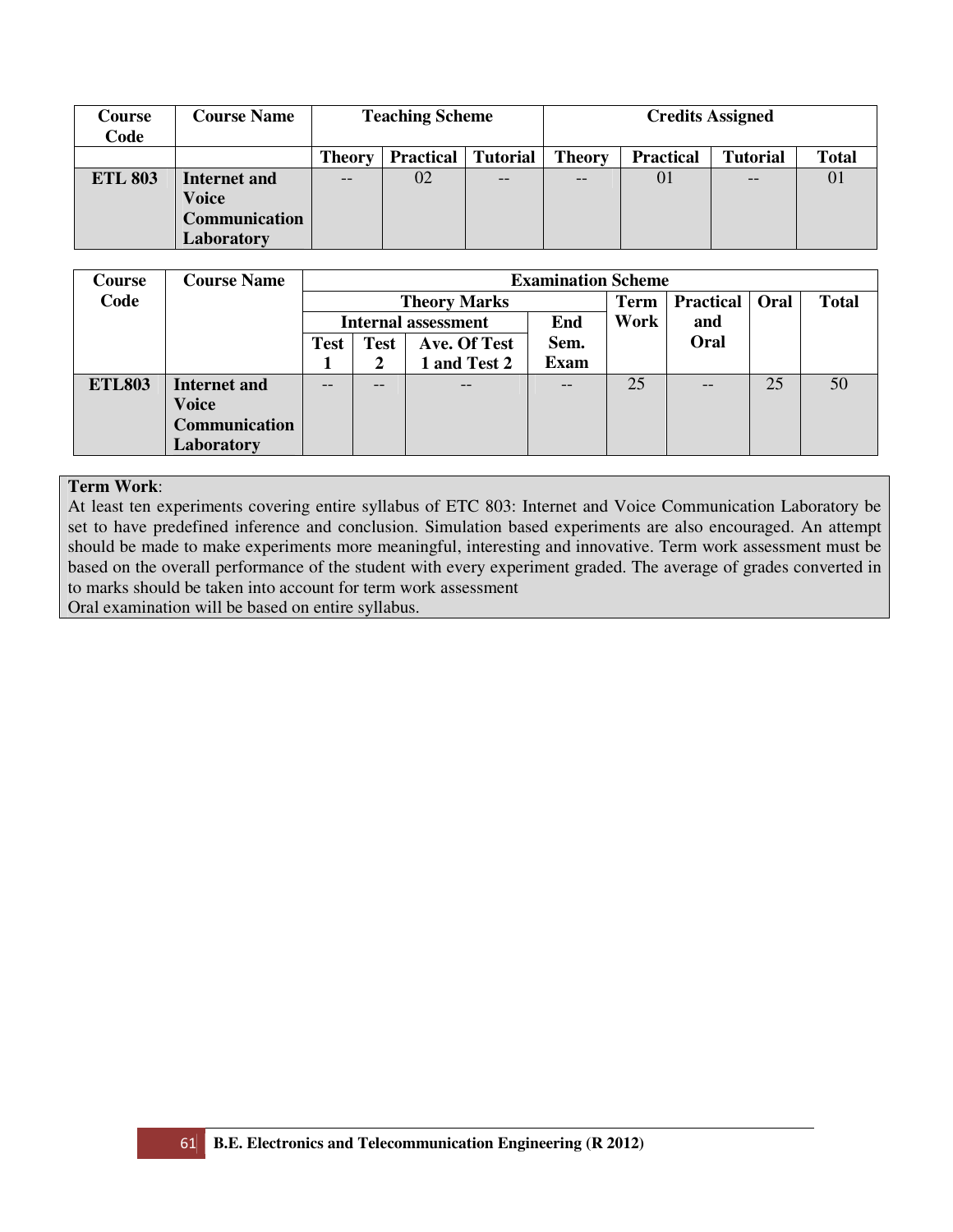| <b>Course Code</b> | <b>Course Name</b> | <b>Teaching Scheme</b>                     |  |       |               |                  | <b>Credits Assigned</b> |              |  |  |  |
|--------------------|--------------------|--------------------------------------------|--|-------|---------------|------------------|-------------------------|--------------|--|--|--|
|                    |                    | <b>Practical Tutorial</b><br><b>Theory</b> |  |       | <b>Theory</b> | <b>Practical</b> | <b>Tutorial</b>         | <b>Total</b> |  |  |  |
| <b>ETEL 80X</b>    | <b>Elective</b>    | $- -$                                      |  | $- -$ | $- -$         | 01               | $- -$                   |              |  |  |  |

| Course      | <b>Course Name</b> |                                       | <b>Examination Scheme</b> |                     |             |                  |             |              |    |  |  |  |
|-------------|--------------------|---------------------------------------|---------------------------|---------------------|-------------|------------------|-------------|--------------|----|--|--|--|
| Code        |                    |                                       |                           | <b>Theory Marks</b> | Term        | <b>Practical</b> | <b>Oral</b> | <b>Total</b> |    |  |  |  |
|             |                    |                                       |                           | Internal assessment | Work        | and              |             |              |    |  |  |  |
|             |                    | Ave. Of Test 1<br><b>Test</b><br>Test |                           |                     | <b>Exam</b> |                  | Oral        |              |    |  |  |  |
|             |                    |                                       |                           | and Test 2          |             |                  |             |              |    |  |  |  |
| <b>ETEL</b> | <b>Elective</b>    | $- -$                                 |                           | --                  | --          | 25               |             | 25           | 50 |  |  |  |
| <b>80X</b>  |                    |                                       |                           |                     |             |                  |             |              |    |  |  |  |

At least ten experiments covering entire syllabus of respective Elective subject be set to have predefined inference and conclusion. Simulation based experiments are also encouraged. An attempt should be made to make experiments more meaningful, interesting and innovative. Term work assessment must be based on the overall performance of the student with every experiment graded. The average of grades converted in to marks should be taken into account for term work assessment